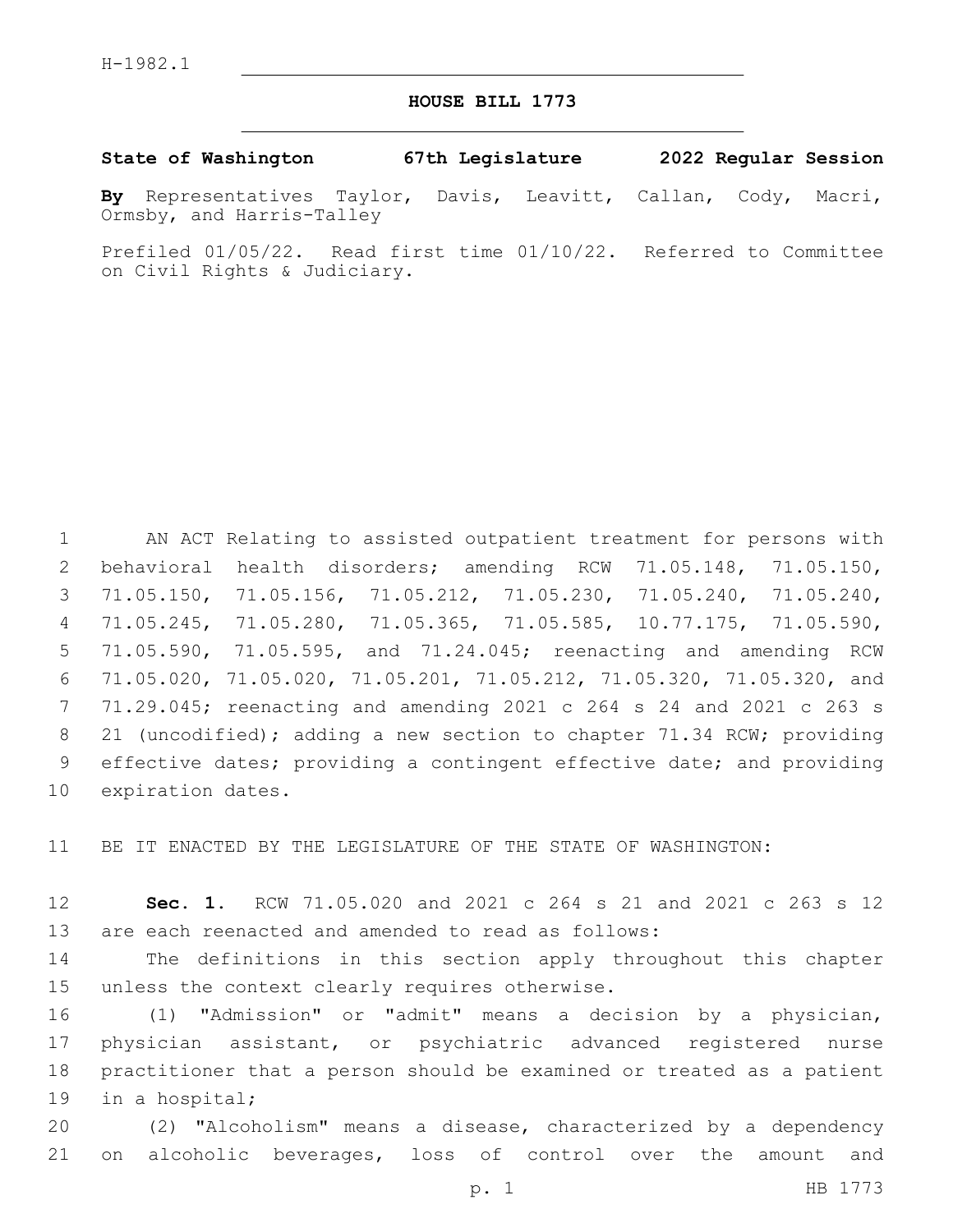circumstances of use, symptoms of tolerance, physiological or psychological withdrawal, or both, if use is reduced or discontinued, and impairment of health or disruption of social or economic 4 functioning;

 (3) "Antipsychotic medications" means that class of drugs primarily used to treat serious manifestations of mental illness associated with thought disorders, which includes, but is not limited 8 to atypical antipsychotic medications;

 (4) "Approved substance use disorder treatment program" means a program for persons with a substance use disorder provided by a treatment program certified by the department as meeting standards 12 adopted under chapter 71.24 RCW;

 (5) "Attending staff" means any person on the staff of a public or private agency having responsibility for the care and treatment of 15 a patient;

(6) "Authority" means the Washington state health care authority;

 (7) "Behavioral health disorder" means either a mental disorder as defined in this section, a substance use disorder as defined in this section, or a co-occurring mental disorder and substance use 20 disorder;

 (8) "Behavioral health service provider" means a public or 22 private agency that provides mental health, substance use disorder, or co-occurring disorder services to persons with behavioral health disorders as defined under this section and receives funding from public sources. This includes, but is not limited to: Hospitals licensed under chapter 70.41 RCW; evaluation and treatment facilities as defined in this section; community mental health service delivery systems or community behavioral health programs as defined in RCW 71.24.025; licensed or certified behavioral health agencies under RCW 71.24.037; facilities conducting competency evaluations and restoration under chapter 10.77 RCW; approved substance use disorder treatment programs as defined in this section; secure withdrawal management and stabilization facilities as defined in this section; 34 and correctional facilities operated by state and local governments;

 (9) "Co-occurring disorder specialist" means an individual possessing an enhancement granted by the department of health under chapter 18.205 RCW that certifies the individual to provide substance use disorder counseling subject to the practice limitations under RCW 39 18.205.105;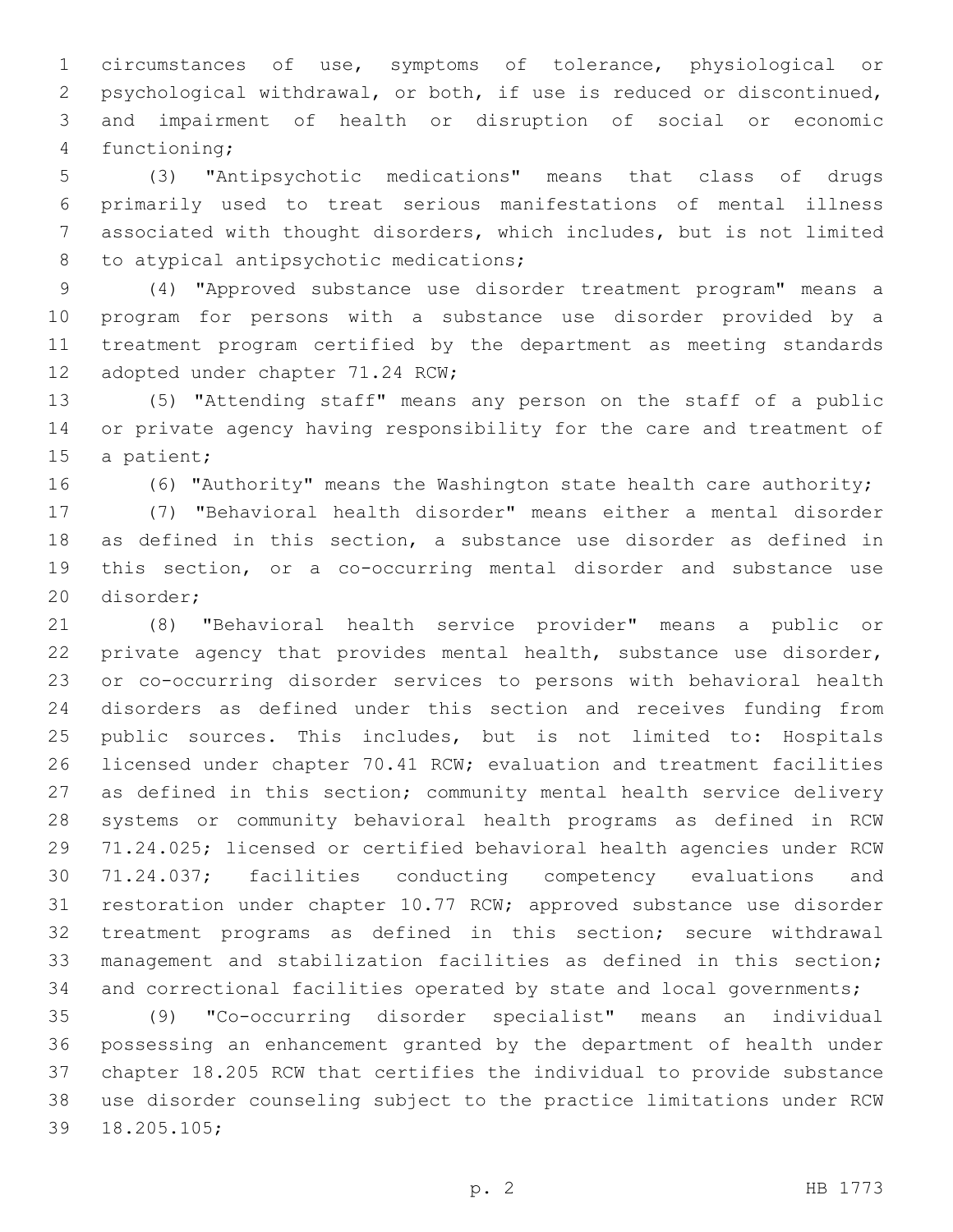(10) "Commitment" means the determination by a court that a person should be detained for a period of either evaluation or treatment, or both, in an inpatient or a less restrictive setting;

 (11) "Community behavioral health agency" has the same meaning as "licensed or certified behavioral health agency" defined in RCW 71.24.025;6

 (12) "Conditional release" means a revocable modification of a 8 commitment, which may be revoked upon violation of any of its terms;

 (13) "Crisis stabilization unit" means a short-term facility or a portion of a facility licensed or certified by the department, such as an evaluation and treatment facility or a hospital, which has been designed to assess, diagnose, and treat individuals experiencing an acute crisis without the use of long-term hospitalization;

 (14) "Custody" means involuntary detention under the provisions 15 of this chapter or chapter 10.77 RCW, uninterrupted by any period of unconditional release from commitment from a facility providing 17 involuntary care and treatment;

(15) "Department" means the department of health;

 (16) "Designated crisis responder" means a mental health professional appointed by the county, by an entity appointed by the county, or by the authority in consultation with a federally recognized Indian tribe or after meeting and conferring with an Indian health care provider, to perform the duties specified in this 24 chapter;

 (17) "Detention" or "detain" means the lawful confinement of a 26 person, under the provisions of this chapter;

 (18) "Developmental disabilities professional" means a person who has specialized training and three years of experience in directly treating or working with persons with developmental disabilities and is a psychiatrist, physician assistant working with a supervising psychiatrist, psychologist, psychiatric advanced registered nurse practitioner, or social worker, and such other developmental disabilities professionals as may be defined by rules adopted by the secretary of the department of social and health services;

 (19) "Developmental disability" means that condition defined in 36 RCW 71A.10.020(5);

(20) "Director" means the director of the authority;

 (21) "Discharge" means the termination of hospital medical authority. The commitment may remain in place, be terminated, or be 40 amended by court order;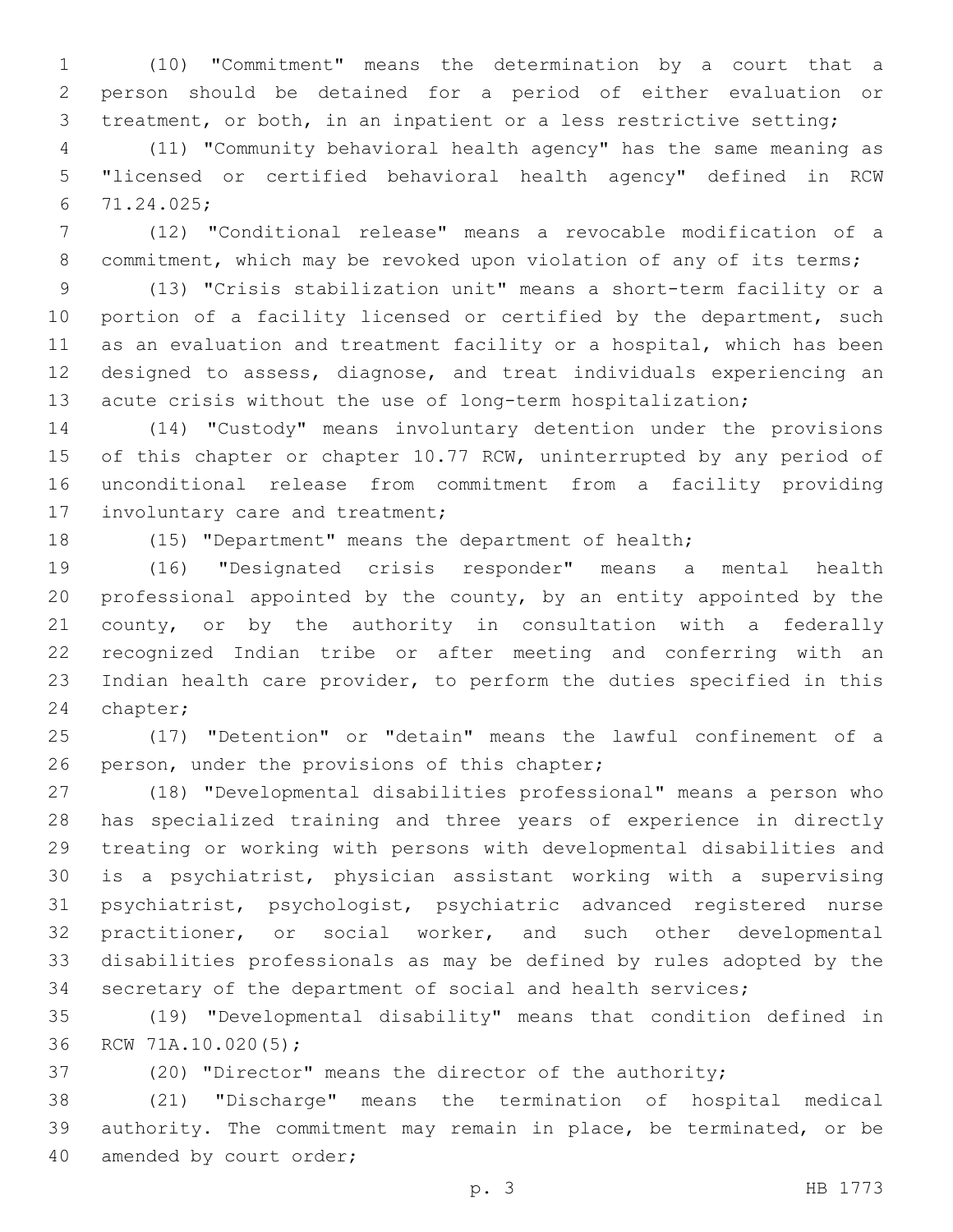(22) "Drug addiction" means a disease, characterized by a dependency on psychoactive chemicals, loss of control over the amount and circumstances of use, symptoms of tolerance, physiological or psychological withdrawal, or both, if use is reduced or discontinued, and impairment of health or disruption of social or economic 6 functioning;

 (23) "Evaluation and treatment facility" means any facility which can provide directly, or by direct arrangement with other public or private agencies, emergency evaluation and treatment, outpatient care, and timely and appropriate inpatient care to persons suffering from a mental disorder, and which is licensed or certified as such by the department. The authority may certify single beds as temporary evaluation and treatment beds under RCW 71.05.745. A physically separate and separately operated portion of a state hospital may be designated as an evaluation and treatment facility. A facility which 16 is part of, or operated by, the department of social and health services or any federal agency will not require certification. No correctional institution or facility, or jail, shall be an evaluation 19 and treatment facility within the meaning of this chapter;

 (24) "Gravely disabled" means a condition in which a person, as a result of a behavioral health disorder: (a) Is in danger of serious physical harm resulting from a failure to provide for his or her essential human needs of health or safety; or (b) manifests severe deterioration in routine functioning evidenced by repeated and escalating loss of cognitive or volitional control over his or her actions and is not receiving such care as is essential for his or her 27 health or safety;

 (25) "Habilitative services" means those services provided by program personnel to assist persons in acquiring and maintaining life skills and in raising their levels of physical, mental, social, and vocational functioning. Habilitative services include education, training for employment, and therapy. The habilitative process shall be undertaken with recognition of the risk to the public safety presented by the person being assisted as manifested by prior charged 35 criminal conduct;

 (26) "Hearing" means any proceeding conducted in open court that 37 conforms to the requirements of RCW 71.05.820;

 (27) "History of one or more violent acts" refers to the period of time ten years prior to the filing of a petition under this 40 chapter, excluding any time spent, but not any violent acts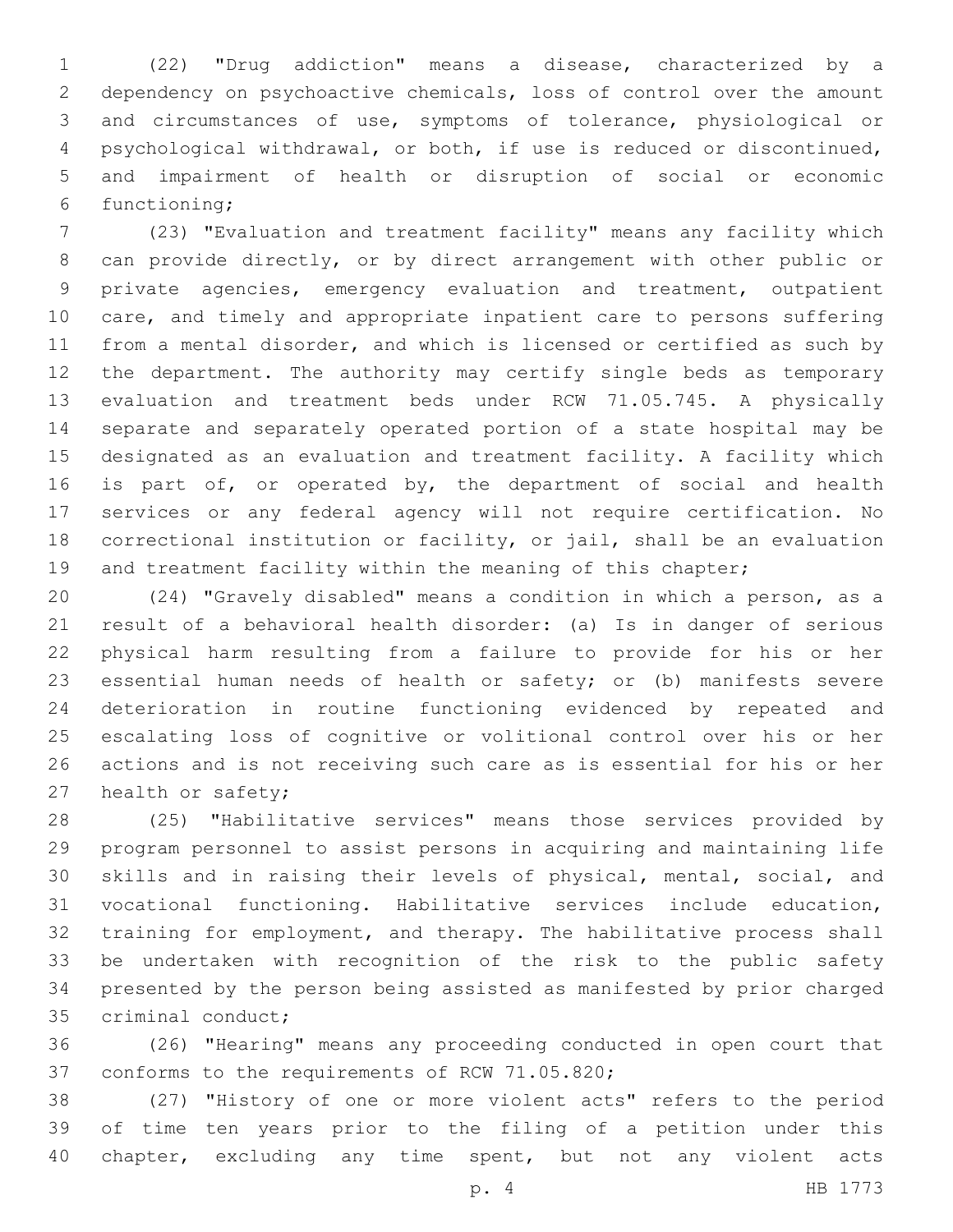committed, in a behavioral health facility, or in confinement as a 2 result of a criminal conviction;

 (28) "Imminent" means the state or condition of being likely to 4 occur at any moment or near at hand, rather than distant or remote; (29) "In need of assisted outpatient ((behavioral health)) treatment" ((means that a person, as a result of a behavioral health disorder: (a) Has been committed by a court to detention for involuntary behavioral health treatment during the preceding thirty- six months; (b) is unlikely to voluntarily participate in outpatient treatment without an order for less restrictive alternative 11 treatment, based on a history of nonadherence with treatment or in 12 view of the person's current behavior; (c) is likely to benefit from 13 <del>less restrictive alternative treatment; and (d) requires less</del> restrictive alternative treatment to prevent a relapse, decompensation, or deterioration that is likely to result in the person presenting a likelihood of serious harm or the person becoming 17 gravely disabled within a reasonably short period of time)) refers to 18 a person who meets the criteria for assisted outpatient treatment 19 established under RCW 71.05.148;

 (30) "Individualized service plan" means a plan prepared by a developmental disabilities professional with other professionals as a team, for a person with developmental disabilities, which shall 23 state:

 (a) The nature of the person's specific problems, prior charged 25 criminal behavior, and habilitation needs;

 (b) The conditions and strategies necessary to achieve the 27 purposes of habilitation;

 (c) The intermediate and long-range goals of the habilitation program, with a projected timetable for the attainment;

 (d) The rationale for using this plan of habilitation to achieve 31 those intermediate and long-range goals;

(e) The staff responsible for carrying out the plan;

 (f) Where relevant in light of past criminal behavior and due consideration for public safety, the criteria for proposed movement to less-restrictive settings, criteria for proposed eventual discharge or release, and a projected possible date for discharge or 37 release; and

 (g) The type of residence immediately anticipated for the person 39 and possible future types of residences;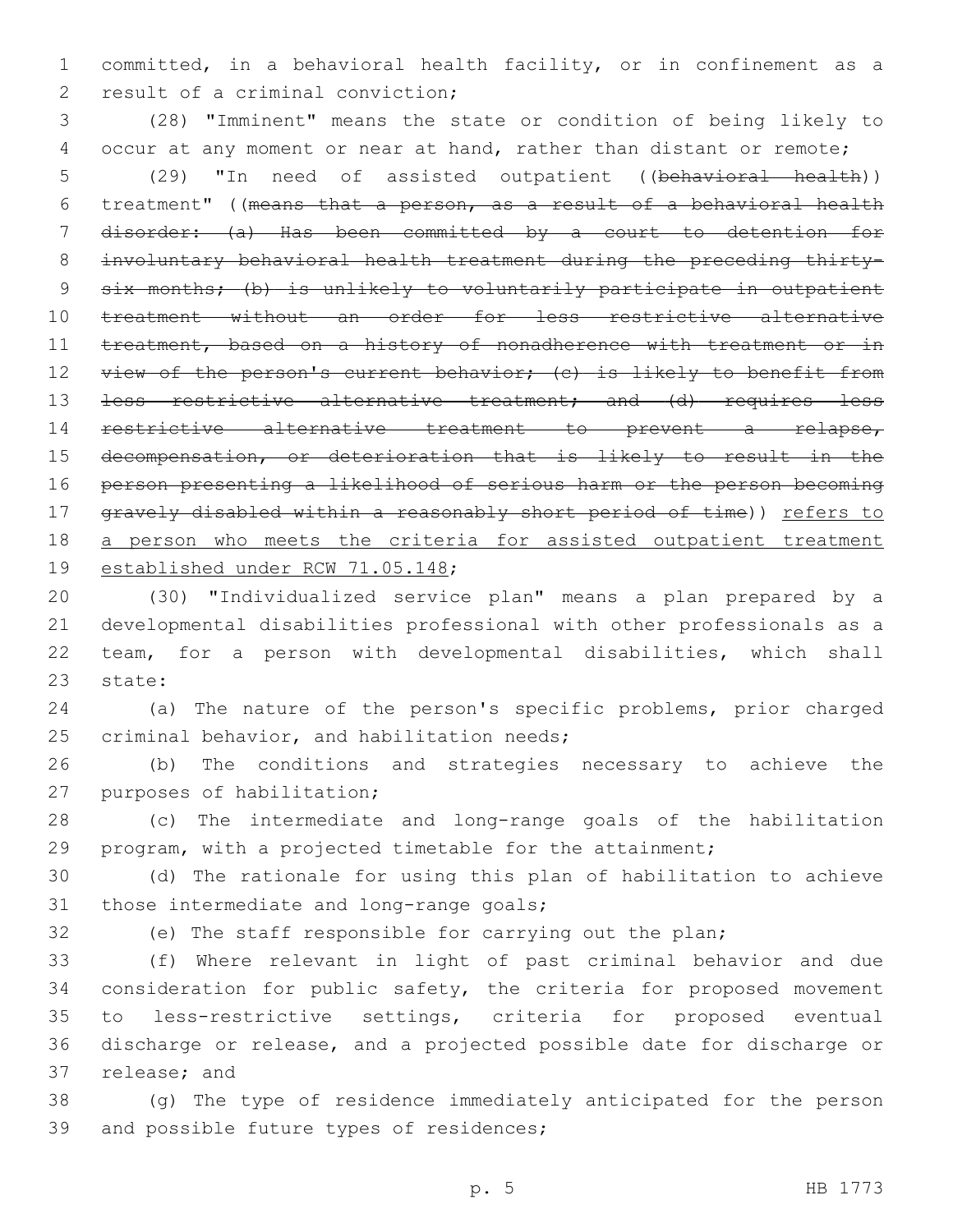(31) "Intoxicated person" means a person whose mental or physical functioning is substantially impaired as a result of the use of 3 alcohol or other psychoactive chemicals;

 (32) "Judicial commitment" means a commitment by a court pursuant 5 to the provisions of this chapter;

 (33) "Legal counsel" means attorneys and staff employed by county prosecutor offices or the state attorney general acting in their capacity as legal representatives of public behavioral health service 9 providers under RCW 71.05.130;

 (34) "Less restrictive alternative treatment" means a program of individualized treatment in a less restrictive setting than inpatient treatment that includes the services described in RCW 71.05.585. This term includes: Treatment pursuant to a less restrictive alternative treatment order under RCW 71.05.240 or 71.05.320; treatment pursuant to a conditional release under RCW 71.05.340; and treatment pursuant 16 to an assisted outpatient ((behavioral health)) treatment order under 17 RCW 71.05.148;

 (35) "Licensed physician" means a person licensed to practice medicine or osteopathic medicine and surgery in the state of 20 Washington;

(36) "Likelihood of serious harm" means:21

 (a) A substantial risk that: (i) Physical harm will be inflicted by a person upon his or her own person, as evidenced by threats or attempts to commit suicide or inflict physical harm on oneself; (ii) physical harm will be inflicted by a person upon another, as evidenced by behavior which has caused such harm or which places another person or persons in reasonable fear of sustaining such harm; or (iii) physical harm will be inflicted by a person upon the property of others, as evidenced by behavior which has caused substantial loss or damage to the property of others; or

 (b) The person has threatened the physical safety of another and 32 has a history of one or more violent acts;

 (37) "Medical clearance" means a physician or other health care provider has determined that a person is medically stable and ready 35 for referral to the designated crisis responder;

 (38) "Mental disorder" means any organic, mental, or emotional impairment which has substantial adverse effects on a person's 38 cognitive or volitional functions;

 (39) "Mental health professional" means a psychiatrist, psychologist, physician assistant working with a supervising

p. 6 HB 1773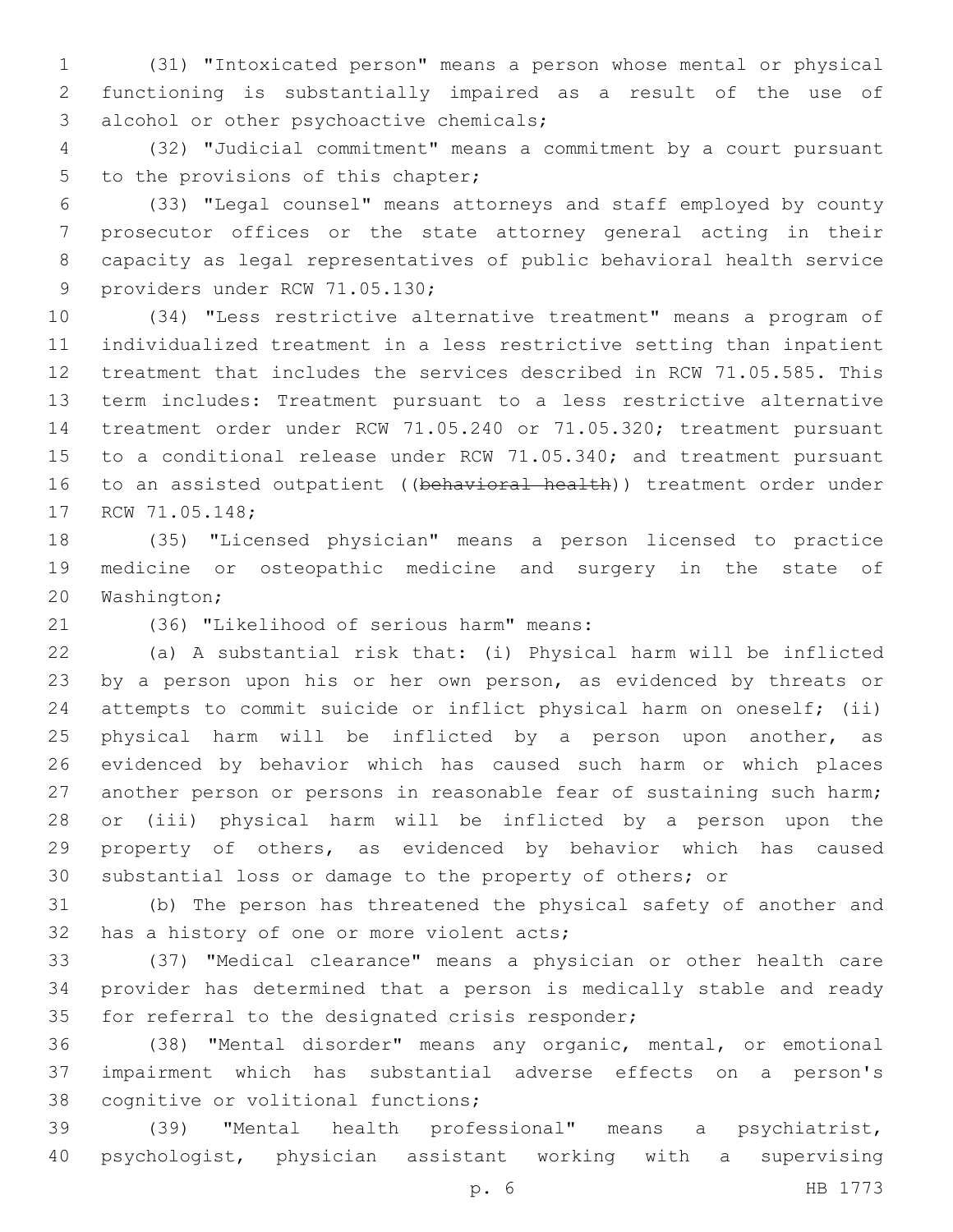psychiatrist, psychiatric advanced registered nurse practitioner, psychiatric nurse, or social worker, and such other mental health professionals as may be defined by rules adopted by the secretary 4 pursuant to the provisions of this chapter;

 (40) "Peace officer" means a law enforcement official of a public agency or governmental unit, and includes persons specifically given peace officer powers by any state law, local ordinance, or judicial 8 order of appointment;

 (41) "Physician assistant" means a person licensed as a physician 10 assistant under chapter 18.71A RCW;

 (42) "Private agency" means any person, partnership, corporation, 12 or association that is not a public agency, whether or not financed in whole or in part by public funds, which constitutes an evaluation and treatment facility or private institution, or hospital, or approved substance use disorder treatment program, which is conducted 16 for, or includes a department or ward conducted for, the care and treatment of persons with behavioral health disorders;

 (43) "Professional person" means a mental health professional, substance use disorder professional, or designated crisis responder and shall also mean a physician, physician assistant, psychiatric 21 advanced registered nurse practitioner, registered nurse, and such others as may be defined by rules adopted by the secretary pursuant 23 to the provisions of this chapter;

 (44) "Psychiatric advanced registered nurse practitioner" means a person who is licensed as an advanced registered nurse practitioner pursuant to chapter 18.79 RCW; and who is board certified in advanced 27 practice psychiatric and mental health nursing;

 (45) "Psychiatrist" means a person having a license as a physician and surgeon in this state who has in addition completed three years of graduate training in psychiatry in a program approved by the American medical association or the American osteopathic association and is certified or eligible to be certified by the 33 American board of psychiatry and neurology;

 (46) "Psychologist" means a person who has been licensed as a 35 psychologist pursuant to chapter 18.83 RCW;

 (47) "Public agency" means any evaluation and treatment facility or institution, secure withdrawal management and stabilization facility, approved substance use disorder treatment program, or hospital which is conducted for, or includes a department or ward conducted for, the care and treatment of persons with behavioral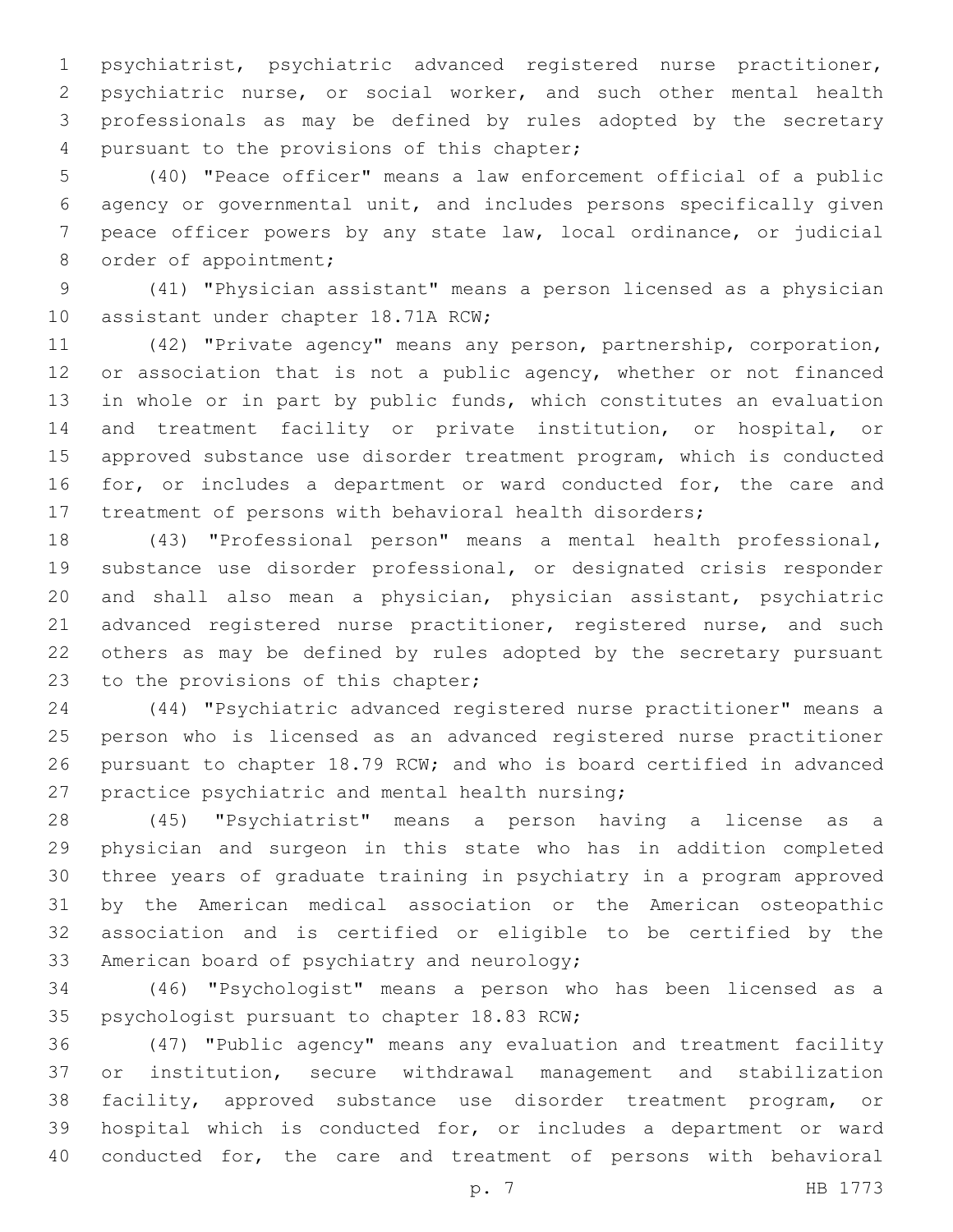health disorders, if the agency is operated directly by federal, state, county, or municipal government, or a combination of such 3 governments;

 (48) "Release" means legal termination of the commitment under 5 the provisions of this chapter;

 (49) "Resource management services" has the meaning given in 7 chapter 71.24 RCW;

 (50) "Secretary" means the secretary of the department of health, 9 or his or her designee;

 (51) "Secure withdrawal management and stabilization facility" means a facility operated by either a public or private agency or by the program of an agency which provides care to voluntary individuals and individuals involuntarily detained and committed under this chapter for whom there is a likelihood of serious harm or who are gravely disabled due to the presence of a substance use disorder. Secure withdrawal management and stabilization facilities must:

17 (a) Provide the following services:

 (i) Assessment and treatment, provided by certified substance use disorder professionals or co-occurring disorder specialists;

20 (ii) Clinical stabilization services;

 (iii) Acute or subacute detoxification services for intoxicated 22 individuals; and

 (iv) Discharge assistance provided by certified substance use disorder professionals or co-occurring disorder specialists, including facilitating transitions to appropriate voluntary or involuntary inpatient services or to less restrictive alternatives as 27 appropriate for the individual;

 (b) Include security measures sufficient to protect the patients, 29 staff, and community; and

(c) Be licensed or certified as such by the department of health;

 (52) "Social worker" means a person with a master's or further advanced degree from a social work educational program accredited and 33 approved as provided in RCW 18.320.010;

 (53) "Substance use disorder" means a cluster of cognitive, behavioral, and physiological symptoms indicating that an individual continues using the substance despite significant substance-related problems. The diagnosis of a substance use disorder is based on a pathological pattern of behaviors related to the use of the 39 substances;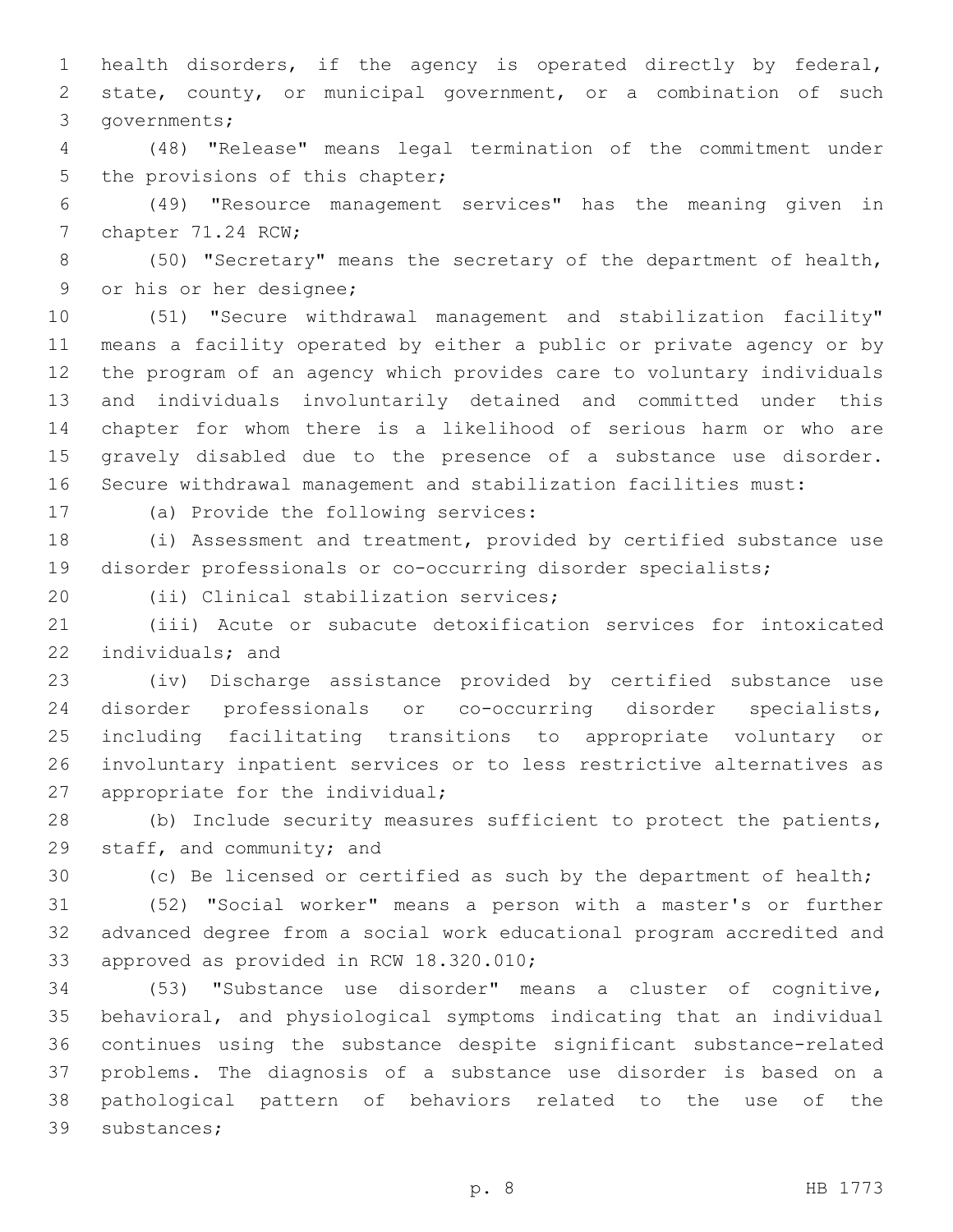(54) "Substance use disorder professional" means a person certified as a substance use disorder professional by the department 3 of health under chapter 18.205 RCW;

 (55) "Therapeutic court personnel" means the staff of a mental health court or other therapeutic court which has jurisdiction over defendants who are dually diagnosed with mental disorders, including court personnel, probation officers, a court monitor, prosecuting attorney, or defense counsel acting within the scope of therapeutic 9 court duties;

 (56) "Treatment records" include registration and all other records concerning persons who are receiving or who at any time have received services for behavioral health disorders, which are maintained by the department of social and health services, the department, the authority, behavioral health administrative services organizations and their staffs, managed care organizations and their staffs, and by treatment facilities. Treatment records include mental health information contained in a medical bill including but not limited to mental health drugs, a mental health diagnosis, provider name, and dates of service stemming from a medical service. Treatment records do not include notes or records maintained for personal use by a person providing treatment services for the department of social and health services, the department, the authority, behavioral health administrative services organizations, managed care organizations, or a treatment facility if the notes or records are not available to 25 others;

 (57) "Triage facility" means a short-term facility or a portion 27 of a facility licensed or certified by the department, which is designed as a facility to assess and stabilize an individual or determine the need for involuntary commitment of an individual, and must meet department residential treatment facility standards. A triage facility may be structured as a voluntary or involuntary 32 placement facility;

 (58) "Video," unless the context clearly indicates otherwise, means the delivery of behavioral health services through the use of interactive audio and video technology, permitting real-time communication between a person and a designated crisis responder, for the purpose of evaluation. "Video" does not include the use of audio- only telephone, facsimile, email, or store and forward technology. "Store and forward technology" means use of an asynchronous transmission of a person's medical information from a mental health

p. 9 HB 1773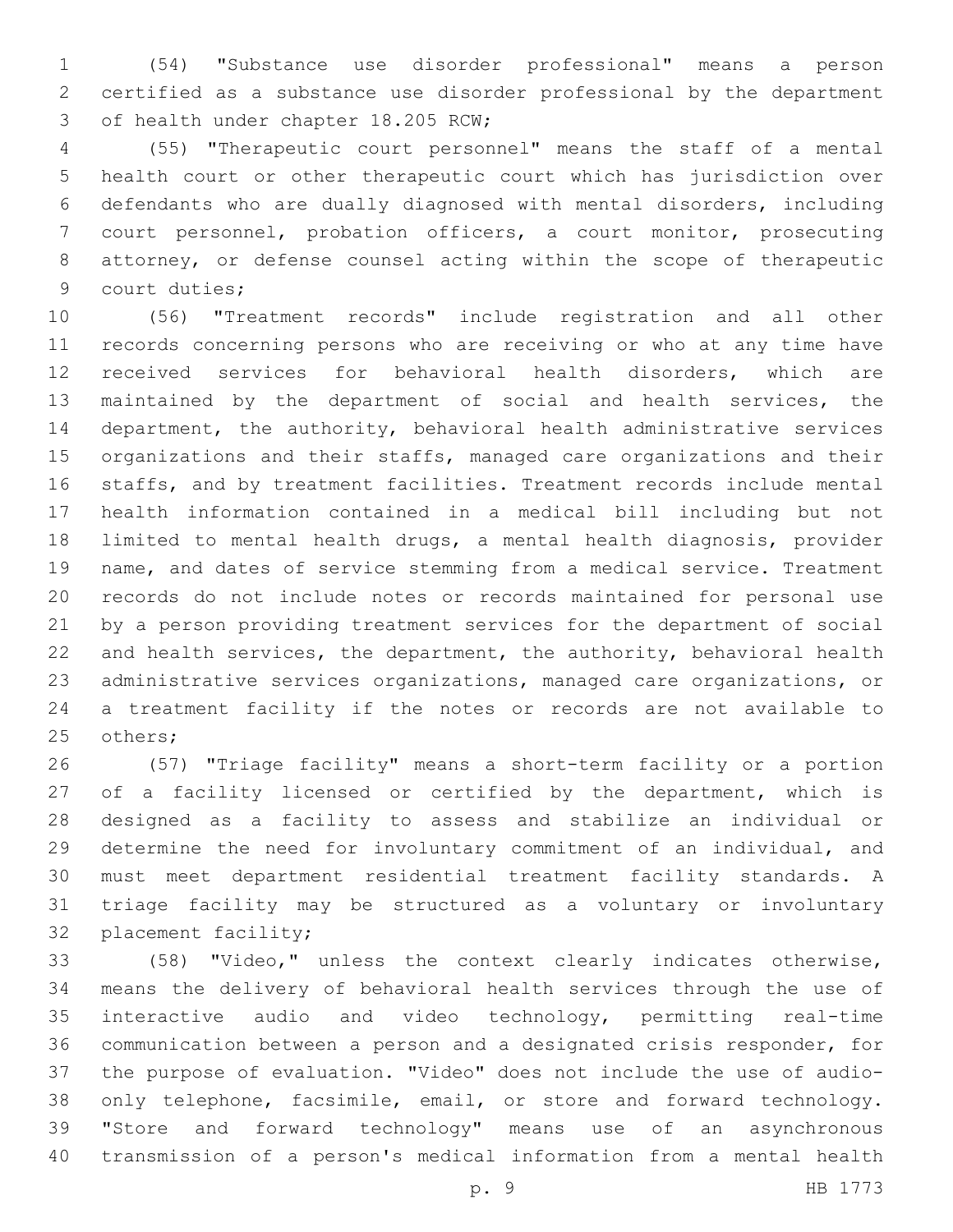service provider to the designated crisis responder which results in 2 medical diagnosis, consultation, or treatment;

 (59) "Violent act" means behavior that resulted in homicide, attempted suicide, injury, or substantial loss or damage to property.

 **Sec. 2.** RCW 71.05.020 and 2021 c 264 s 23 and 2021 c 263 s 14 are each reenacted and amended to read as follows:6

 The definitions in this section apply throughout this chapter 8 unless the context clearly requires otherwise.

 (1) "Admission" or "admit" means a decision by a physician, physician assistant, or psychiatric advanced registered nurse practitioner that a person should be examined or treated as a patient 12 in a hospital;

 (2) "Alcoholism" means a disease, characterized by a dependency 14 on alcoholic beverages, loss of control over the amount and circumstances of use, symptoms of tolerance, physiological or psychological withdrawal, or both, if use is reduced or discontinued, and impairment of health or disruption of social or economic 18 functioning;

 (3) "Antipsychotic medications" means that class of drugs primarily used to treat serious manifestations of mental illness associated with thought disorders, which includes, but is not limited 22 to atypical antipsychotic medications;

 (4) "Approved substance use disorder treatment program" means a program for persons with a substance use disorder provided by a treatment program certified by the department as meeting standards 26 adopted under chapter 71.24 RCW;

 (5) "Attending staff" means any person on the staff of a public or private agency having responsibility for the care and treatment of 29 a patient;

(6) "Authority" means the Washington state health care authority;

 (7) "Behavioral health disorder" means either a mental disorder as defined in this section, a substance use disorder as defined in this section, or a co-occurring mental disorder and substance use 34 disorder;

 (8) "Behavioral health service provider" means a public or private agency that provides mental health, substance use disorder, or co-occurring disorder services to persons with behavioral health disorders as defined under this section and receives funding from public sources. This includes, but is not limited to: Hospitals

p. 10 HB 1773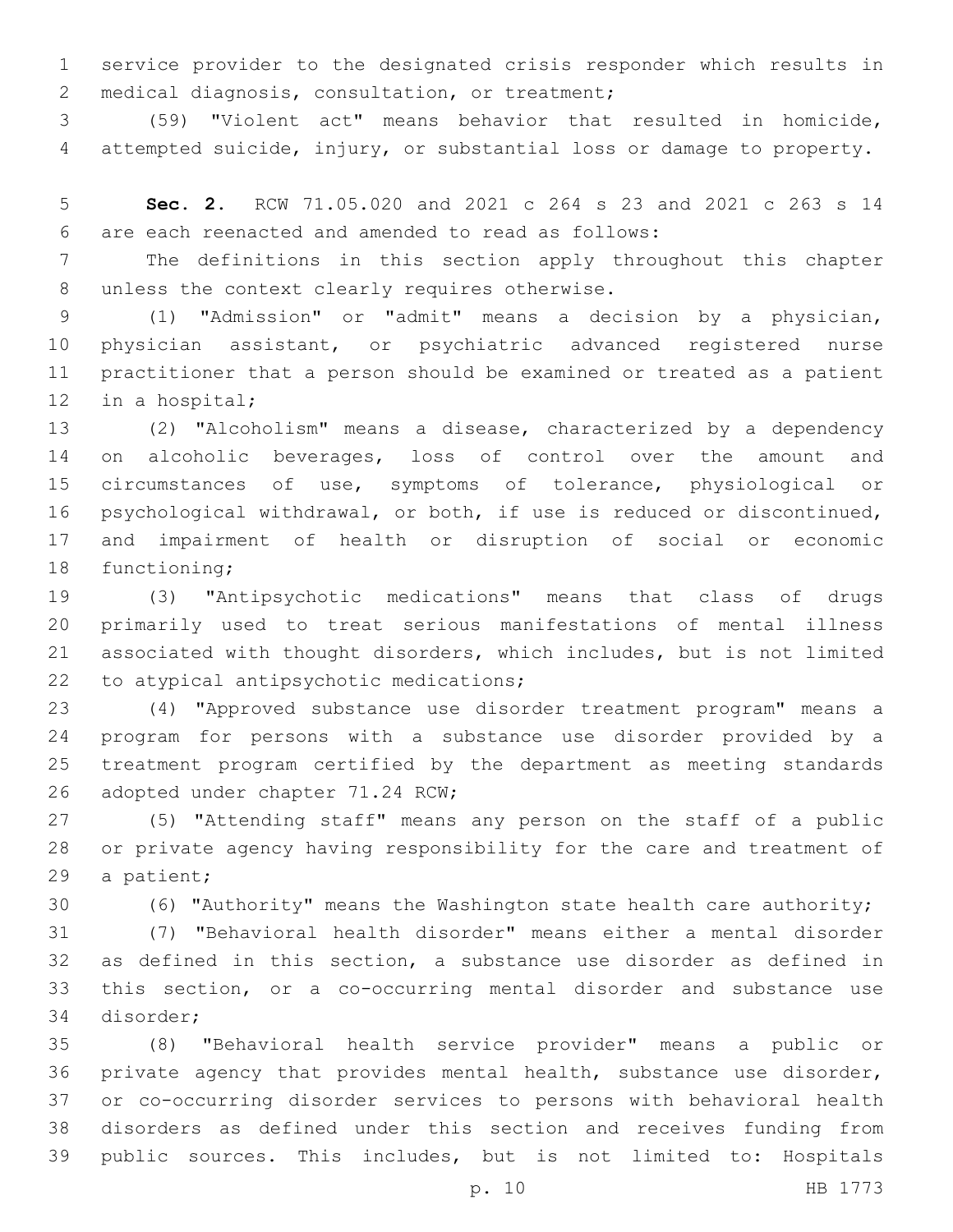licensed under chapter 70.41 RCW; evaluation and treatment facilities as defined in this section; community mental health service delivery systems or community behavioral health programs as defined in RCW 71.24.025; licensed or certified behavioral health agencies under RCW 71.24.037; facilities conducting competency evaluations and restoration under chapter 10.77 RCW; approved substance use disorder treatment programs as defined in this section; secure withdrawal management and stabilization facilities as defined in this section; 9 and correctional facilities operated by state and local governments;

 (9) "Co-occurring disorder specialist" means an individual possessing an enhancement granted by the department of health under chapter 18.205 RCW that certifies the individual to provide substance use disorder counseling subject to the practice limitations under RCW 14 18.205.105;

 (10) "Commitment" means the determination by a court that a person should be detained for a period of either evaluation or 17 treatment, or both, in an inpatient or a less restrictive setting;

 (11) "Community behavioral health agency" has the same meaning as "licensed or certified behavioral health agency" defined in RCW 71.24.025;20

 (12) "Conditional release" means a revocable modification of a 22 commitment, which may be revoked upon violation of any of its terms;

 (13) "Crisis stabilization unit" means a short-term facility or a portion of a facility licensed or certified by the department, such as an evaluation and treatment facility or a hospital, which has been designed to assess, diagnose, and treat individuals experiencing an acute crisis without the use of long-term hospitalization;

 (14) "Custody" means involuntary detention under the provisions of this chapter or chapter 10.77 RCW, uninterrupted by any period of unconditional release from commitment from a facility providing 31 involuntary care and treatment;

(15) "Department" means the department of health;

 (16) "Designated crisis responder" means a mental health professional appointed by the county, by an entity appointed by the county, or by the authority in consultation with a federally recognized Indian tribe or after meeting and conferring with an Indian health care provider, to perform the duties specified in this 38 chapter;

 (17) "Detention" or "detain" means the lawful confinement of a 40 person, under the provisions of this chapter;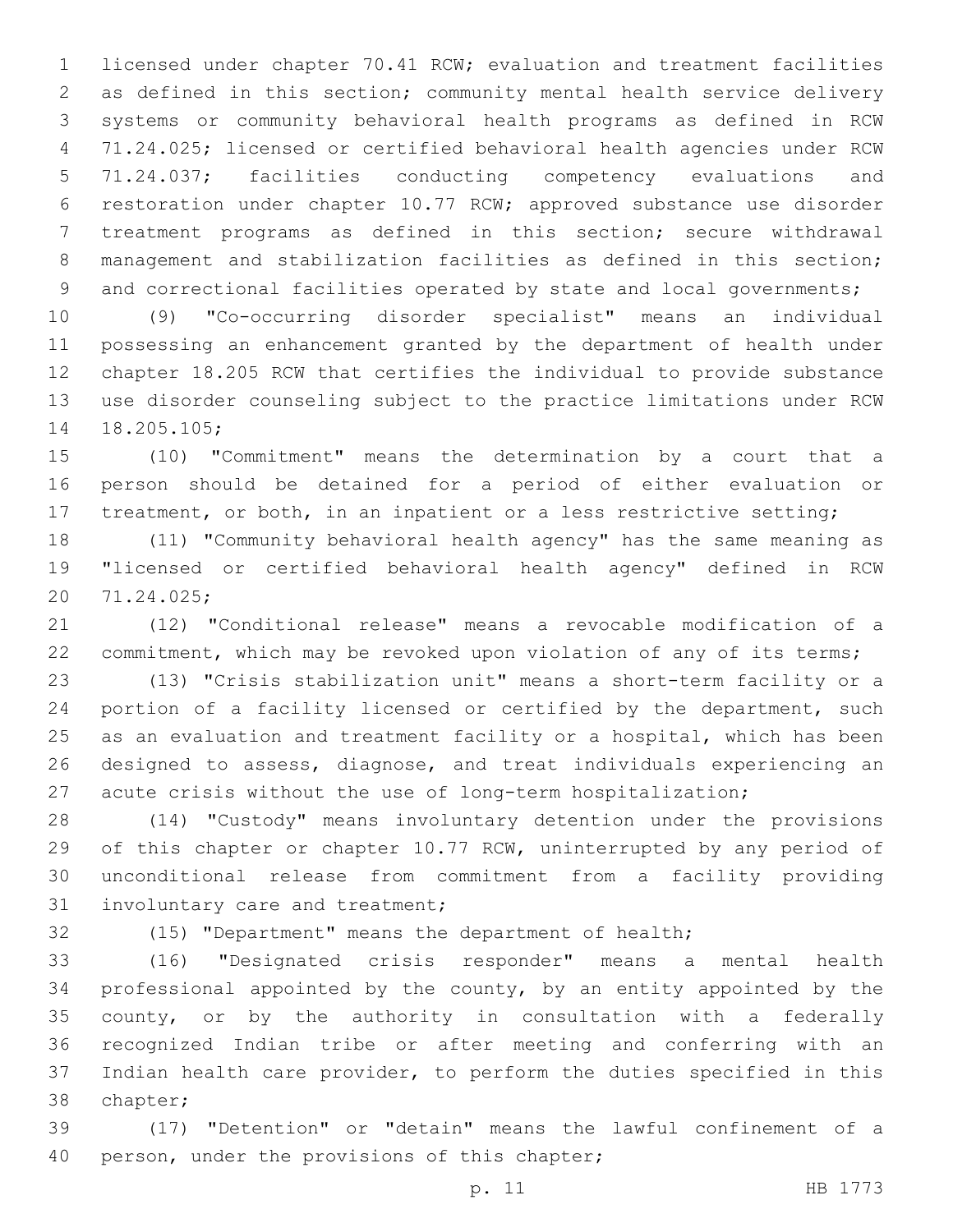(18) "Developmental disabilities professional" means a person who has specialized training and three years of experience in directly treating or working with persons with developmental disabilities and is a psychiatrist, physician assistant working with a supervising psychiatrist, psychologist, psychiatric advanced registered nurse practitioner, or social worker, and such other developmental disabilities professionals as may be defined by rules adopted by the 8 secretary of the department of social and health services;

 (19) "Developmental disability" means that condition defined in 10 RCW 71A.10.020(5);

(20) "Director" means the director of the authority;

 (21) "Discharge" means the termination of hospital medical 13 authority. The commitment may remain in place, be terminated, or be 14 amended by court order;

 (22) "Drug addiction" means a disease, characterized by a dependency on psychoactive chemicals, loss of control over the amount and circumstances of use, symptoms of tolerance, physiological or psychological withdrawal, or both, if use is reduced or discontinued, and impairment of health or disruption of social or economic 20 functioning;

 (23) "Evaluation and treatment facility" means any facility which can provide directly, or by direct arrangement with other public or private agencies, emergency evaluation and treatment, outpatient care, and timely and appropriate inpatient care to persons suffering from a mental disorder, and which is licensed or certified as such by the department. The authority may certify single beds as temporary evaluation and treatment beds under RCW 71.05.745. A physically separate and separately operated portion of a state hospital may be designated as an evaluation and treatment facility. A facility which is part of, or operated by, the department of social and health services or any federal agency will not require certification. No correctional institution or facility, or jail, shall be an evaluation 33 and treatment facility within the meaning of this chapter;

 (24) "Gravely disabled" means a condition in which a person, as a result of a behavioral health disorder: (a) Is in danger of serious physical harm resulting from a failure to provide for his or her essential human needs of health or safety; or (b) manifests severe deterioration from safe behavior evidenced by repeated and escalating loss of cognitive or volitional control over his or her actions and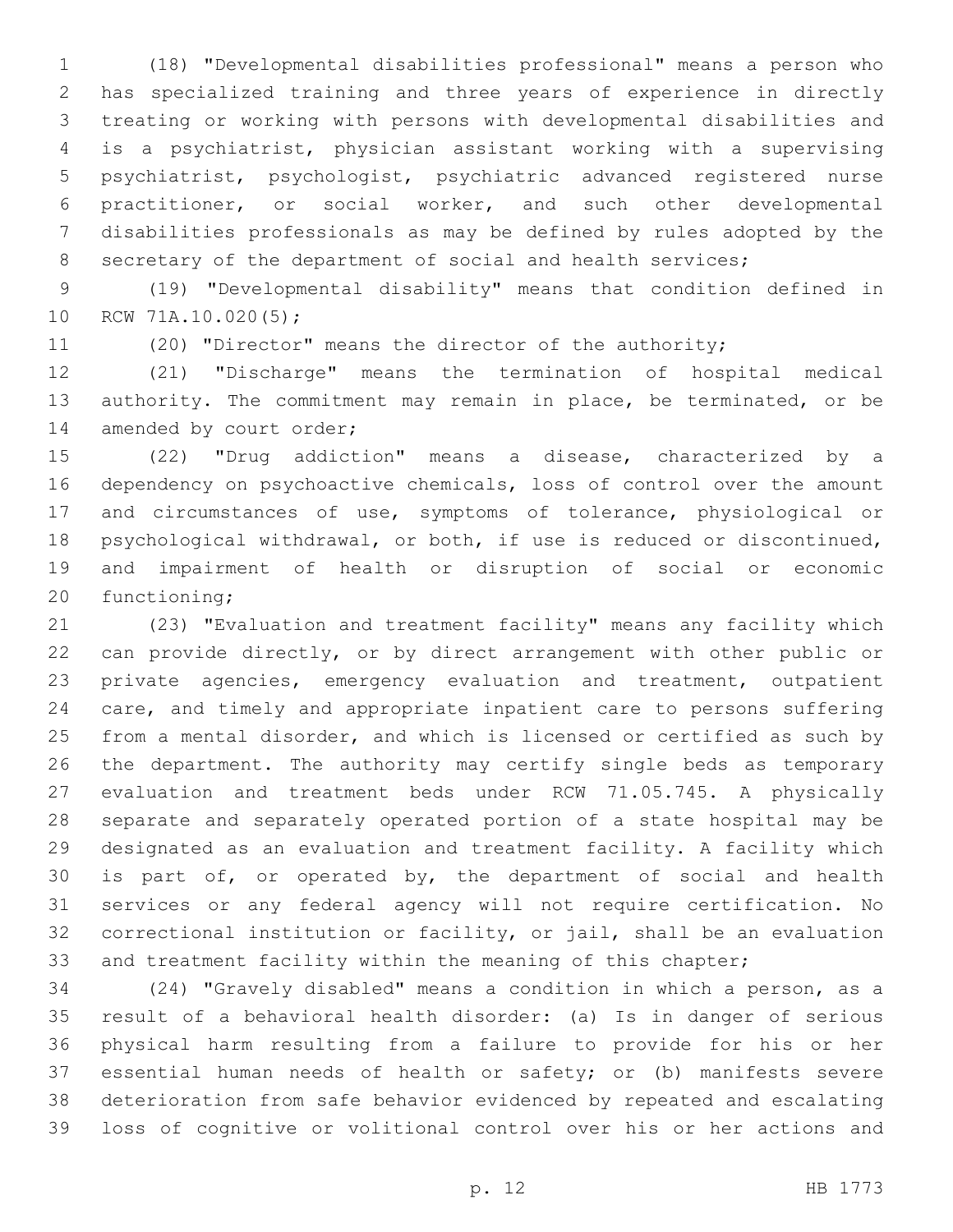is not receiving such care as is essential for his or her health or 2 safety;

 (25) "Habilitative services" means those services provided by program personnel to assist persons in acquiring and maintaining life skills and in raising their levels of physical, mental, social, and vocational functioning. Habilitative services include education, training for employment, and therapy. The habilitative process shall be undertaken with recognition of the risk to the public safety presented by the person being assisted as manifested by prior charged 10 criminal conduct;

 (26) "Hearing" means any proceeding conducted in open court that 12 conforms to the requirements of RCW 71.05.820;

 (27) "History of one or more violent acts" refers to the period of time ten years prior to the filing of a petition under this 15 chapter, excluding any time spent, but not any violent acts committed, in a behavioral health facility, or in confinement as a 17 result of a criminal conviction;

 (28) "Imminent" means the state or condition of being likely to 19 occur at any moment or near at hand, rather than distant or remote;

20 (29) "In need of assisted outpatient ((behavioral health)) 21 treatment" ((means that a person, as a result of a behavioral health disorder: (a) Has been committed by a court to detention for involuntary behavioral health treatment during the preceding thirty- six months; (b) is unlikely to voluntarily participate in outpatient treatment without an order for less restrictive alternative 26 treatment, based on a history of nonadherence with treatment or in 27 view of the person's current behavior; (c) is likely to benefit from 28 <del>less restrictive alternative treatment; and (d) requires less</del> restrictive alternative treatment to prevent a relapse, decompensation, or deterioration that is likely to result in the person presenting a likelihood of serious harm or the person becoming gravely disabled within a reasonably short period of time)) refers to 33 a person who meets the criteria for assisted outpatient treatment 34 established under RCW 71.05.148;

 (30) "Individualized service plan" means a plan prepared by a developmental disabilities professional with other professionals as a team, for a person with developmental disabilities, which shall 38 state:

 (a) The nature of the person's specific problems, prior charged 40 criminal behavior, and habilitation needs;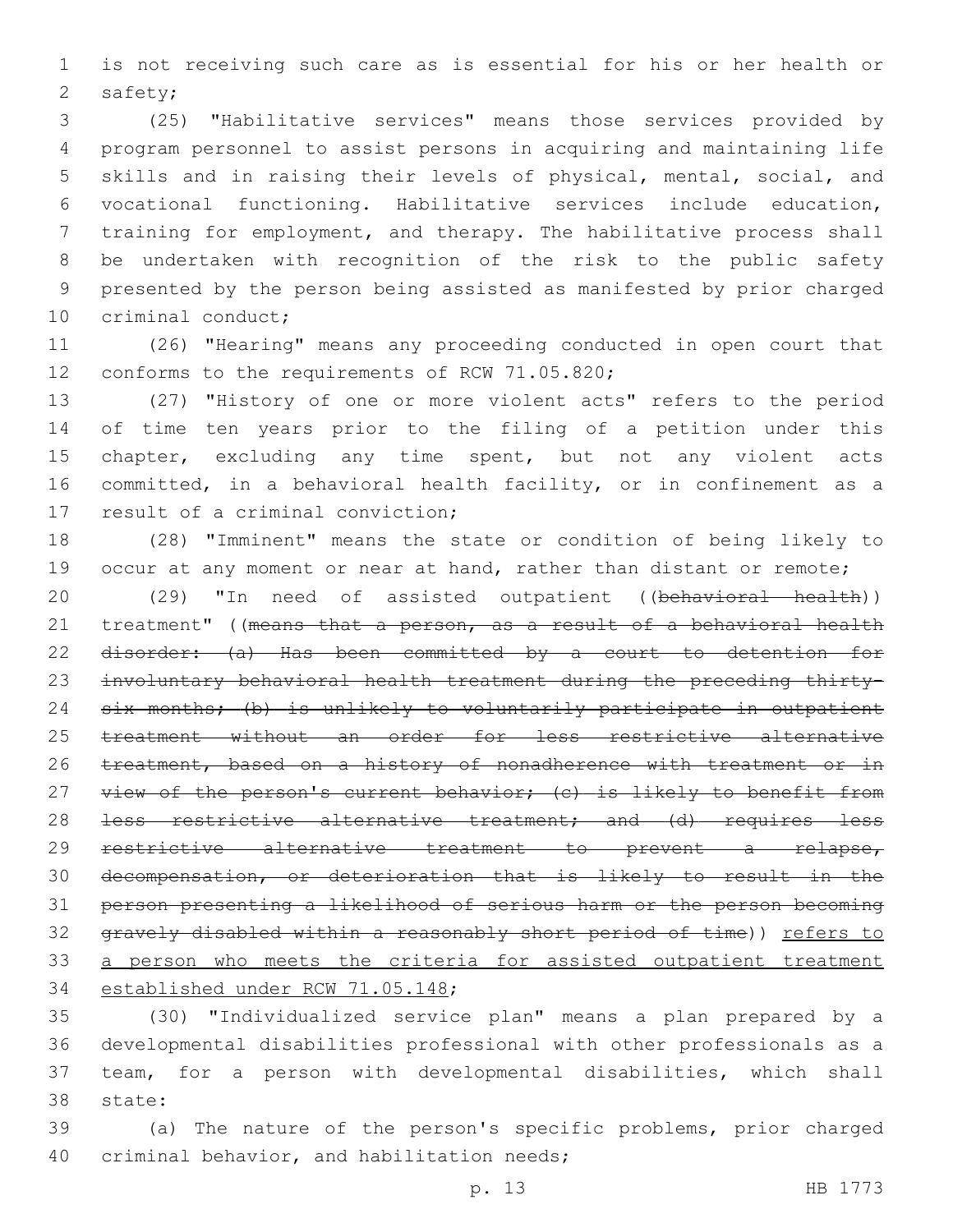(b) The conditions and strategies necessary to achieve the 2 purposes of habilitation;

 (c) The intermediate and long-range goals of the habilitation program, with a projected timetable for the attainment;

 (d) The rationale for using this plan of habilitation to achieve 6 those intermediate and long-range goals;

(e) The staff responsible for carrying out the plan;

 (f) Where relevant in light of past criminal behavior and due consideration for public safety, the criteria for proposed movement to less-restrictive settings, criteria for proposed eventual discharge or release, and a projected possible date for discharge or 12 release; and

 (g) The type of residence immediately anticipated for the person 14 and possible future types of residences;

 (31) "Intoxicated person" means a person whose mental or physical functioning is substantially impaired as a result of the use of 17 alcohol or other psychoactive chemicals;

 (32) "Judicial commitment" means a commitment by a court pursuant 19 to the provisions of this chapter;

 (33) "Legal counsel" means attorneys and staff employed by county prosecutor offices or the state attorney general acting in their capacity as legal representatives of public behavioral health service 23 providers under RCW 71.05.130;

 (34) "Less restrictive alternative treatment" means a program of individualized treatment in a less restrictive setting than inpatient treatment that includes the services described in RCW 71.05.585. This term includes: Treatment pursuant to a less restrictive alternative treatment order under RCW 71.05.240 or 71.05.320; treatment pursuant to a conditional release under RCW 71.05.340; and treatment pursuant to an assisted outpatient ((behavioral health)) treatment order under 31 RCW 71.05.148;

 (35) "Licensed physician" means a person licensed to practice medicine or osteopathic medicine and surgery in the state of 34 Washington;

(36) "Likelihood of serious harm" means:35

 (a) A substantial risk that: (i) Physical harm will be inflicted by a person upon his or her own person, as evidenced by threats or attempts to commit suicide or inflict physical harm on oneself; (ii) physical harm will be inflicted by a person upon another, as evidenced by behavior which has caused harm, substantial pain, or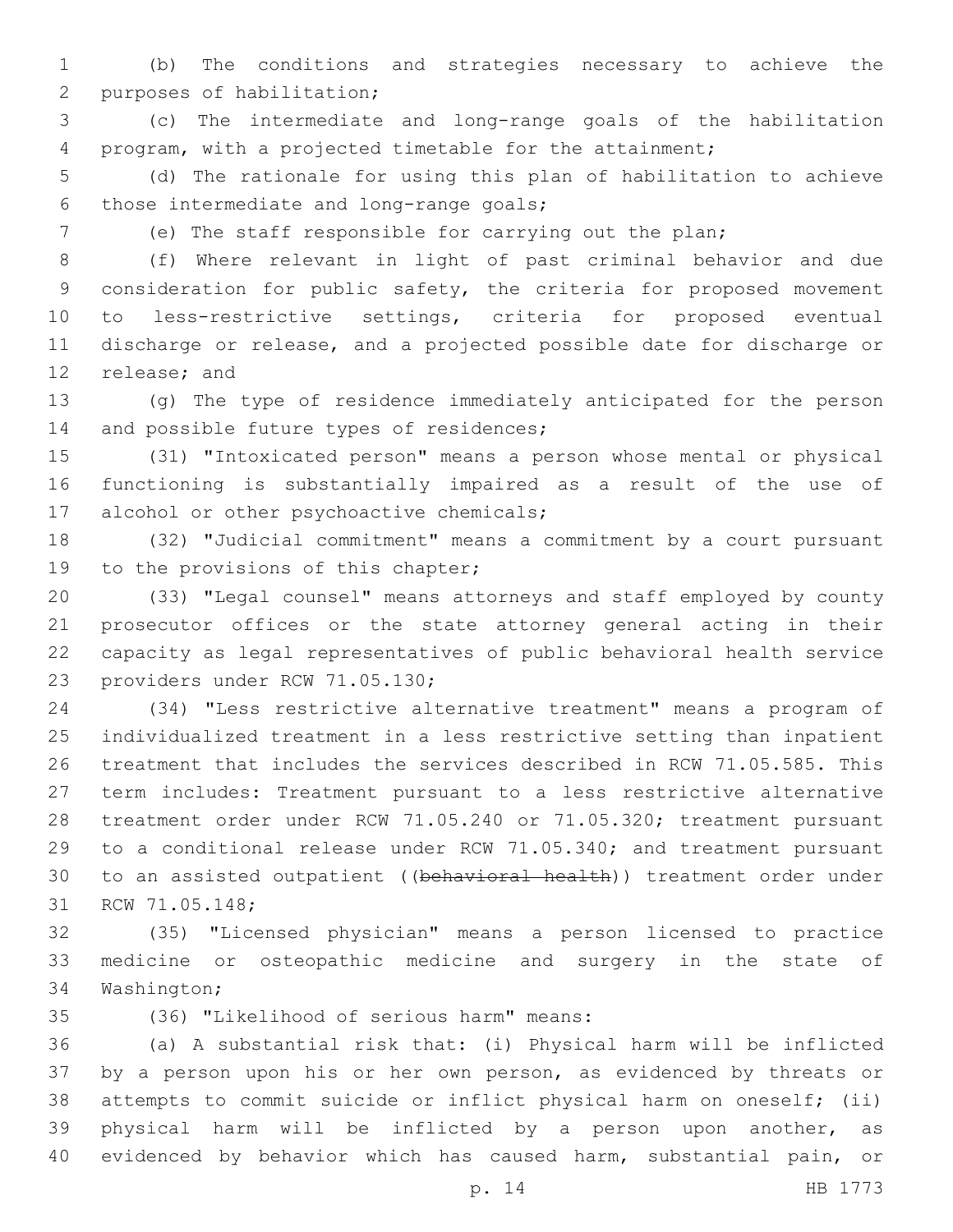which places another person or persons in reasonable fear of harm to themselves or others; or (iii) physical harm will be inflicted by a person upon the property of others, as evidenced by behavior which has caused substantial loss or damage to the property of others; or

 (b) The person has threatened the physical safety of another and 6 has a history of one or more violent acts;

 (37) "Medical clearance" means a physician or other health care provider has determined that a person is medically stable and ready 9 for referral to the designated crisis responder;

 (38) "Mental disorder" means any organic, mental, or emotional impairment which has substantial adverse effects on a person's 12 cognitive or volitional functions;

 (39) "Mental health professional" means a psychiatrist, psychologist, physician assistant working with a supervising psychiatrist, psychiatric advanced registered nurse practitioner, psychiatric nurse, or social worker, and such other mental health professionals as may be defined by rules adopted by the secretary 18 pursuant to the provisions of this chapter;

 (40) "Peace officer" means a law enforcement official of a public agency or governmental unit, and includes persons specifically given peace officer powers by any state law, local ordinance, or judicial 22 order of appointment;

 (41) "Physician assistant" means a person licensed as a physician 24 assistant under chapter 18.71A RCW;

 (42) "Private agency" means any person, partnership, corporation, 26 or association that is not a public agency, whether or not financed in whole or in part by public funds, which constitutes an evaluation and treatment facility or private institution, or hospital, or approved substance use disorder treatment program, which is conducted for, or includes a department or ward conducted for, the care and treatment of persons with behavioral health disorders;

 (43) "Professional person" means a mental health professional, substance use disorder professional, or designated crisis responder and shall also mean a physician, physician assistant, psychiatric 35 advanced registered nurse practitioner, registered nurse, and such others as may be defined by rules adopted by the secretary pursuant 37 to the provisions of this chapter;

 (44) "Psychiatric advanced registered nurse practitioner" means a person who is licensed as an advanced registered nurse practitioner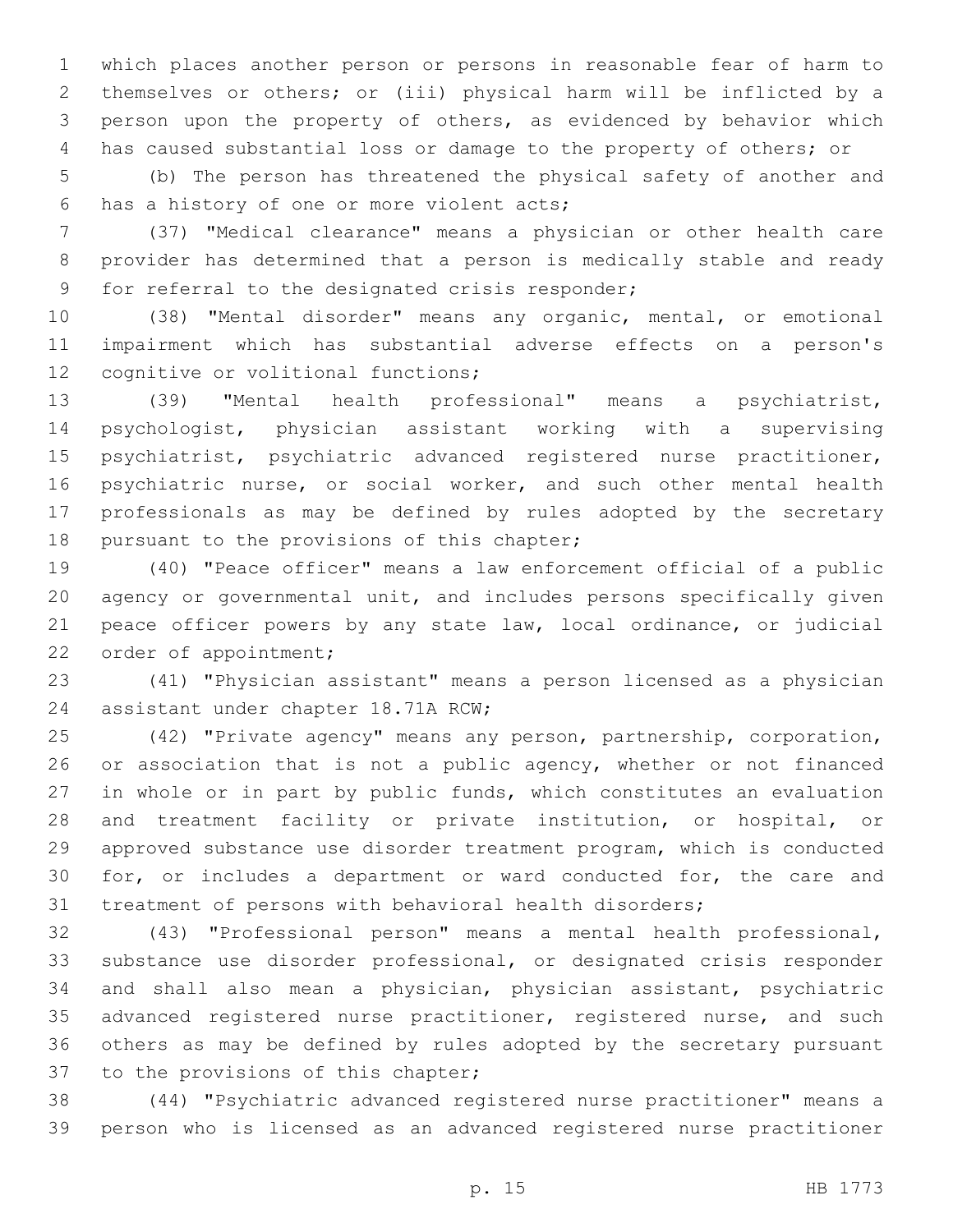pursuant to chapter 18.79 RCW; and who is board certified in advanced 2 practice psychiatric and mental health nursing;

 (45) "Psychiatrist" means a person having a license as a physician and surgeon in this state who has in addition completed three years of graduate training in psychiatry in a program approved by the American medical association or the American osteopathic association and is certified or eligible to be certified by the 8 American board of psychiatry and neurology;

 (46) "Psychologist" means a person who has been licensed as a 10 psychologist pursuant to chapter 18.83 RCW;

 (47) "Public agency" means any evaluation and treatment facility or institution, secure withdrawal management and stabilization facility, approved substance use disorder treatment program, or hospital which is conducted for, or includes a department or ward conducted for, the care and treatment of persons with behavioral health disorders, if the agency is operated directly by federal, state, county, or municipal government, or a combination of such 18 governments;

 (48) "Release" means legal termination of the commitment under 20 the provisions of this chapter;

 (49) "Resource management services" has the meaning given in 22 chapter 71.24 RCW;

 (50) "Secretary" means the secretary of the department of health, 24 or his or her designee;

 (51) "Secure withdrawal management and stabilization facility" means a facility operated by either a public or private agency or by the program of an agency which provides care to voluntary individuals and individuals involuntarily detained and committed under this chapter for whom there is a likelihood of serious harm or who are gravely disabled due to the presence of a substance use disorder. Secure withdrawal management and stabilization facilities must:

32 (a) Provide the following services:

 (i) Assessment and treatment, provided by certified substance use disorder professionals or co-occurring disorder specialists;

35 (ii) Clinical stabilization services;

 (iii) Acute or subacute detoxification services for intoxicated 37 individuals; and

 (iv) Discharge assistance provided by certified substance use disorder professionals or co-occurring disorder specialists, including facilitating transitions to appropriate voluntary or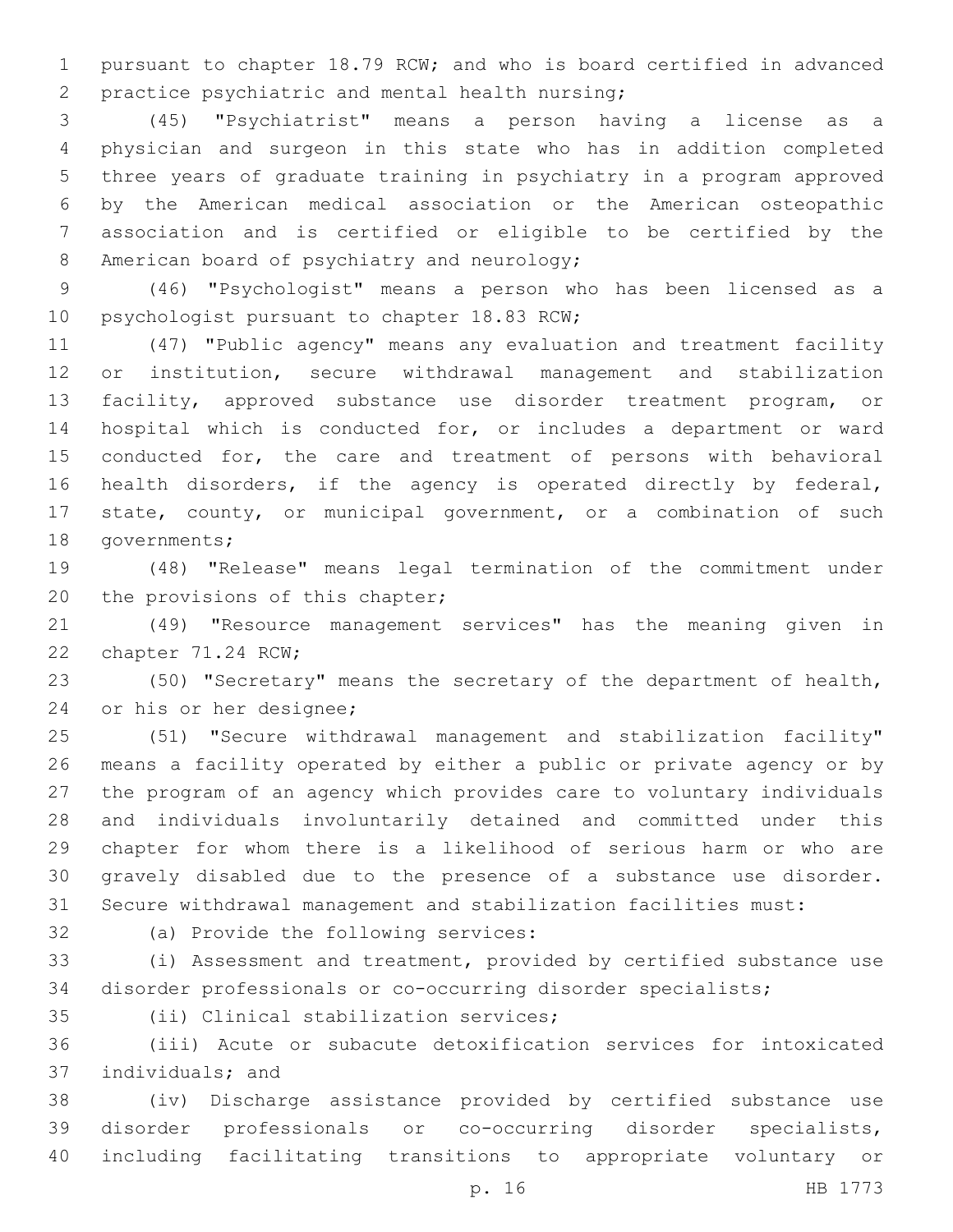involuntary inpatient services or to less restrictive alternatives as 2 appropriate for the individual;

 (b) Include security measures sufficient to protect the patients, 4 staff, and community; and

(c) Be licensed or certified as such by the department of health;

 (52) "Severe deterioration from safe behavior" means that a person will, if not treated, suffer or continue to suffer severe and abnormal mental, emotional, or physical distress, and this distress is associated with significant impairment of judgment, reason, or 10 behavior;

 (53) "Social worker" means a person with a master's or further advanced degree from a social work educational program accredited and 13 approved as provided in RCW 18.320.010;

 (54) "Substance use disorder" means a cluster of cognitive, behavioral, and physiological symptoms indicating that an individual continues using the substance despite significant substance-related problems. The diagnosis of a substance use disorder is based on a pathological pattern of behaviors related to the use of the 19 substances;

 (55) "Substance use disorder professional" means a person certified as a substance use disorder professional by the department 22 of health under chapter 18.205 RCW;

 (56) "Therapeutic court personnel" means the staff of a mental health court or other therapeutic court which has jurisdiction over defendants who are dually diagnosed with mental disorders, including court personnel, probation officers, a court monitor, prosecuting attorney, or defense counsel acting within the scope of therapeutic 28 court duties;

 (57) "Treatment records" include registration and all other records concerning persons who are receiving or who at any time have received services for behavioral health disorders, which are maintained by the department of social and health services, the department, the authority, behavioral health administrative services organizations and their staffs, managed care organizations and their staffs, and by treatment facilities. Treatment records include mental health information contained in a medical bill including but not limited to mental health drugs, a mental health diagnosis, provider name, and dates of service stemming from a medical service. Treatment records do not include notes or records maintained for personal use by a person providing treatment services for the department of social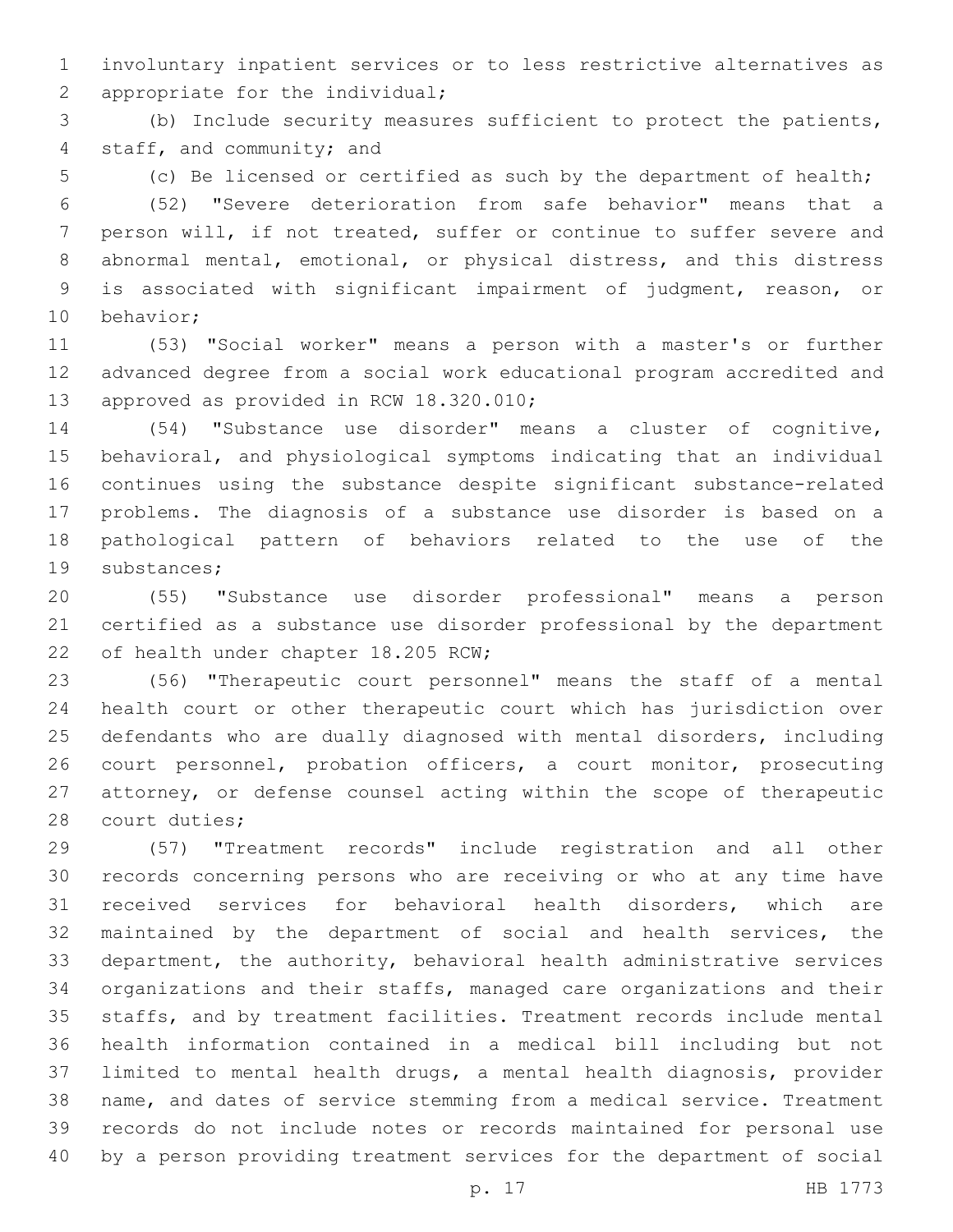and health services, the department, the authority, behavioral health administrative services organizations, managed care organizations, or a treatment facility if the notes or records are not available to others;4

 (58) "Triage facility" means a short-term facility or a portion of a facility licensed or certified by the department, which is designed as a facility to assess and stabilize an individual or determine the need for involuntary commitment of an individual, and must meet department residential treatment facility standards. A triage facility may be structured as a voluntary or involuntary 11 placement facility;

 (59) "Video," unless the context clearly indicates otherwise, means the delivery of behavioral health services through the use of interactive audio and video technology, permitting real-time communication between a person and a designated crisis responder, for the purpose of evaluation. "Video" does not include the use of audio-17 only telephone, facsimile, email, or store and forward technology. "Store and forward technology" means use of an asynchronous transmission of a person's medical information from a mental health service provider to the designated crisis responder which results in 21 medical diagnosis, consultation, or treatment;

 (60) "Violent act" means behavior that resulted in homicide, attempted suicide, injury, or substantial loss or damage to property.

 **Sec. 3.** RCW 71.05.148 and 2019 c 446 s 21 are each amended to 25 read as follows:

 ((This section establishes a process for initial evaluation and filing of a petition for assisted outpatient behavioral health 28 treatment, but however does not preclude the filing of a petition for assisted outpatient behavioral health treatment following a period of 30 inpatient detention in appropriate circumstances:))

31 (1) ((The designated crisis responder)) A person is in need of assisted outpatient treatment if the court finds by a preponderance of the evidence in response to a petition filed under this section that:

(a) The person has a behavioral health disorder;

 (b) Based on a clinical determination and in view of the person's 37 treatment history and current behavior, at least one of the following

is true: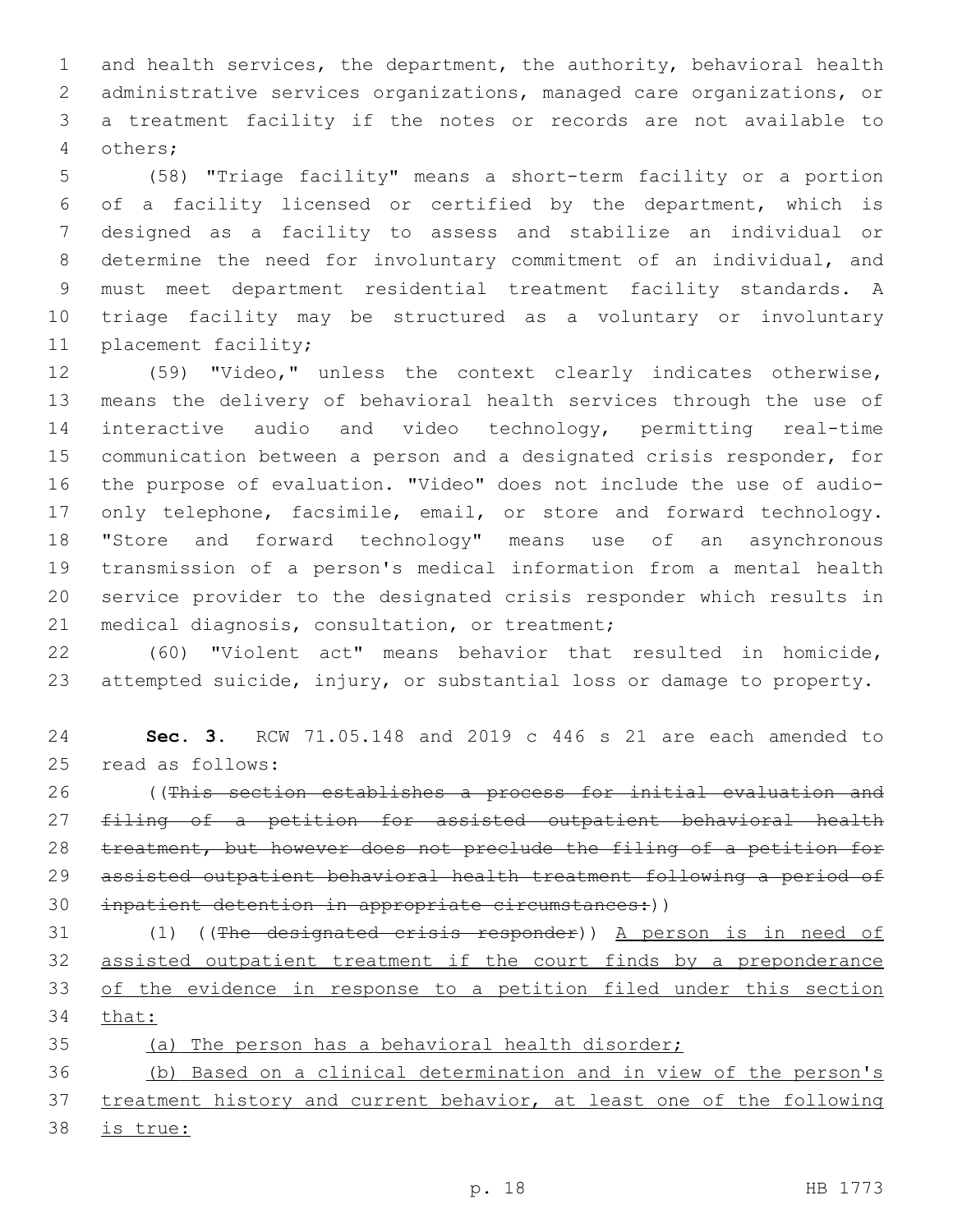| $\mathbf 1$  | The person is unlikely to survive safely in the community<br>(i)      |
|--------------|-----------------------------------------------------------------------|
| $\mathbf{2}$ | without supervision and the person's condition is substantially       |
| 3            | deteriorating; or                                                     |
| 4            | (ii) The person is in need of assisted outpatient treatment in        |
| 5            | order to prevent a relapse or deterioration that would be likely to   |
| 6            | result in grave disability or a likelihood of serious harm to the     |
| 7            | person or to others;                                                  |
| 8            | (c) The person has a history of lack of compliance with treatment     |
| 9            | for his or her behavioral health disorder, in that at least one of    |
| 10           | the following is true:                                                |
| 11           | (i) The person's behavioral health disorder has, at least twice       |
| 12           | within the last 36 months, been a substantial factor in necessitating |
| 13           | hospitalization, or receipt of services in a forensic or other mental |
| 14           | health unit of a state correctional facility or local correctional    |
| 15           | facility, not including any period during which the person was        |
| 16           | hospitalized or incarcerated immediately preceding the filing of the  |
| 17           | petition;                                                             |
| 18           | (ii) The person's behavioral health disorder has, at least twice      |
| 19           | within the last 36 months, been a substantial factor in necessitating |
| 20           | emergency medical care, a substantial factor necessitating            |
| 21           | hospitalization for behavioral health-related medical conditions      |
| 22           | including overdose, infected abscesses, sepsis, endocarditis, or      |
| 23           | other maladies, or a substantial factor in behavior which resulted in |
| 24           | the person's incarceration in a state or local correctional facility; |
| 25           | or                                                                    |
| 26           | (iii) The person's behavioral health disorder has resulted in one     |
| 27           | or more violent acts, threats, or attempts to cause serious physical  |
| 28           | harm to themselves or another within the last 48 months, not          |
| 29           | including any period in which the person was hospitalized or          |
| 30           | incarcerated immediately preceding the filing of the petition;        |
| 31           | (d) The person has been offered an opportunity to participate in      |
| 32           | a treatment plan, and the person continues to not engage in           |
| 33           | treatment;                                                            |
| 34           | (e) Participation in an assisted outpatient treatment program         |
| 35           | would be the least restrictive alternative necessary to ensure the    |
| 36           | person's recovery and stability; and                                  |
| 37           | (f) The person will benefit from assisted outpatient treatment.       |
| 38           | (2) The following individuals may directly file a petition for        |
| 39           | less restrictive alternative treatment on the basis that a person is  |
| 40           | in need of assisted outpatient treatment:                             |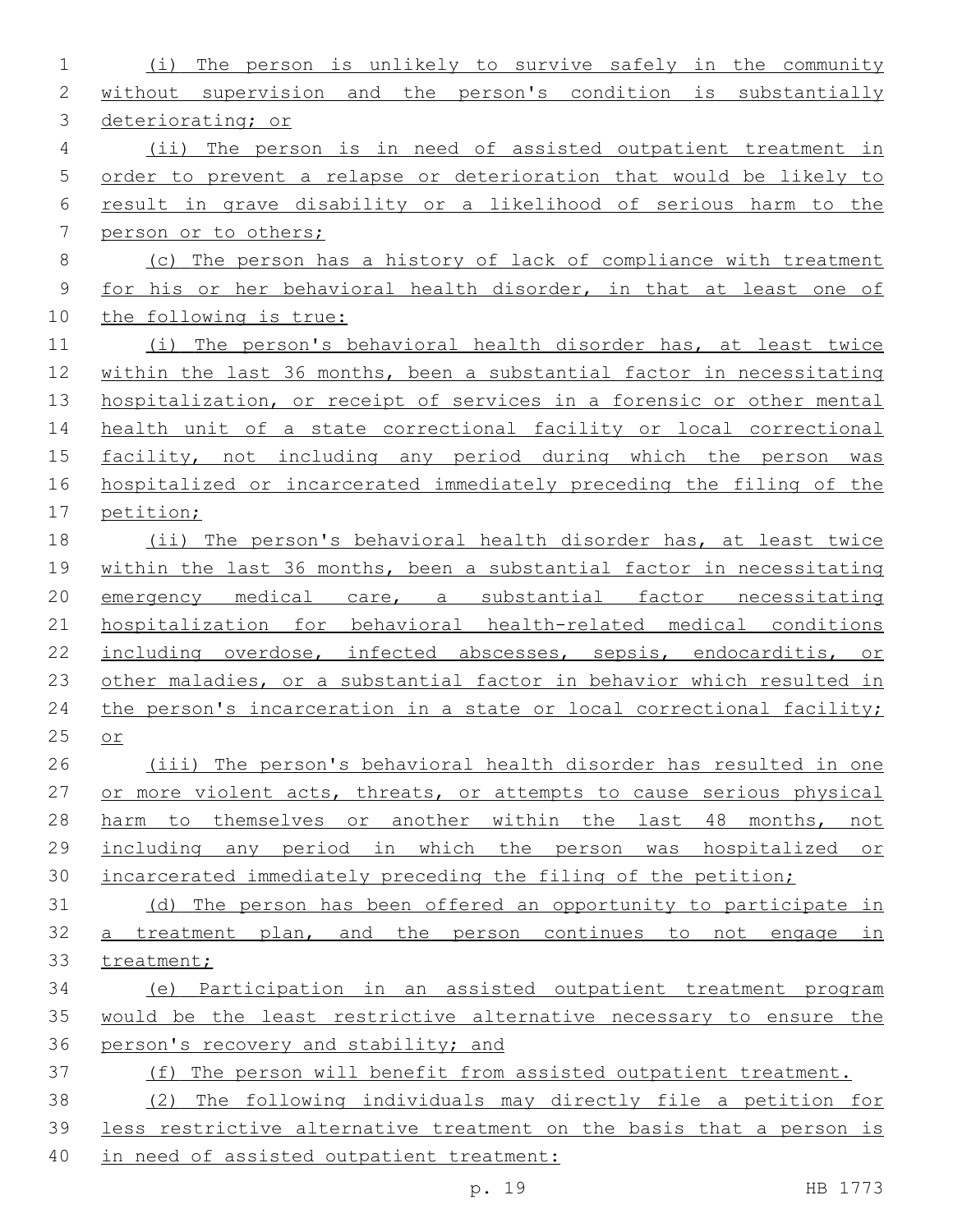- 1 (a) The director of a hospital where the person is hospitalized; 2 (b) The director of a behavioral health service provider 3 providing behavioral health care or residential services to the 4 person;
- 5 (c) The person's treating mental health professional or substance 6 use disorder professional or one who has evaluated the person;
- 7 (d) A designated crisis responder;
- 8 (e) A release planner from a corrections facility; or
- 9 (f) An emergency room physician.

10 (3) A court order for less restrictive alternative treatment on 11 the basis that the person is in need of assisted outpatient treatment 12 may be effective for up to 18 months. The petitioner must personally 13 interview the person, unless the person refuses an interview, ((and)) 14 to determine whether the person will voluntarily receive appropriate 15 ((evaluation and)) treatment ((at a mental health facility, secure 16 withdrawal management and stabilization facility, or approved 17 substance use disorder treatment program)).

18 (((2)) (4) The ((designated crisis responder)) petitioner must 19 ((investigate and evaluate the)) allege specific facts ((alleged 20 and)) based on personal observation, evaluation, or investigation, 21 and must consider the reliability or credibility of any person 22 providing information((- The designated crisis responder may spend up 23 to forty-eight hours to complete the investigation, provided that the 24 person may not be held for investigation for any period except as 25 authorized by RCW 71.05.050 or 71.05.153)) material to the petition.

26 ((43) If the designated crisis responder finds that the person is 27 in need of assisted outpatient behavioral health treatment, they may 28 file a petition requesting the court to enter an order for up to 29 ninety days of less restrictive alternative treatment.)) (5) The 30 petition must include:

31 (a) A statement of the circumstances under which the person's 32 condition was made known and ((stating that there is evidence, as a 33 result of the designated crisis responder's)) the basis for the 34 opinion, from personal observation or investigation, that the person 35 is in need of assisted outpatient ((behavioral health)) treatment( $(\tau$ 36 and stating the)). The petitioner must state which specific facts 37 ((known as a result of)) come from personal observation ((or 38 investigation, upon which the designated crisis responder bases)) and 39 specify what other sources of information the petitioner has relied 40 upon to form this belief;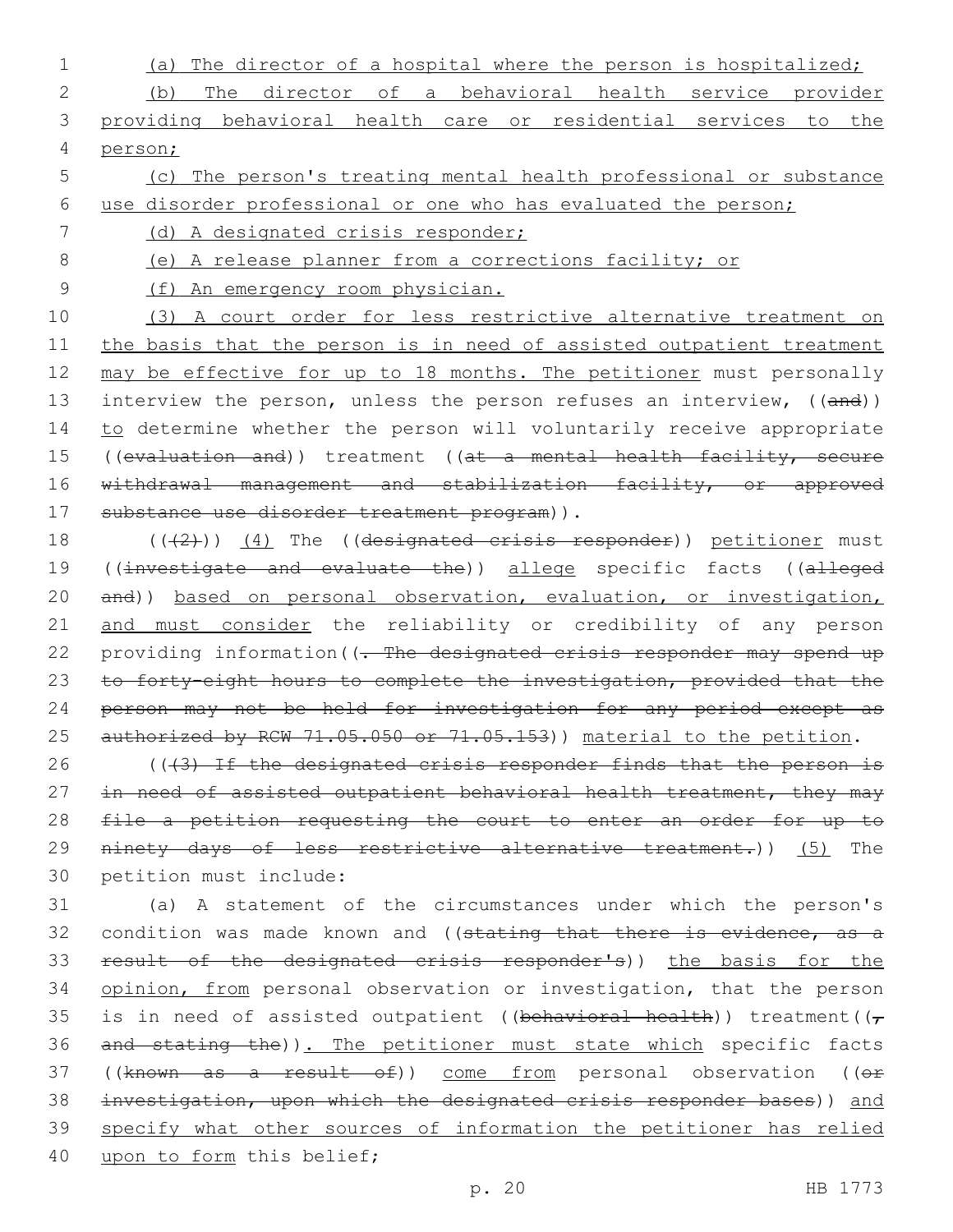1 (b) A declaration from a physician, physician assistant, advanced 2 registered nurse practitioner, or the person's treating mental health 3 professional or substance use disorder professional, who has examined 4 the person no more than 10 days prior to the submission of the 5 petition and who is willing to testify in support of the petition, or 6 who alternatively has made appropriate attempts to examine the person 7 within the same period but has not been successful in obtaining the 8 person's cooperation, and who is willing to testify to the reasons 9 they believe that the person meets the criteria for assisted 10 outpatient treatment. If the declaration is provided by the person's 11 treating mental health professional or substance use disorder 12 professional, it must be cosigned by a supervising physician, 13 physician assistant, or advanced registered nurse practitioner who 14 certifies that they have reviewed the declaration;

15 (c) The declarations of additional witnesses, if any, supporting 16 the petition for assisted outpatient ((behavioral health)) treatment;

17 (((c) A designation of retained counsel for the person or, if 18 counsel is appointed, the name, business address, and telephone 19 number of the attorney appointed to represent the person;))

20 (d) The name of an agency, provider, or facility which ((agreed)) 21 agrees to ((assume the responsibility of providing)) provide less 22 restrictive alternative treatment if the petition is granted by the 23 court; and

24 (e) ((A summons to appear in court at a specific time and place 25 within five judicial days for a probable cause hearing, except as 26 provided in subsection (4) of this section)) If the person is 27 detained in a state hospital, inpatient treatment facility, jail, or 28 correctional facility at the time the petition is filed, the 29 anticipated release date of the person and any other details needed 30 to facilitate successful reentry and transition into the community.

 (( $(4)$ ) If the person is in the custody of jail or prison at the 32 time of the investigation, a petition for assisted outpatient behavioral health treatment may be used to facilitate continuity of care after release from custody or the diversion of criminal charges as follows:

 (a) If the petition is filed in anticipation of the person's 37 release from custody, the summons may be for a date up to five judicial days following the person's anticipated release date, provided that a clear time and place for the hearing is provided; or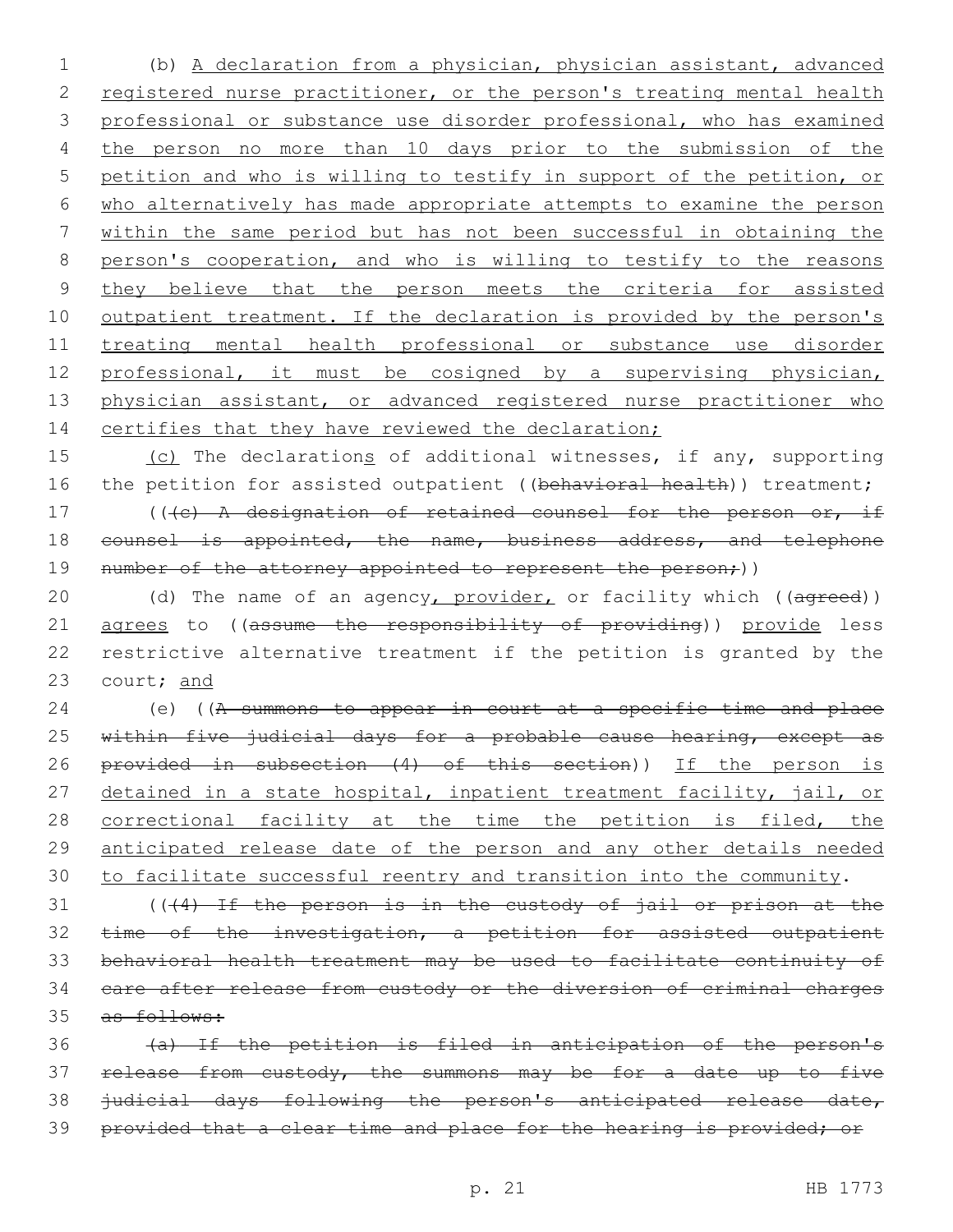1 (b) The hearing may be held prior to the person's release from 2 custody, provided that (i) the filing of the petition does not extend 3 the time the person would otherwise spend in the custody of jail or 4 prison; (ii) the charges or custody of the person is not a pretext to 5 detain the person for the purpose of the involuntary commitment 6 hearing; and (iii) the person's release from custody must be expected 7 to swiftly follow the adjudication of the petition. In this 8 circumstance, the time for hearing is shortened to three judicial 9 days after the filing of the petition.

10  $(5)$ )) (6) The petition must be served upon the ((person and the 11 person's counsel with a notice of applicable rights)) prosecuting 12 attorney for the county. Proof of service must be filed with the 13 court. The prosecuting attorney shall review the petition. If 14 appropriate, the prosecutor shall consult with the petitioner to 15 conform the contents of the petition with the requirements of law. 16 The prosecutor may decline to proceed with a petition which does not 17 meet legal requirements. When appropriate, the prosecutor shall 18 schedule the petition for a hearing and cause the petition, notice of 19 rights, the name, business address, and telephone number of appointed 20 counsel, and summons to appear to be served upon the person and their 21 guardian, if any. Information about appointed counsel need not be 22 provided if the prosecutor has knowledge that the person has retained 23 counsel. Proof of service must be filed with the court and all papers 24 in the court file must be provided to the person's designated 25 attorney.

26 (7) If the petition involves a person whom the prosecutor knows, 27 or has reason to know, is an American Indian or Alaska Native who 28 receives medical or behavioral health services from a tribe within 29 this state, the prosecutor shall notify the tribe and Indian health 30 care provider. Notification shall be made in person or by telephonic 31 or electronic communication to the tribal contact listed in the 32 authority's tribal crisis coordination plan as soon as possible.

33 (((6)) (8) A petition for assisted outpatient ((behavioral 34 health)) treatment filed under this section ((must)) shall be 35 adjudicated under RCW 71.05.240.

36 NEW SECTION. **Sec. 4.** A new section is added to chapter 71.34 37 RCW to read as follows: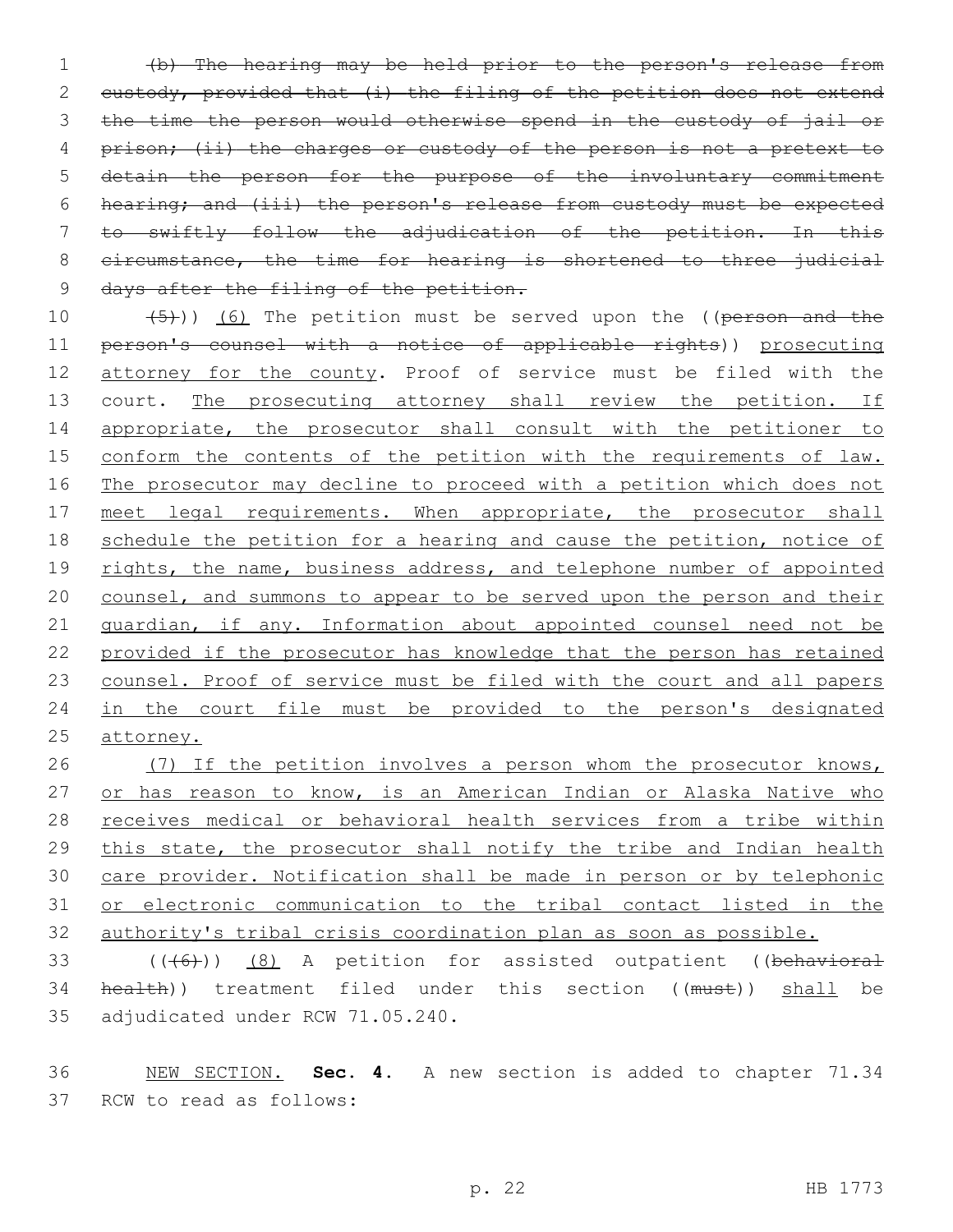(1) An adolescent is in need of assisted outpatient treatment if the court finds by a preponderance of the evidence in response to a 3 petition filed under this section that:

(a) The adolescent has a behavioral health disorder;

 (b) Based on a clinical determination and in view of the adolescent's treatment history and current behavior, at least one of 7 the following is true:

 (i) The adolescent is unlikely to survive safely in the community without supervision and the adolescent's condition is substantially 10 deteriorating; or

 (ii) The adolescent is in need of assisted outpatient treatment in order to prevent a relapse or deterioration that would be likely to result in grave disability or a likelihood of serious harm to the 14 adolescent or to others;

 (c) The adolescent has a history of lack of compliance with treatment for his or her behavioral health disorder, in that at least 17 one of the following is true:

 (i) The adolescent's behavioral health disorder has, at least twice within the last 36 months, been a substantial factor in necessitating hospitalization, or receipt of services in a forensic or other mental health unit of a state correctional facility or local correctional facility, not including any period during which the adolescent was hospitalized or incarcerated immediately preceding the 24 filing of the petition;

 (ii) The person's behavioral health disorder has, at least twice within the last 36 months, been a substantial factor in necessitating emergency medical care, a substantial factor necessitating hospitalization for behavioral health-related medical conditions including overdose, infected abscesses, sepsis, endocarditis, or other maladies, or a substantial factor in behavior which resulted in the person's incarceration in a state or local correctional facility; 32 or

 (iii) The adolescent's behavioral health disorder has resulted in one or more violent acts, threats, or attempts to cause serious physical harm to themselves or another within the last 48 months, not including any period in which the adolescent was hospitalized or incarcerated immediately preceding the filing of the petition;

 (d) The adolescent has been offered an opportunity to participate in a treatment plan, and the adolescent continues to not engage in 40 treatment;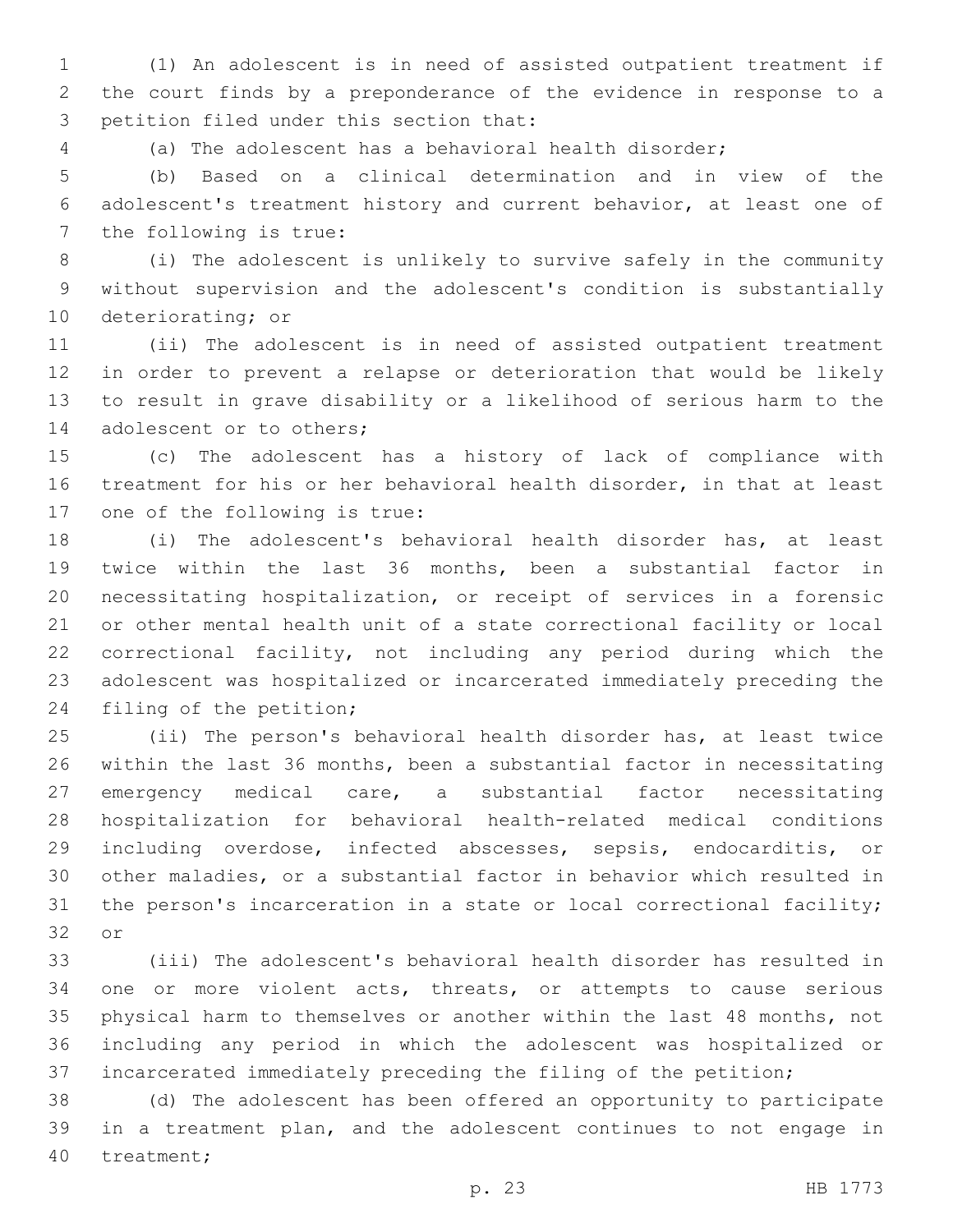(e) Participation in an assisted outpatient treatment program would be the least restrictive alternative necessary to ensure the 3 adolescent's recovery and stability; and

 (f) The adolescent will benefit from assisted outpatient 5 treatment.

 (2) The following individuals may directly file a petition for less restrictive alternative treatment on the basis that an adolescent is in need of assisted outpatient treatment:

 (a) The director of a hospital where the adolescent is 10 hospitalized;

 (b) The director of a behavioral health service provider providing behavioral health care or residential services to the 13 adolescent;

 (c) The adolescent's treating mental health professional or substance use disorder professional or one who has evaluated the 16 person;

17 (d) A designated crisis responder;

 (e) A release planner from a juvenile detention or rehabilitation 19 facility; or

20 (f) An emergency room physician.

 (3) A court order for less restrictive alternative treatment on the basis that the adolescent is in need of assisted outpatient treatment may be effective for up to 18 months. The petitioner must personally interview the adolescent, unless the adolescent refuses an interview, to determine whether the adolescent will voluntarily 26 receive appropriate treatment.

 (4) The petitioner must allege specific facts based on personal observation, evaluation, or investigation, and must consider the reliability or credibility of any person providing information 30 material to the petition.

31 (5) The petition must include:

 (a) A statement of the circumstances under which the adolescent's condition was made known and the basis for the opinion, from personal observation or investigation, that the adolescent is in need of assisted outpatient treatment. The petitioner must state which specific facts come from personal observation and specify what other sources of information the petitioner has relied upon to form this 38 belief:

 (b) A declaration from a physician, physician assistant, or advanced registered nurse practitioner, or the adolescent's treating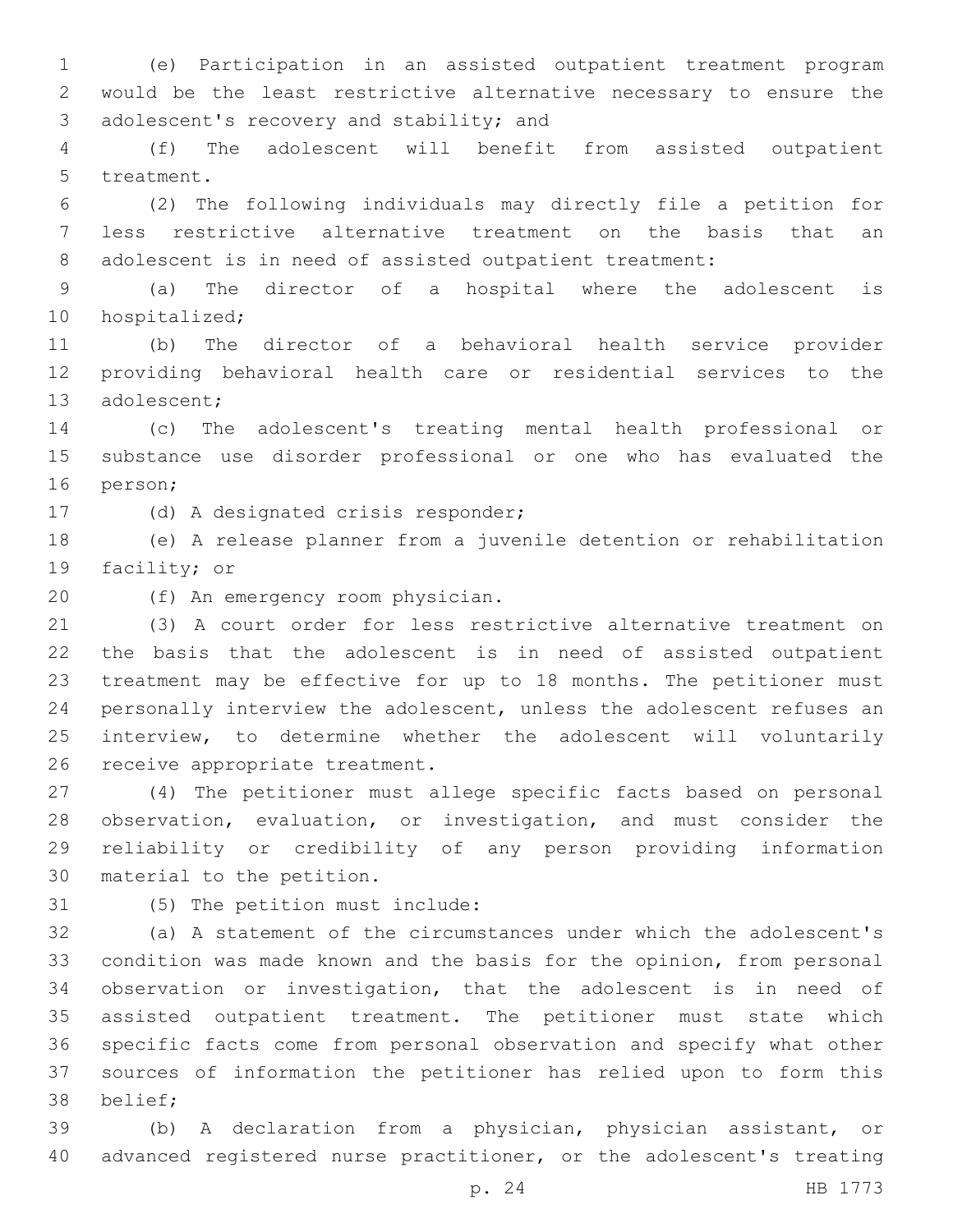mental health professional or substance use disorder professional, who has examined the adolescent no more than 10 days prior to the submission of the petition and who is willing to testify in support of the petition, or who alternatively has made appropriate attempts to examine the adolescent within the same period but has not been successful in obtaining the adolescent's cooperation, and who is willing to testify to the reasons they believe that the adolescent meets the criteria for assisted outpatient treatment. If the declaration is provided by the adolescent's treating mental health professional or substance use disorder professional, it must be cosigned by a supervising physician, physician assistant, or advanced registered nurse practitioner who certifies that they have reviewed 13 the declaration;

 (c) The declarations of additional witnesses, if any, supporting 15 the petition for assisted outpatient treatment;

 (d) The name of an agency, provider, or facility which provide less restrictive alternative treatment if the petition is granted by 18 the court; and

 (e) If the adolescent is detained in a state hospital, inpatient treatment facility, or juvenile detention or rehabilitation facility 21 at the time the petition is filed, the anticipated release date of the adolescent and any other details needed to facilitate successful 23 reentry and transition into the community.

 (6) The petition must be served upon the prosecuting attorney for the county. Proof of service must be filed with the court. The prosecuting attorney shall review the petition. If appropriate, the prosecutor shall consult with the petitioner to conform the contents of the petition with the requirements of law. The prosecutor may decline to proceed with a petition which does not meet legal requirements. When appropriate, the prosecutor shall schedule the petition for a hearing and cause the petition, notice of rights, the name, business address, and telephone number of appointed counsel, and summons to appear to be served upon the adolescent and their guardian, if any. Information about appointed counsel need not be provided if the prosecutor has knowledge that the adolescent has retained counsel. Proof of service must be filed with the court and all papers in the court file must be provided to the adolescent's 38 designated attorney.

 (7) If the petition involves an adolescent whom the prosecutor knows, or has reason to know, is an American Indian or Alaska Native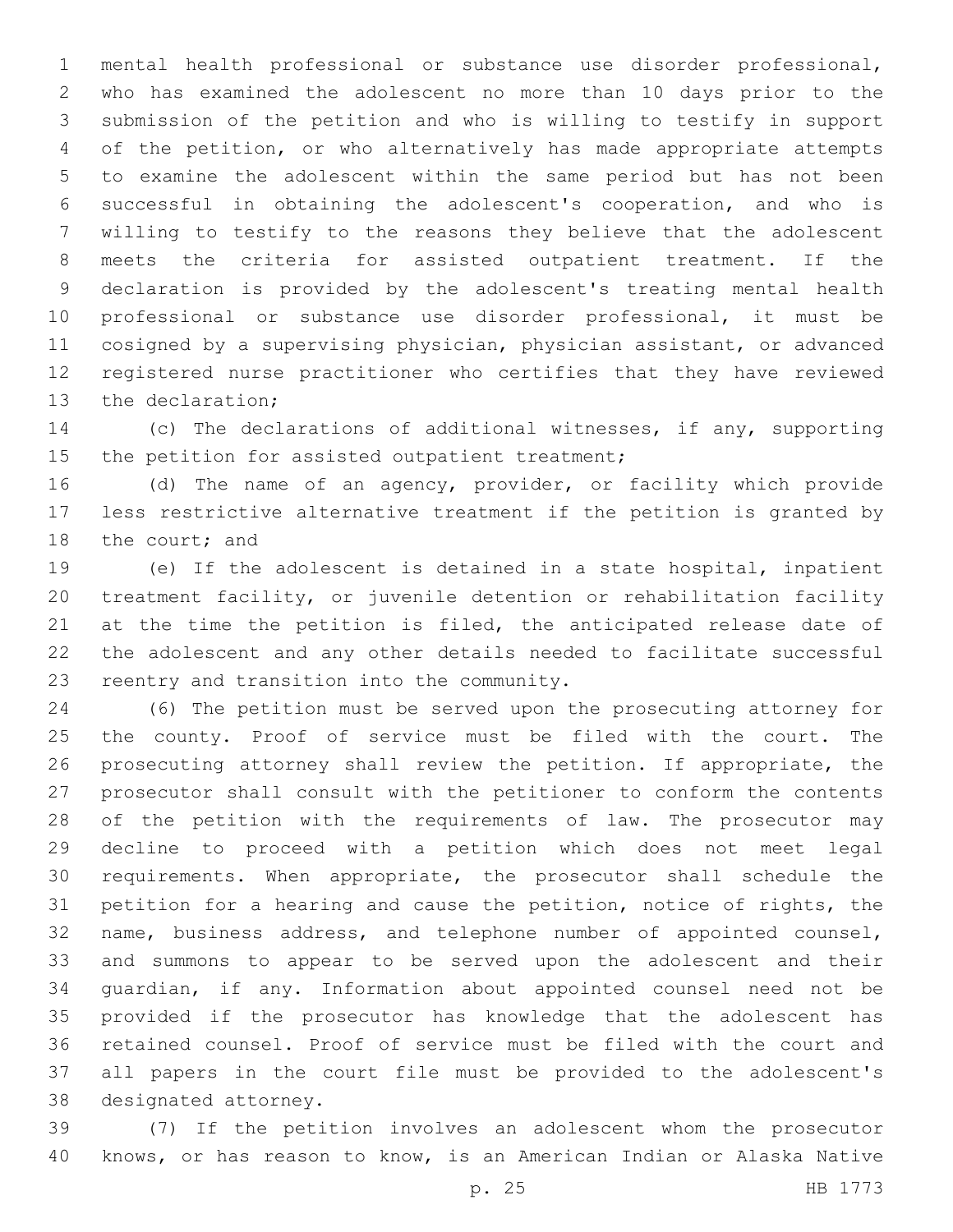who receives medical or behavioral health services from a tribe within this state, the prosecutor shall notify the tribe and Indian health care provider. Notification shall be made in person or by telephonic or electronic communication to the tribal contact listed in the authority's tribal crisis coordination plan as soon as possible.6

 (8) A petition for assisted outpatient treatment filed under this 8 section shall be adjudicated under RCW 71.34.740.

 **Sec. 5.** RCW 71.05.150 and 2021 c 264 s 1 are each amended to 10 read as follows:

 (1) When a designated crisis responder receives information alleging that a person, as a result of a behavioral health disorder, 13 presents a likelihood of serious harm or is gravely disabled, ((or that a person is in need of assisted outpatient behavioral health 15 treatment;)) the designated crisis responder may, after investigation and evaluation of the specific facts alleged and of the reliability and credibility of any person providing information to initiate 18 detention ((or involuntary outpatient treatment)), if satisfied that the allegations are true and that the person will not voluntarily seek appropriate treatment, file a petition for initial detention 21 under this section ((or a petition for involuntary outpatient behavioral health treatment under RCW 71.05.148)). Before filing the petition, the designated crisis responder must personally interview 24 the person, unless the person refuses an interview, and determine whether the person will voluntarily receive appropriate evaluation and treatment at an evaluation and treatment facility, crisis stabilization unit, triage facility, secure withdrawal management and stabilization facility, or approved substance use disorder treatment program. As part of the assessment, the designated crisis responder must attempt to ascertain if the person has executed a mental health advance directive under chapter 71.32 RCW. The interview performed by the designated crisis responder may be conducted by video provided that a licensed health care professional or professional person who can adequately and accurately assist with obtaining any necessary information is present with the person at the time of the interview.

 (2)(a) A superior court judge may issue a warrant to detain a person with a behavioral health disorder to a designated evaluation and treatment facility, a secure withdrawal management and stabilization facility, or an approved substance use disorder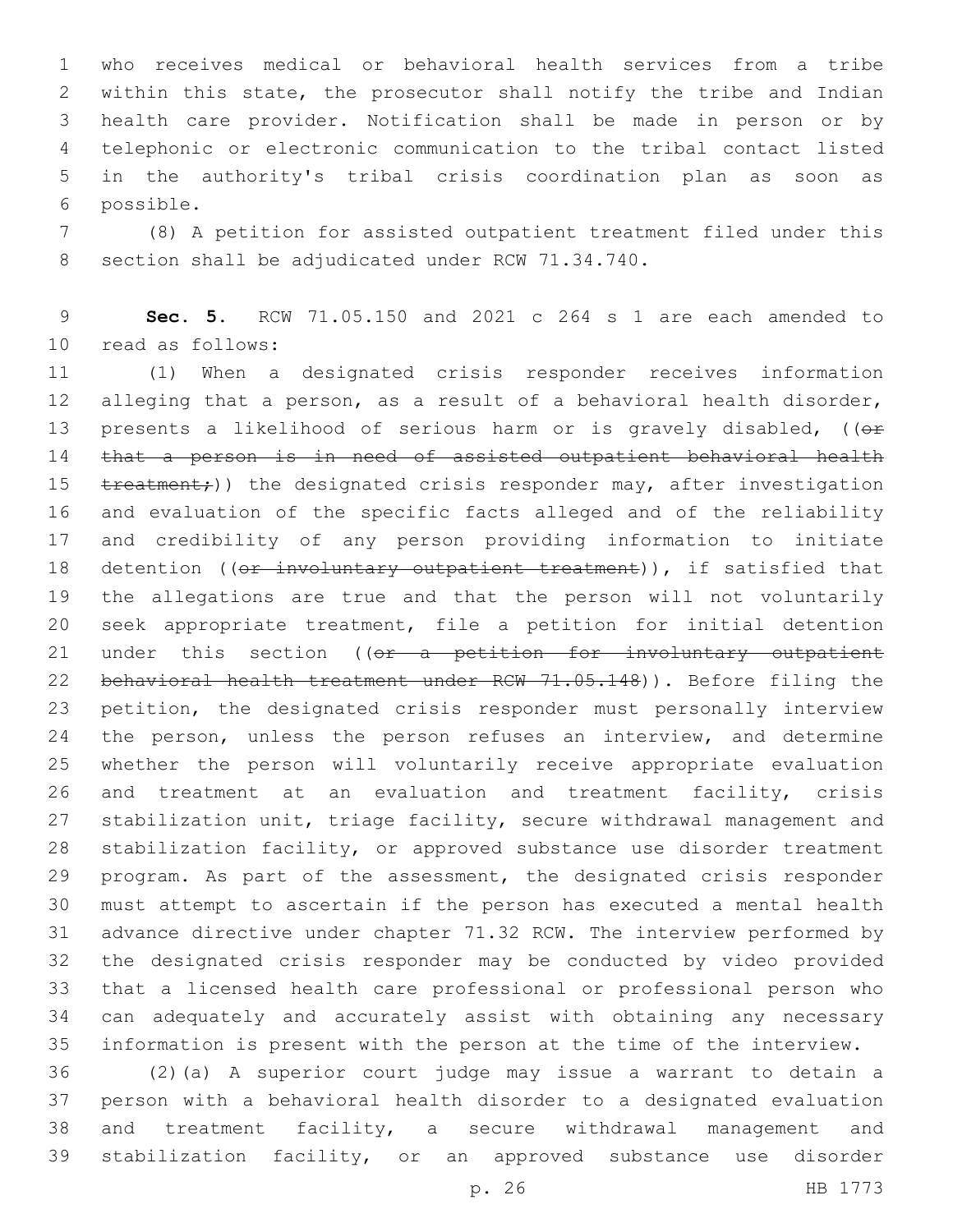treatment program, for a period of not more than one hundred twenty hours for evaluation and treatment upon request of a designated crisis responder, subject to (d) of this subsection, whenever it 4 appears to the satisfaction of the judge that:

(i) There is probable cause to support the petition; and

 (ii) The person has refused or failed to accept appropriate 7 evaluation and treatment voluntarily.

 (b) The petition for initial detention, signed under penalty of perjury, or sworn telephonic testimony may be considered by the court in determining whether there are sufficient grounds for issuing the 11 order.

 (c) The order shall designate retained counsel or, if counsel is appointed from a list provided by the court, the name, business address, and telephone number of the attorney appointed to represent 15 the person.

 (d) A court may not issue an order to detain a person to a secure withdrawal management and stabilization facility or approved substance use disorder treatment program unless there is an available secure withdrawal management and stabilization facility or approved substance use disorder treatment program that has adequate space for 21 the person.

 (e) If the court does not issue an order to detain a person pursuant to this subsection (2), the court shall issue an order to 24 dismiss the initial petition.

 (3) The designated crisis responder shall then serve or cause to 26 be served on such person( $(\tau)$ ) and his or her quardian( $(\tau$  and 27 eonservator)), if any, a copy of the order together with a notice of rights, and a petition for initial detention. After service on such person the designated crisis responder shall file the return of service in court and provide copies of all papers in the court file to the evaluation and treatment facility, secure withdrawal management and stabilization facility, or approved substance use disorder treatment program, and the designated attorney. The designated crisis responder shall notify the court and the prosecuting attorney that a probable cause hearing will be held within one hundred twenty hours of the date and time of outpatient evaluation or admission to the evaluation and treatment facility, secure withdrawal management and stabilization facility, or approved substance use disorder treatment program. The person shall be 40 permitted to be accompanied by one or more of his or her relatives,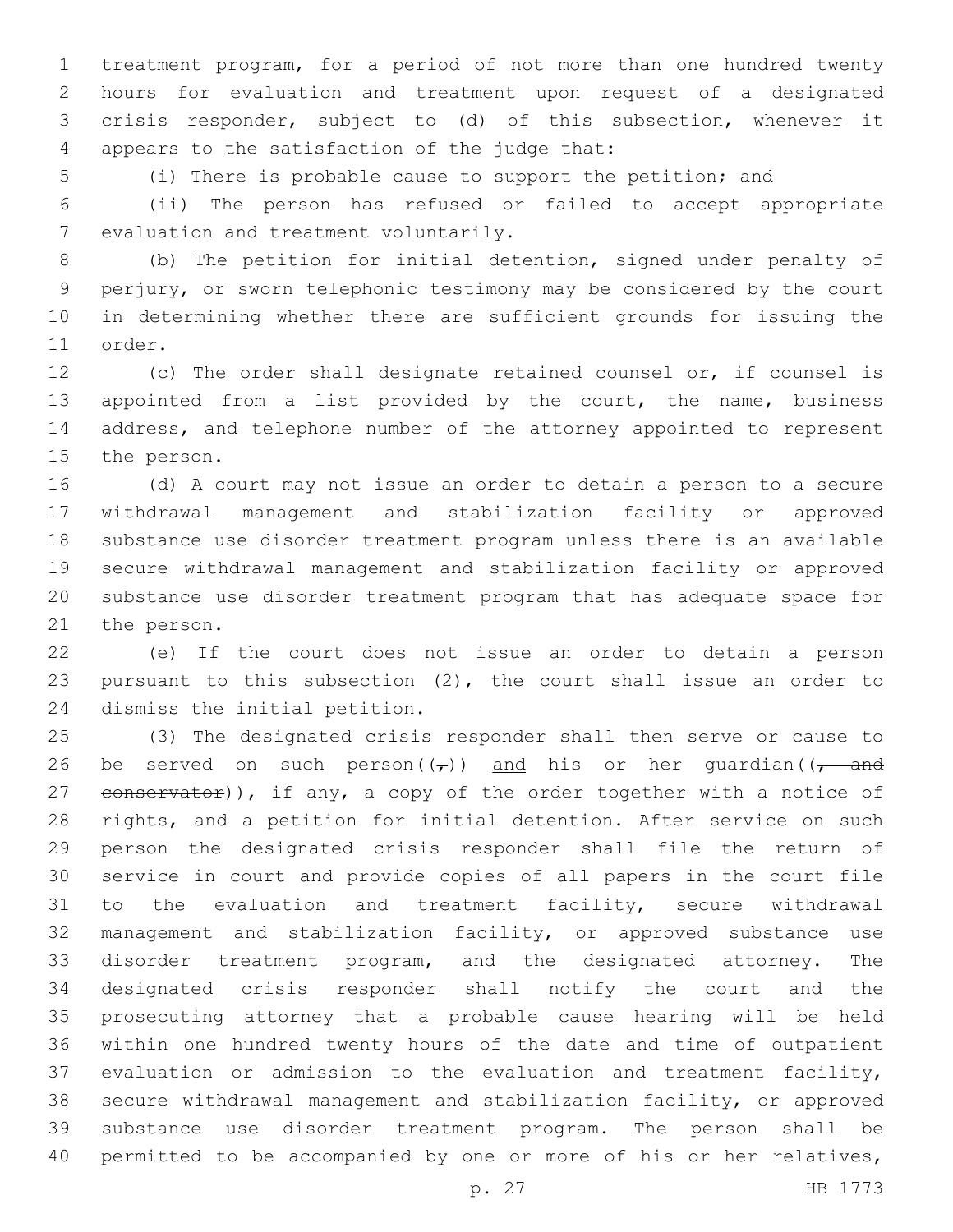friends, an attorney, a personal physician, or other professional or religious advisor to the place of evaluation. An attorney accompanying the person to the place of evaluation shall be permitted to be present during the admission evaluation. Any other individual accompanying the person may be present during the admission evaluation. The facility may exclude the individual if his or her presence would present a safety risk, delay the proceedings, or 8 otherwise interfere with the evaluation.

 (4) The designated crisis responder may notify a peace officer to take such person or cause such person to be taken into custody and 11 placed in an evaluation and treatment facility, secure withdrawal management and stabilization facility, or approved substance use disorder treatment program. At the time such person is taken into custody there shall commence to be served on such person, his or her guardian, and conservator, if any, a copy of the original order together with a notice of rights and a petition for initial 17 detention.

 (5) Tribal court orders for involuntary commitment shall be recognized and enforced in accordance with superior court civil rule 20 82.5.

 (6) In any investigation and evaluation of an individual under 22 ((RCW 71.05.150)) this section or RCW 71.05.153 in which the designated crisis responder knows, or has reason to know, that the individual is an American Indian or Alaska Native who receives medical or behavioral health services from a tribe within this state, the designated crisis responder shall notify the tribe and Indian health care provider regarding whether or not a petition for initial detention or involuntary outpatient treatment will be filed. Notification shall be made in person or by telephonic or electronic communication to the tribal contact listed in the authority's tribal crisis coordination plan as soon as possible but no later than three hours subject to the requirements in RCW 70.02.230(2)(ee) and (3). A designated crisis responder may restrict the release of information 34 as necessary to comply with 42 C.F.R. Part 2.

 **Sec. 6.** RCW 71.05.150 and 2021 c 264 s 2 are each amended to read as follows:36

 (1) When a designated crisis responder receives information alleging that a person, as a result of a behavioral health disorder, 39 presents a likelihood of serious harm or is gravely disabled, ((or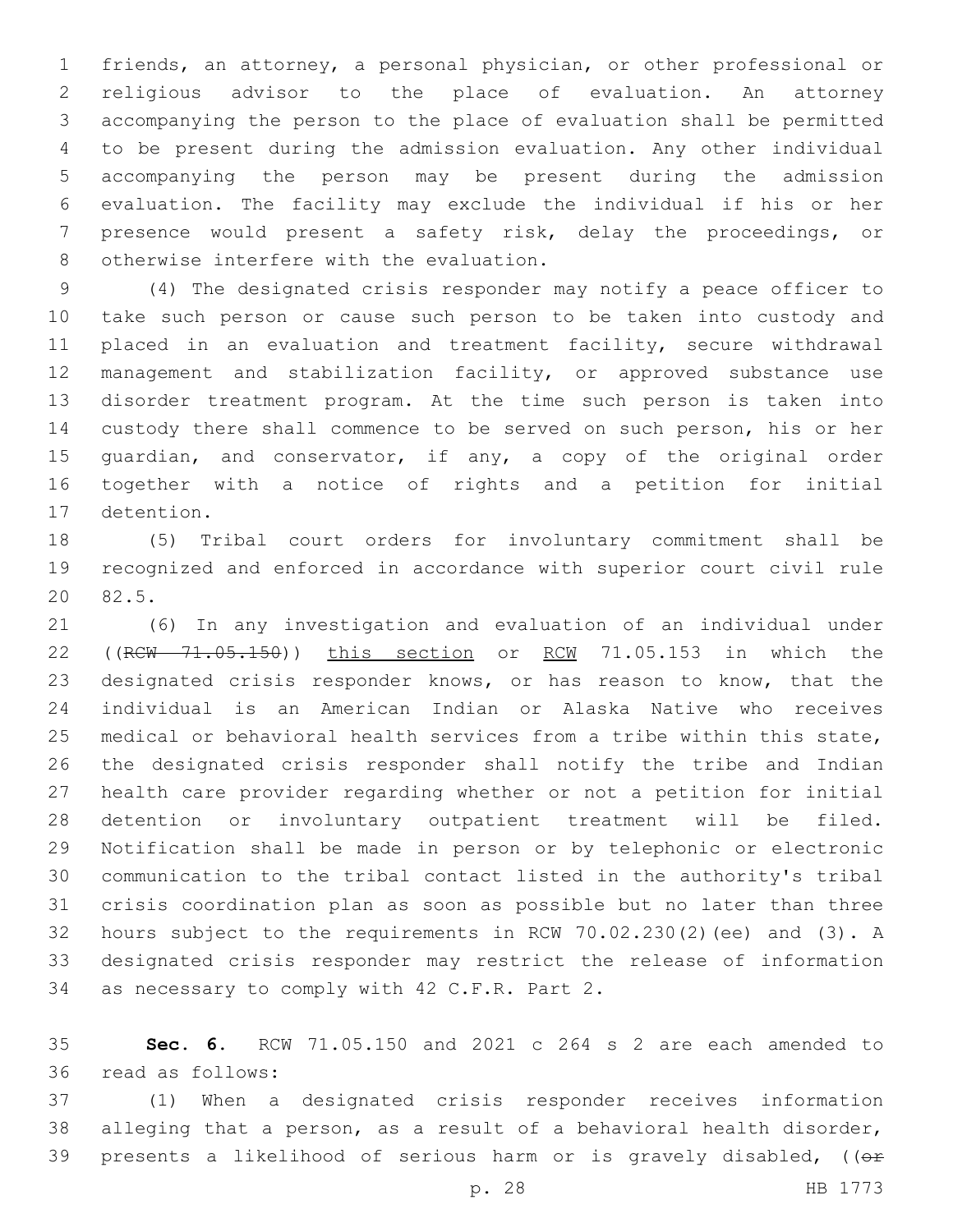that a person is in need of assisted outpatient behavioral health 2 treatment;)) the designated crisis responder may, after investigation and evaluation of the specific facts alleged and of the reliability and credibility of any person providing information to initiate 5 detention ((or involuntary outpatient treatment)), if satisfied that the allegations are true and that the person will not voluntarily seek appropriate treatment, file a petition for initial detention 8 under this section ((or a petition for involuntary outpatient 9 behavioral health treatment under RCW 71.05.148)). Before filing the petition, the designated crisis responder must personally interview 11 the person, unless the person refuses an interview, and determine whether the person will voluntarily receive appropriate evaluation 13 and treatment at an evaluation and treatment facility, crisis stabilization unit, triage facility, secure withdrawal management and 15 stabilization facility, or approved substance use disorder treatment program. As part of the assessment, the designated crisis responder must attempt to ascertain if the person has executed a mental health advance directive under chapter 71.32 RCW. The interview performed by the designated crisis responder may be conducted by video provided that a licensed health care professional or professional person who can adequately and accurately assist with obtaining any necessary information is present with the person at the time of the interview.

 (2)(a) A superior court judge may issue a warrant to detain a person with a behavioral health disorder to a designated evaluation 25 and treatment facility, a secure withdrawal management and stabilization facility, or an approved substance use disorder treatment program, for a period of not more than one hundred twenty hours for evaluation and treatment upon request of a designated crisis responder whenever it appears to the satisfaction of the judge 30 that:

(i) There is probable cause to support the petition; and

 (ii) The person has refused or failed to accept appropriate 33 evaluation and treatment voluntarily.

 (b) The petition for initial detention, signed under penalty of perjury, or sworn telephonic testimony may be considered by the court in determining whether there are sufficient grounds for issuing the 37 order.

 (c) The order shall designate retained counsel or, if counsel is appointed from a list provided by the court, the name, business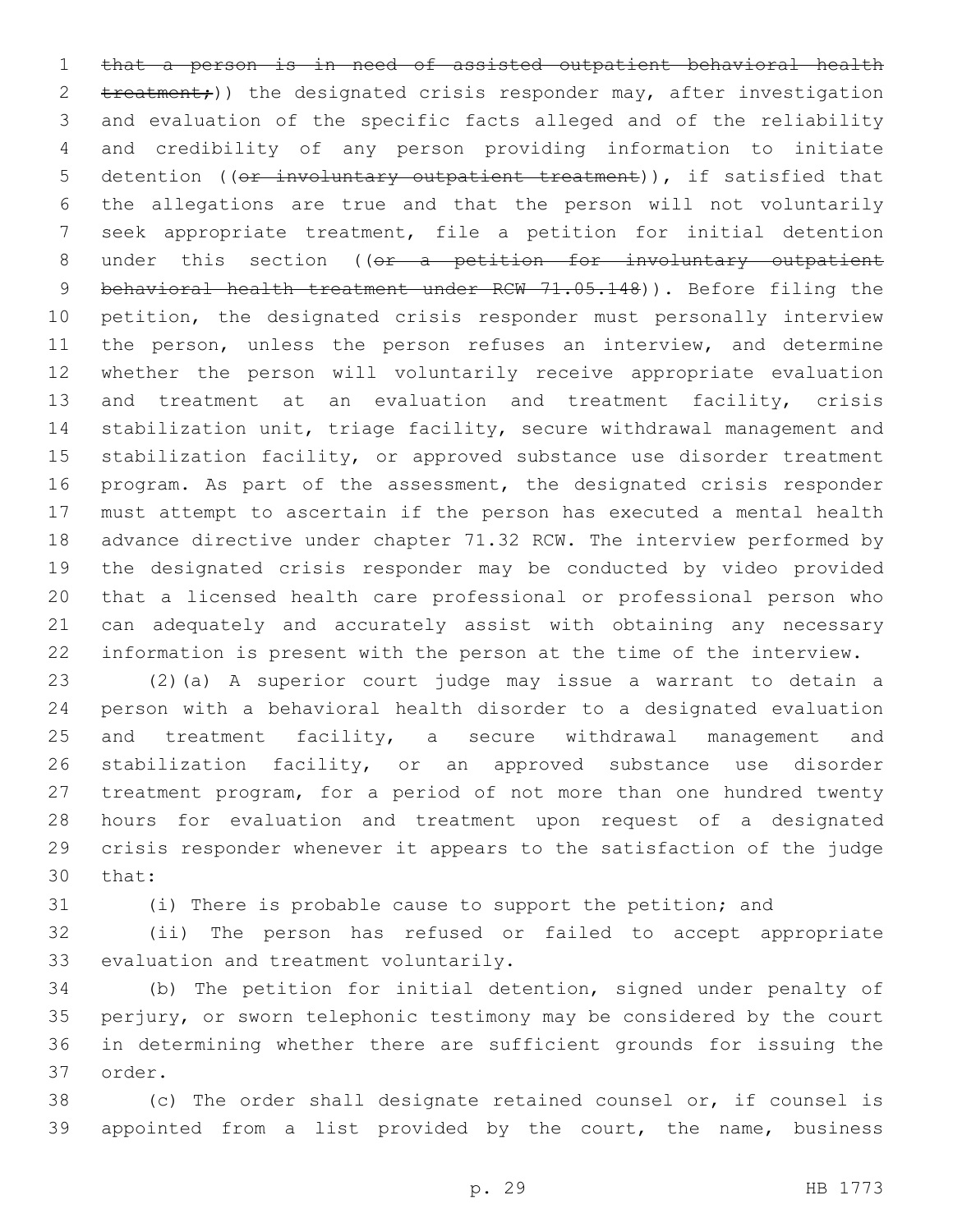address, and telephone number of the attorney appointed to represent 2 the person.

 (d) If the court does not issue an order to detain a person pursuant to this subsection (2), the court shall issue an order to 5 dismiss the initial petition.

 (3) The designated crisis responder shall then serve or cause to 7 be served on such person( $(\tau)$ ) and his or her quardian( $(\tau$  and 8 conservator)), if any, a copy of the order together with a notice of rights, and a petition for initial detention. After service on such person the designated crisis responder shall file the return of service in court and provide copies of all papers in the court file to the evaluation and treatment facility, secure withdrawal management and stabilization facility, or approved substance use disorder treatment program, and the designated attorney. The designated crisis responder shall notify the court and the prosecuting attorney that a probable cause hearing will be held within one hundred twenty hours of the date and time of outpatient evaluation or admission to the evaluation and treatment facility, secure withdrawal management and stabilization facility, or approved substance use disorder treatment program. The person shall be permitted to be accompanied by one or more of his or her relatives, friends, an attorney, a personal physician, or other professional or religious advisor to the place of evaluation. An attorney accompanying the person to the place of evaluation shall be permitted to be present during the admission evaluation. Any other individual accompanying the person may be present during the admission evaluation. The facility may exclude the individual if his or her presence would present a safety risk, delay the proceedings, or 29 otherwise interfere with the evaluation.

 (4) The designated crisis responder may notify a peace officer to take such person or cause such person to be taken into custody and placed in an evaluation and treatment facility, secure withdrawal management and stabilization facility, or approved substance use disorder treatment program. At the time such person is taken into custody there shall commence to be served on such person, his or her guardian, and conservator, if any, a copy of the original order together with a notice of rights and a petition for initial 38 detention.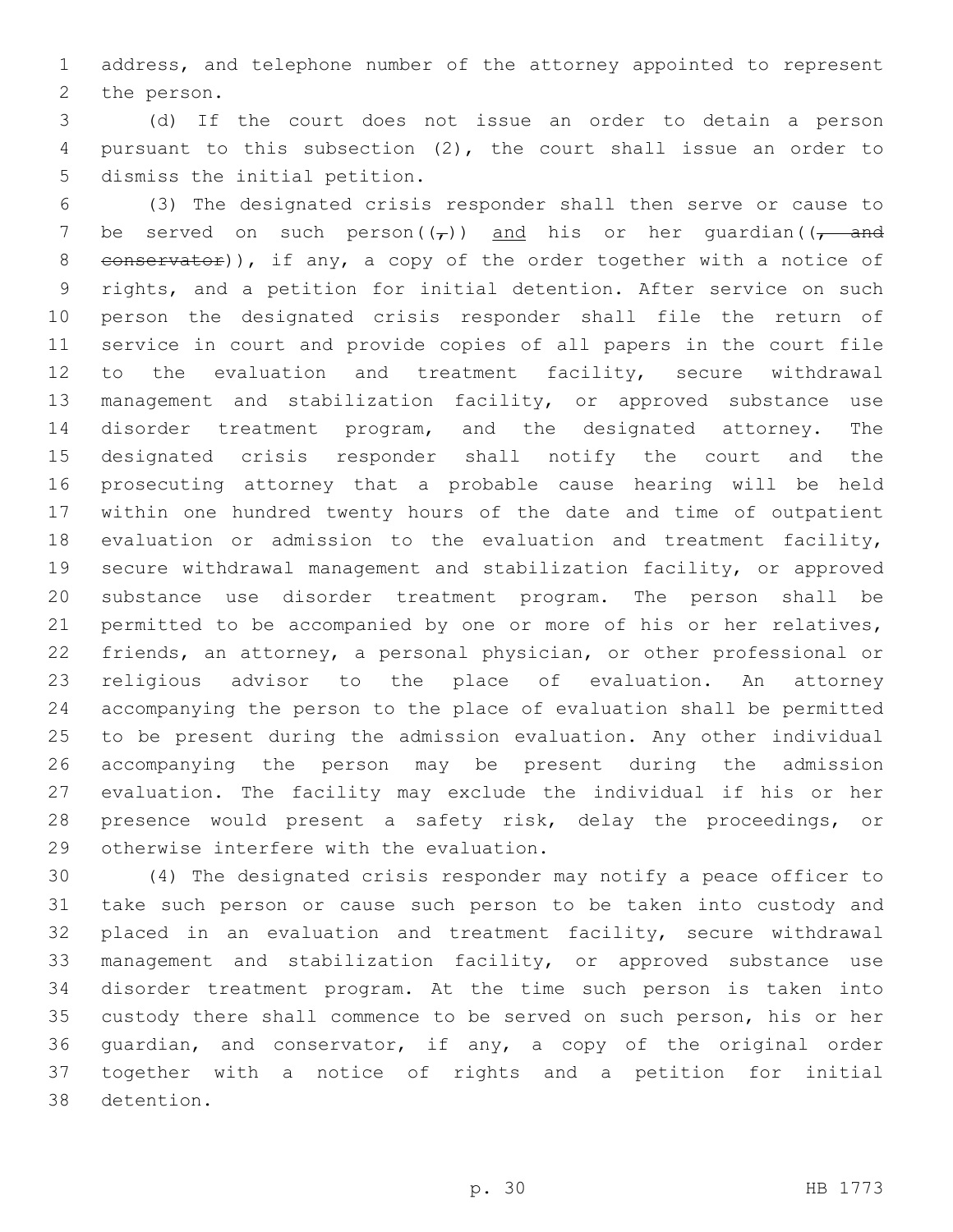(5) Tribal court orders for involuntary commitment shall be recognized and enforced in accordance with superior court civil rule 82.5.3

 (6) In any investigation and evaluation of an individual under ((RCW 71.05.150)) this section or RCW 71.05.153 in which the designated crisis responder knows, or has reason to know, that the individual is an American Indian or Alaska Native who receives medical or behavioral health services from a tribe within this state, the designated crisis responder shall notify the tribe and Indian health care provider regarding whether or not a petition for initial detention or involuntary outpatient treatment will be filed. Notification shall be made in person or by telephonic or electronic communication to the tribal contact listed in the authority's tribal crisis coordination plan as soon as possible but no later than three hours subject to the requirements in RCW 70.02.230(2)(ee) and (3). A designated crisis responder may restrict the release of information 17 as necessary to comply with 42 C.F.R. Part 2.

 **Sec. 7.** RCW 71.05.156 and 2018 c 291 s 12 are each amended to 19 read as follows:

 A designated crisis responder who conducts an evaluation for imminent likelihood of serious harm or imminent danger because of being gravely disabled under RCW 71.05.153 must also evaluate the person under RCW 71.05.150 for likelihood of serious harm or grave disability that does not meet the imminent standard for emergency 25 detention( $\sqrt{7}$  and to determine whether the person is in need of 26 assisted outpatient behavioral health treatment)).

 **Sec. 8.** RCW 71.05.201 and 2020 c 302 s 24 and 2020 c 256 s 304 are each reenacted and amended to read as follows:

 (1) If a designated crisis responder decides not to detain a person for evaluation and treatment under RCW 71.05.150 or 71.05.153 or forty-eight hours have elapsed since a designated crisis responder received a request for investigation and the designated crisis responder has not taken action to have the person detained, an 34 immediate family member or quardian ((or conservator)) of the person, or a federally recognized Indian tribe if the person is a member of such tribe, may petition the superior court for the person's initial 37 detention.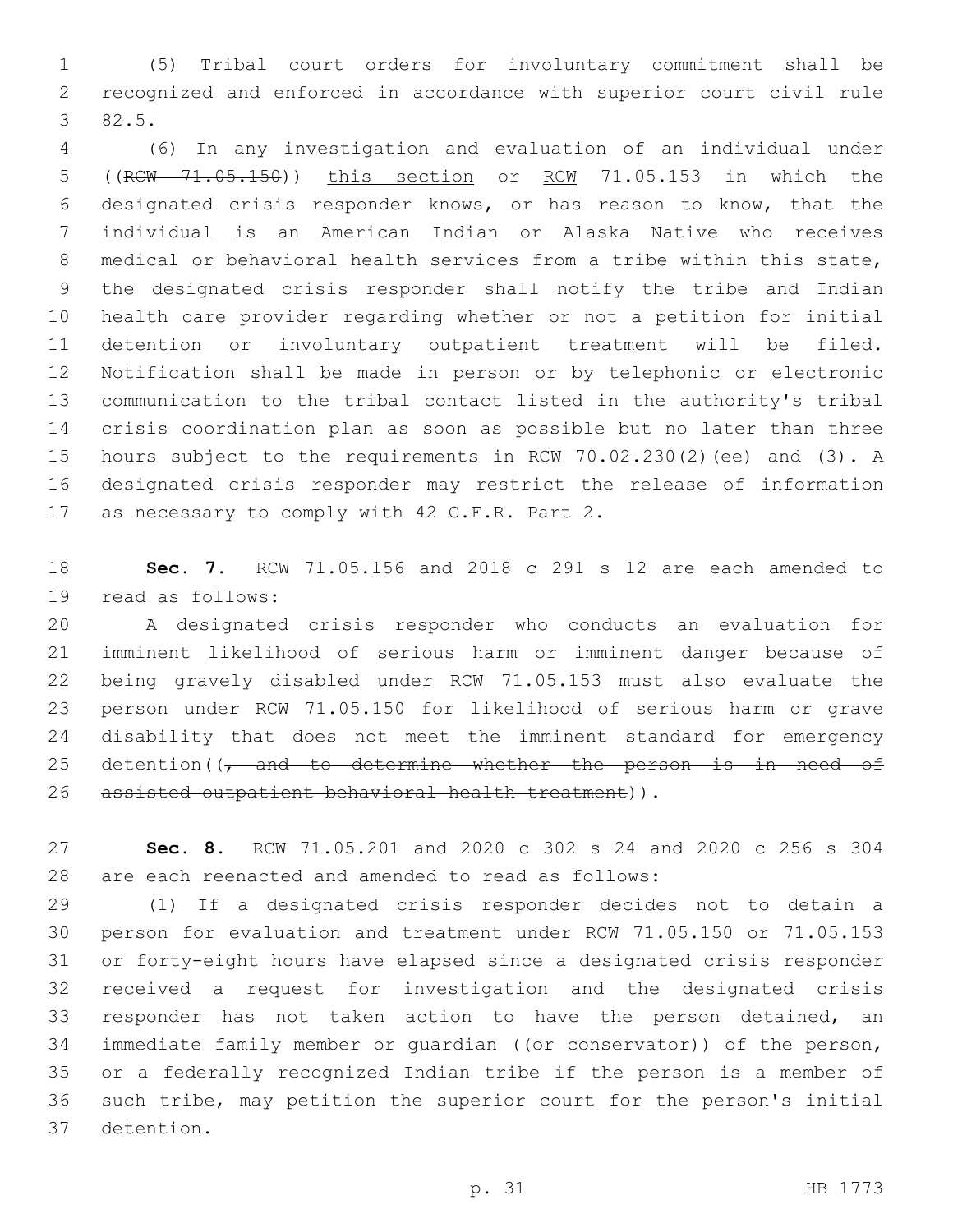(2) A petition under this section must be filed within ten calendar days following the designated crisis responder investigation or the request for a designated crisis responder investigation. If more than ten days have elapsed, the immediate family member, guardian, or conservator may request a new designated crisis 6 responder investigation.

 (3)(a) The petition must be filed in the county in which the designated crisis responder investigation occurred or was requested to occur and must be submitted on forms developed by the administrative office of the courts for this purpose. The petition must be accompanied by a sworn declaration from the petitioner, and other witnesses if desired, describing why the person should be detained for evaluation and treatment. The description of why the person should be detained may contain, but is not limited to, the 15 information identified in RCW 71.05.212.

16 (b) The petition must contain:

 (i) A description of the relationship between the petitioner and 18 the person; and

 (ii) The date on which an investigation was requested from the 20 designated crisis responder.

 (4) The court shall, within one judicial day, review the petition to determine whether the petition raises sufficient evidence to support the allegation. If the court so finds, it shall provide a copy of the petition to the designated crisis responder agency with 25 an order for the agency to provide the court, within one judicial day, with a written sworn statement describing the basis for the decision not to seek initial detention and a copy of all information material to the designated crisis responder's current decision.

 (5) Following the filing of the petition and before the court reaches a decision, any person, including a mental health professional, may submit a sworn declaration to the court in support 32 of or in opposition to initial detention.

 (6) The court shall dismiss the petition at any time if it finds that a designated crisis responder has filed a petition for the person's initial detention under RCW 71.05.150 or 71.05.153 or that the person has voluntarily accepted appropriate treatment.

 (7) The court must issue a final ruling on the petition within five judicial days after it is filed. After reviewing all of the information provided to the court, the court may enter an order for 40 initial detention ((or an order instructing the designated crisis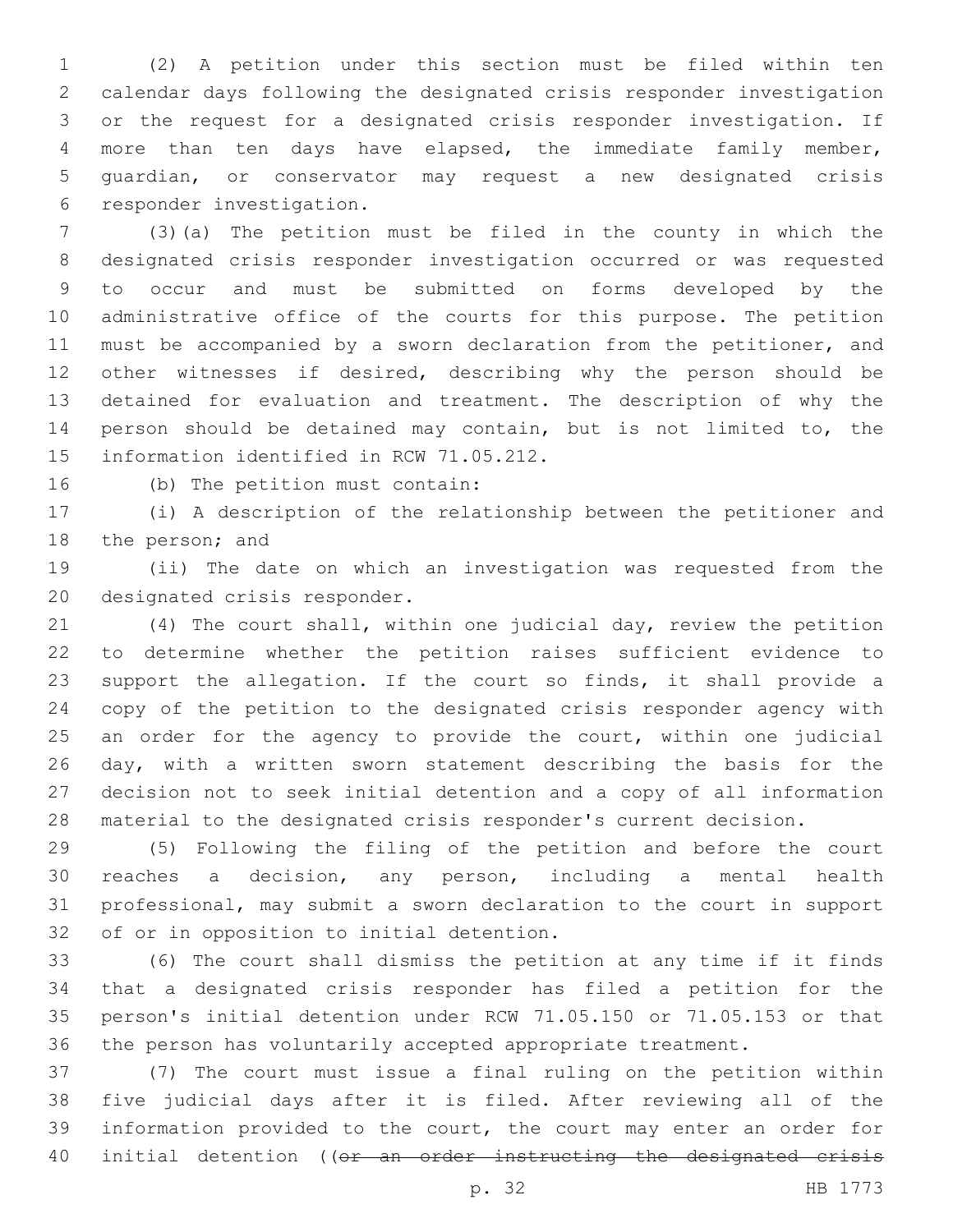responder to file a petition for assisted outpatient behavioral 2 health treatment)) if the court finds that: (a) There is probable 3 cause to support a petition for detention ((or assisted outpatient behavioral health treatment)); and (b) the person has refused or failed to accept appropriate evaluation and treatment voluntarily. The court shall transmit its final decision to the petitioner.

 (8) If the court enters an order for initial detention, it shall provide the order to the designated crisis responder agency and issue a written order for apprehension. The designated crisis responder agency serving the jurisdiction of the court must collaborate and coordinate with law enforcement regarding apprehensions and detentions under this subsection, including sharing of information relating to risk and which would assist in locating the person. A person may not be detained to jail pursuant to a written order issued under this subsection. An order for detention under this section should contain the advisement of rights which the person would receive if the person were detained by a designated crisis responder. An order for initial detention under this section expires one hundred 19 eighty days from issuance.

 (9) Except as otherwise expressly stated in this chapter, all procedures must be followed as if the order had been entered under RCW 71.05.150. RCW 71.05.160 does not apply if detention was initiated under the process set forth in this section.

 (10) For purposes of this section, "immediate family member" means a spouse, domestic partner, child, stepchild, parent, 26 stepparent, grandparent, or sibling.

 **Sec. 9.** RCW 71.05.212 and 2020 c 256 s 305 are each amended to 28 read as follows:

 (1) Whenever a designated crisis responder or professional person is conducting an evaluation under this chapter, consideration shall include all reasonably available information from credible witnesses 32 and records regarding:

 (a) Prior recommendations for evaluation of the need for civil commitments when the recommendation is made pursuant to an evaluation 35 conducted under chapter 10.77 RCW;

 (b) Historical behavior, including history of one or more violent 37 acts;

 (c) Prior determinations of incompetency or insanity under 39 chapter 10.77 RCW; and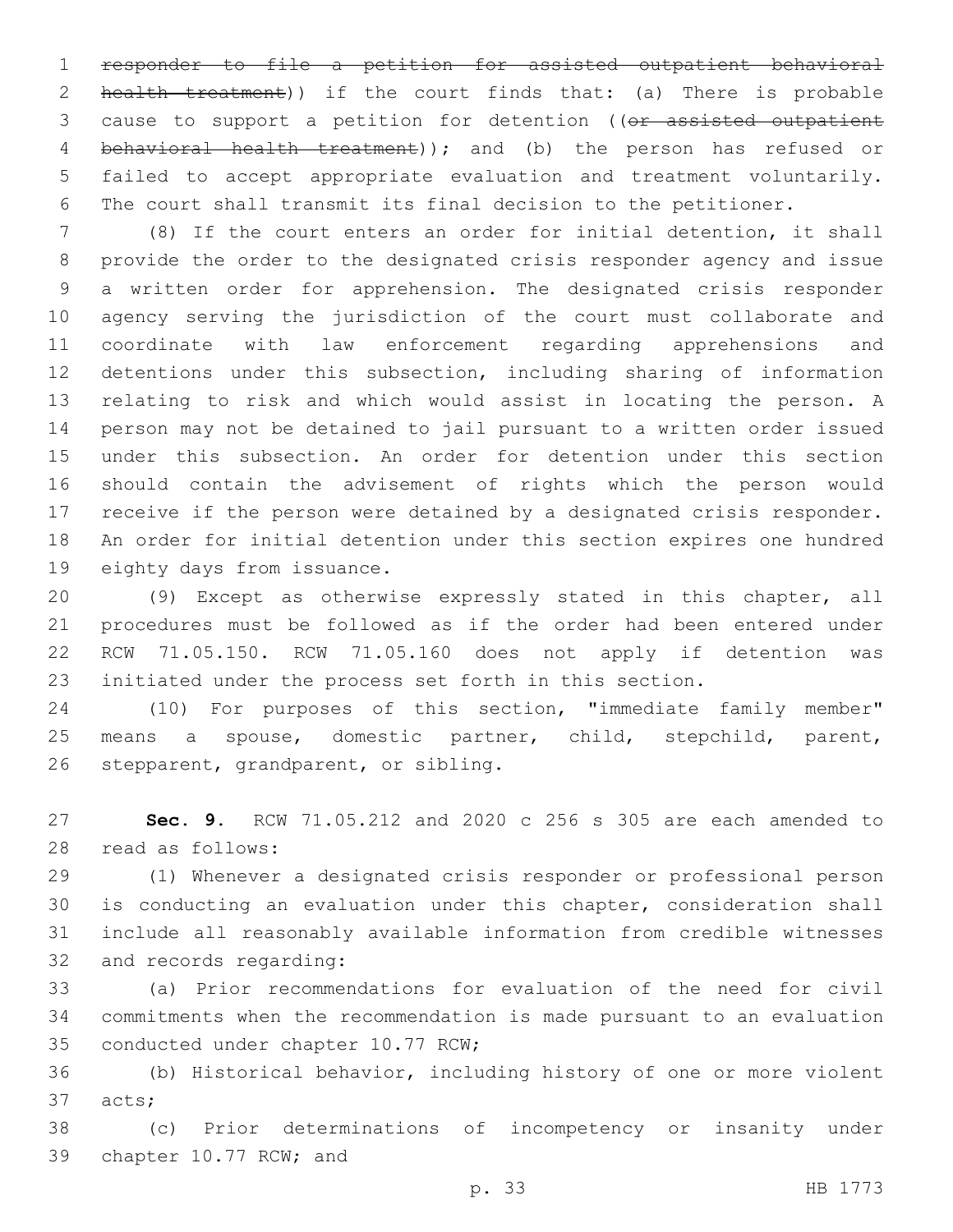(d) Prior commitments under this chapter.1

 (2) Credible witnesses may include family members, landlords, neighbors, or others with significant contact and history of involvement with the person. If the designated crisis responder relies upon information from a credible witness in reaching his or her decision to detain the individual, then he or she must provide contact information for any such witness to the prosecutor. The designated crisis responder or prosecutor shall provide notice of the date, time, and location of the probable cause hearing to such a 10 witness.

 (3) Symptoms and behavior of the respondent which standing alone would not justify civil commitment may support a finding of grave disability or likelihood of serious harm, or a finding that the 14 person is in need of assisted outpatient ((behavioral health)) 15 treatment, when:

 (a) Such symptoms or behavior are closely associated with symptoms or behavior which preceded and led to a past incident of involuntary hospitalization, severe deterioration, or one or more 19 violent acts;

 (b) These symptoms or behavior represent a marked and concerning 21 change in the baseline behavior of the respondent; and

 (c) Without treatment, the continued deterioration of the 23 respondent is probable.

 (4) When conducting an evaluation for offenders identified under RCW 72.09.370, the designated crisis responder or professional person shall consider an offender's history of judicially required or administratively ordered antipsychotic medication while in 28 confinement.

 $(1.5)$  The authority, in consultation with tribes and coordination with Indian health care providers and the American Indian health commission for Washington state, shall establish written guidelines by June 30, 2021, for conducting culturally appropriate evaluations 33 of American Indians or Alaska Natives.))

 **Sec. 10.** RCW 71.05.212 and 2020 c 302 s 28 and 2020 c 256 s 305 are each reenacted and amended to read as follows:

 (1) Whenever a designated crisis responder or professional person is conducting an evaluation under this chapter, consideration shall include all reasonably available information from credible witnesses 39 and records regarding: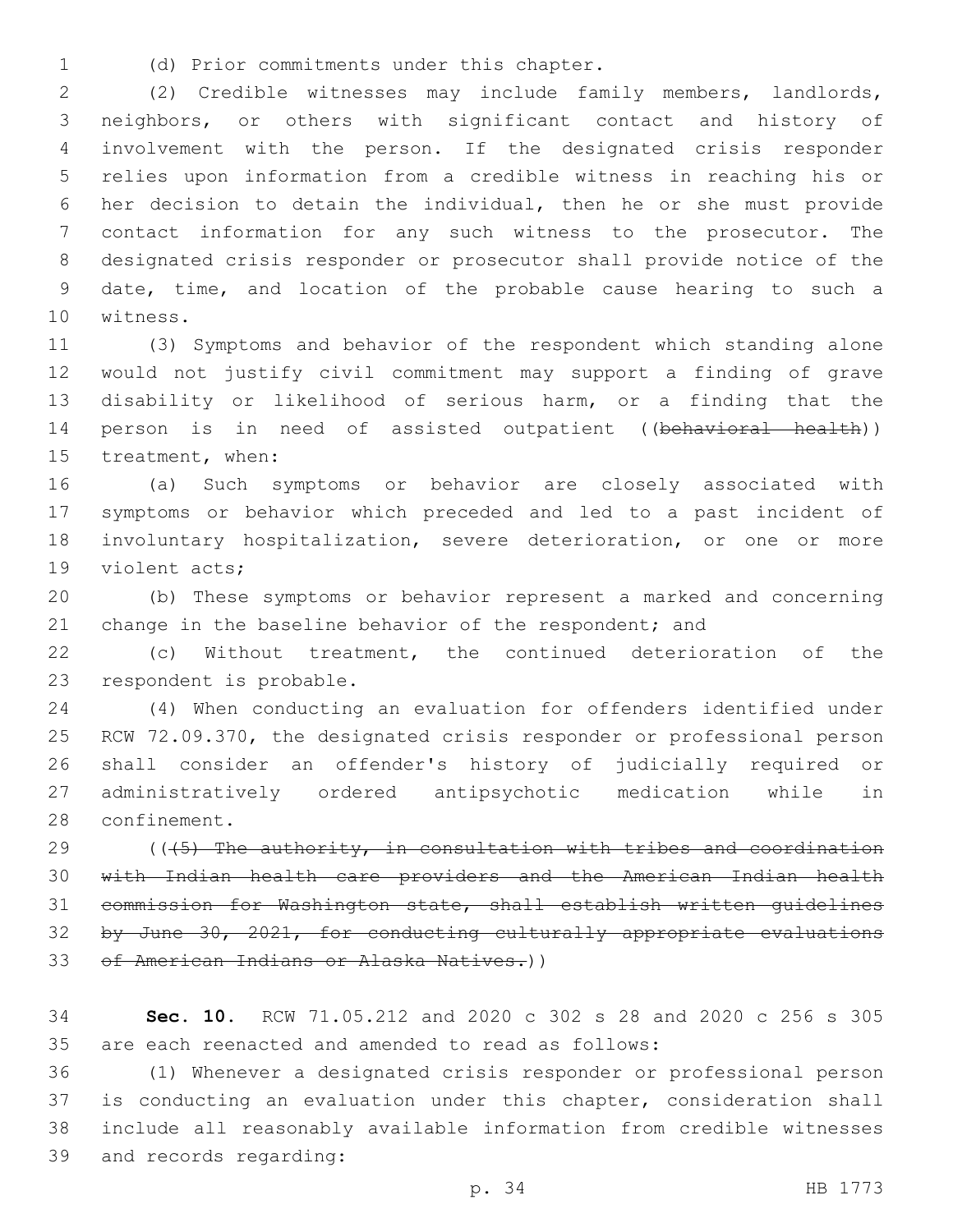(a) Prior recommendations for evaluation of the need for civil commitments when the recommendation is made pursuant to an evaluation 3 conducted under chapter 10.77 RCW;

 (b) Historical behavior, including history of one or more violent 5 acts;

 (c) Prior determinations of incompetency or insanity under 7 chapter 10.77 RCW; and

8 (d) Prior commitments under this chapter.

 (2) Credible witnesses may include family members, landlords, neighbors, or others with significant contact and history of involvement with the person. If the designated crisis responder relies upon information from a credible witness in reaching his or her decision to detain the individual, then he or she must provide contact information for any such witness to the prosecutor. The designated crisis responder or prosecutor shall provide notice of the date, time, and location of the probable cause hearing to such a 17 witness.

 (3) Symptoms and behavior of the respondent which standing alone would not justify civil commitment may support a finding of grave disability or likelihood of serious harm, or a finding that the 21 person is in need of assisted outpatient ((behavioral health)) 22 treatment, when:

 (a) Such symptoms or behavior are closely associated with symptoms or behavior which preceded and led to a past incident of involuntary hospitalization, severe deterioration from safe behavior, 26 or one or more violent acts;

 (b) These symptoms or behavior represent a marked and concerning 28 change in the baseline behavior of the respondent; and

 (c) Without treatment, the continued deterioration of the 30 respondent is probable.

 (4) When conducting an evaluation for offenders identified under RCW 72.09.370, the designated crisis responder or professional person shall consider an offender's history of judicially required or administratively ordered antipsychotic medication while in 35 confinement.

 (( $\sqrt{5}$ ) The authority, in consultation with tribes and coordination with Indian health care providers and the American Indian health commission for Washington state, shall establish written guidelines by June 30, 2021, for conducting culturally appropriate evaluations 40 of American Indians or Alaska Natives.))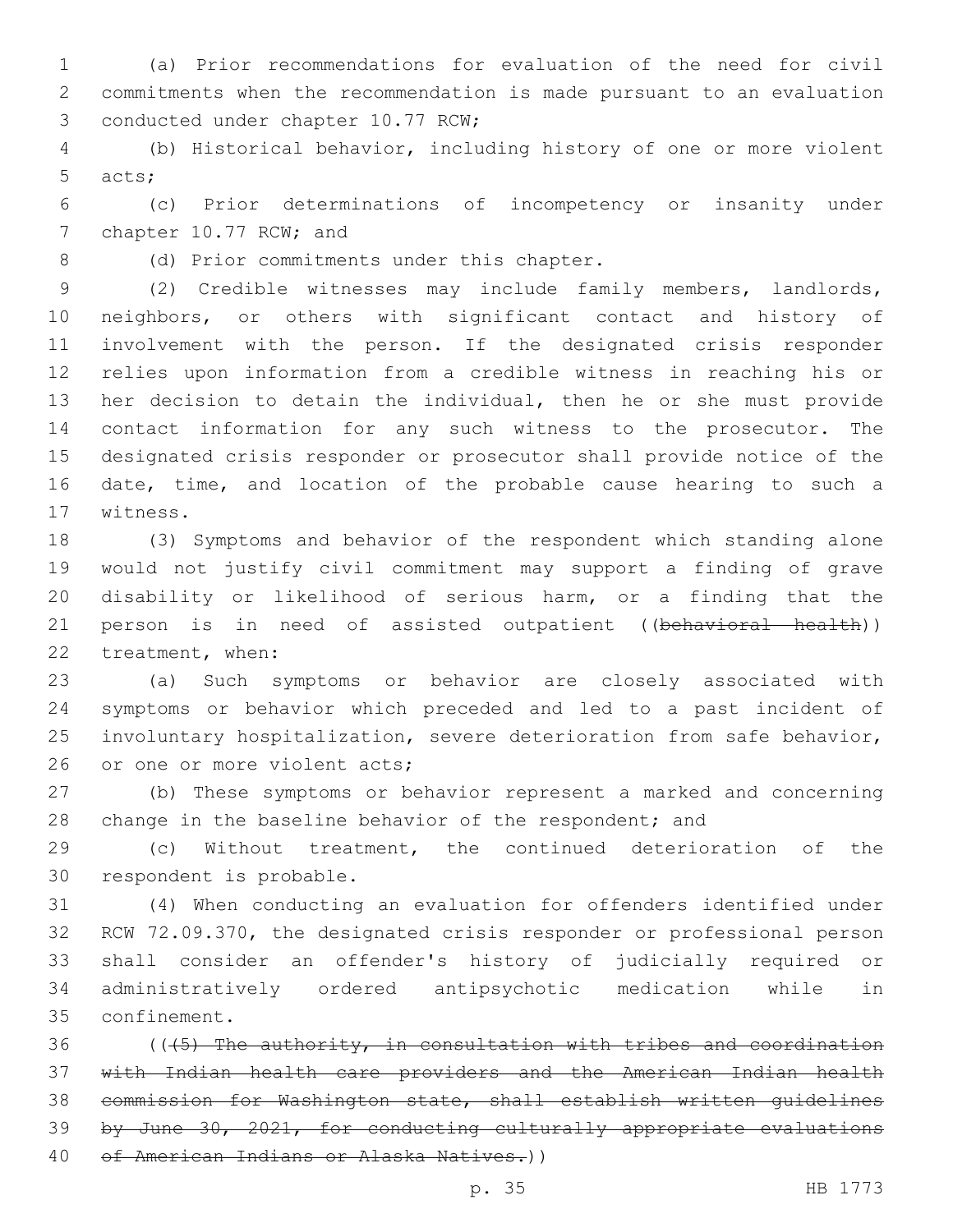**Sec. 11.** RCW 71.05.230 and 2020 c 302 s 34 are each amended to 2 read as follows:

3 A person detained for one hundred twenty ((hour)) hours of evaluation and treatment may be committed for not more than fourteen additional days of involuntary intensive treatment or ninety additional days of a less restrictive alternative treatment. A petition may only be filed if the following conditions are met:

 (1) The professional staff of the facility providing evaluation services has analyzed the person's condition and finds that the condition is caused by a behavioral health disorder and results in: 11 (a) A likelihood of serious harm; or (b) the person being gravely 12 disabled; ((or (c) the person being in need of assisted outpatient 13 behavioral health treatment;)) and are prepared to testify those 14 conditions are met; and

 (2) The person has been advised of the need for voluntary treatment and the professional staff of the facility has evidence 17 that he or she has not in good faith volunteered; and

 (3) The facility providing intensive treatment is certified to provide such treatment by the department or under RCW 71.05.745; and

 (4)(a)(i) The professional staff of the facility or the designated crisis responder has filed a petition with the court for a fourteen day involuntary detention or a ninety day less restrictive 23 alternative. The petition must be signed by:

 (A) One physician, physician assistant, or psychiatric advanced 25 registered nurse practitioner; and

 (B) One physician, physician assistant, psychiatric advanced registered nurse practitioner, or mental health professional.

 (ii) If the petition is for substance use disorder treatment, the petition may be signed by a substance use disorder professional instead of a mental health professional and by an advanced registered nurse practitioner instead of a psychiatric advanced registered nurse practitioner. The persons signing the petition must have examined the 33 person.

 (b) If involuntary detention is sought the petition shall state facts that support the finding that such person, as a result of a behavioral health disorder, presents a likelihood of serious harm, or is gravely disabled and that there are no less restrictive alternatives to detention in the best interest of such person or others. The petition shall state specifically that less restrictive alternative treatment was considered and specify why treatment less

p. 36 HB 1773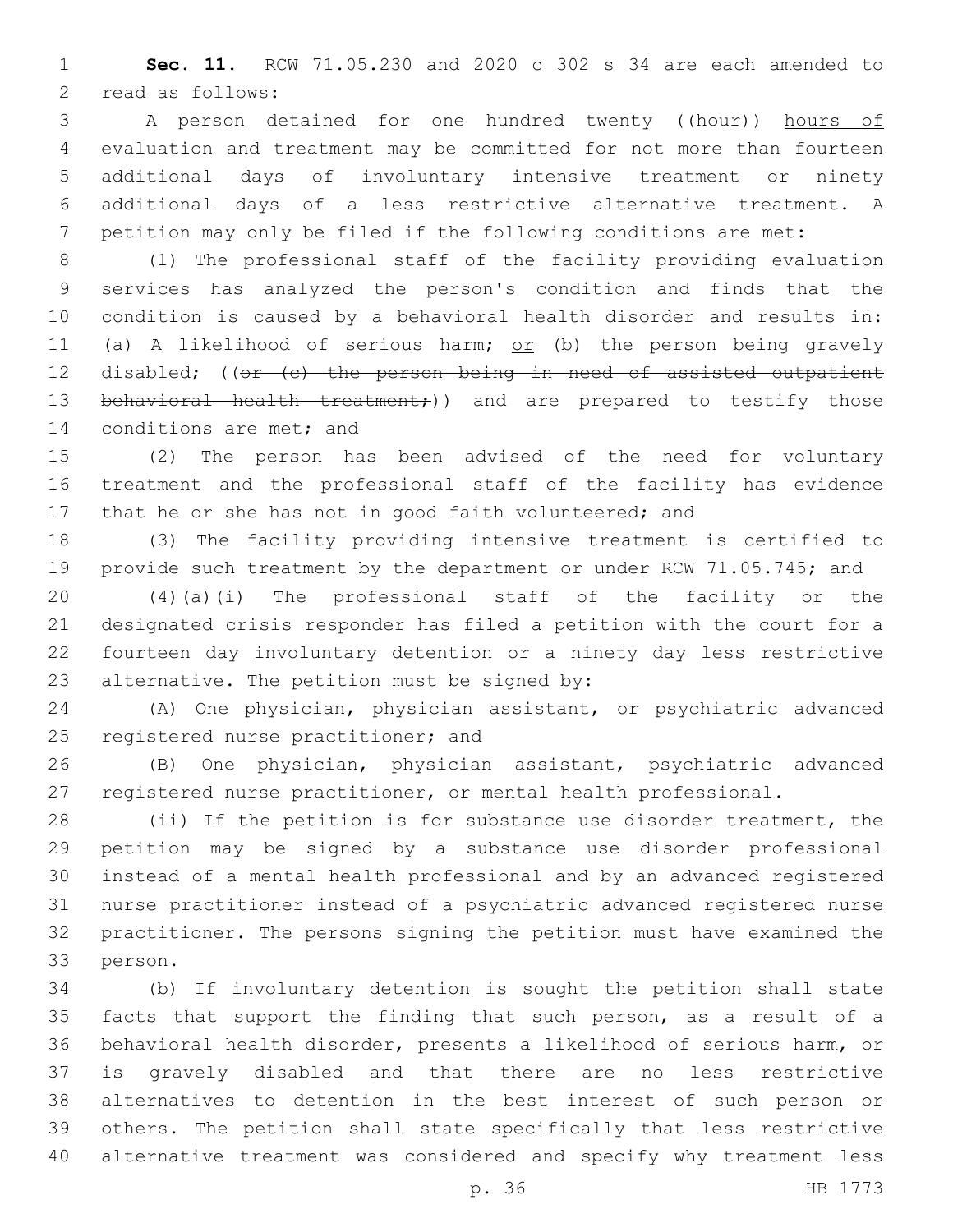restrictive than detention is not appropriate. If an involuntary less restrictive alternative is sought, the petition shall state facts that support the finding that such person, as a result of a behavioral health disorder, presents a likelihood of serious 5 harm( $(\tau)$ ) or is gravely disabled( $(\tau - \sigma r$  is in need of assisted 6 outpatient behavioral health treatment,)) and shall set forth any recommendations for less restrictive alternative treatment services; 8 and

9 (5) A copy of the petition has been served on the detained 10 person, his or her attorney, and his or her quardian (( $\theta$ r 11 eonservator)), if any, prior to the probable cause hearing; and

12 (6) The court at the time the petition was filed and before the 13 probable cause hearing has appointed counsel to represent such person 14 if no other counsel has appeared; and

15 (7) The petition reflects that the person was informed of the 16 loss of firearm rights if involuntarily committed for mental health 17 treatment; and

18 (8) At the conclusion of the initial commitment period, the 19 professional staff of the agency or facility or the designated crisis 20 responder may petition for an additional period of ((either)) ninety 21 days of less restrictive alternative treatment ((or ninety days of 22 involuntary intensive treatment)) as provided in RCW 71.05.290; and

23 (9) If the hospital or facility designated to provide less 24 restrictive alternative treatment is other than the facility 25 providing involuntary treatment, the outpatient facility so 26 designated to provide less restrictive alternative treatment has 27 agreed to assume such responsibility.

28 **Sec. 12.** RCW 71.05.240 and 2021 c 264 s 8 are each amended to 29 read as follows:

30 (1) If a petition is filed for ((<del>fourteen day</del>)) up to 14 days of 31 involuntary treatment  $((or$  ninety)), 90 days of less restrictive 32 alternative treatment, or 18 months of less restrictive alternative 33 treatment under RCW 71.05.148, the court shall hold a probable cause 34 hearing within ((one hundred twenty)) 120 hours of the initial 35 detention ((of such person as determined in)) under RCW 71.05.180, or 36 at a time ((determined)) scheduled under RCW 71.05.148.

37 (2) If the petition is for mental health treatment, the court or 38 the prosecutor at the time of the probable cause hearing and before 39 an order of commitment is entered shall inform the person both orally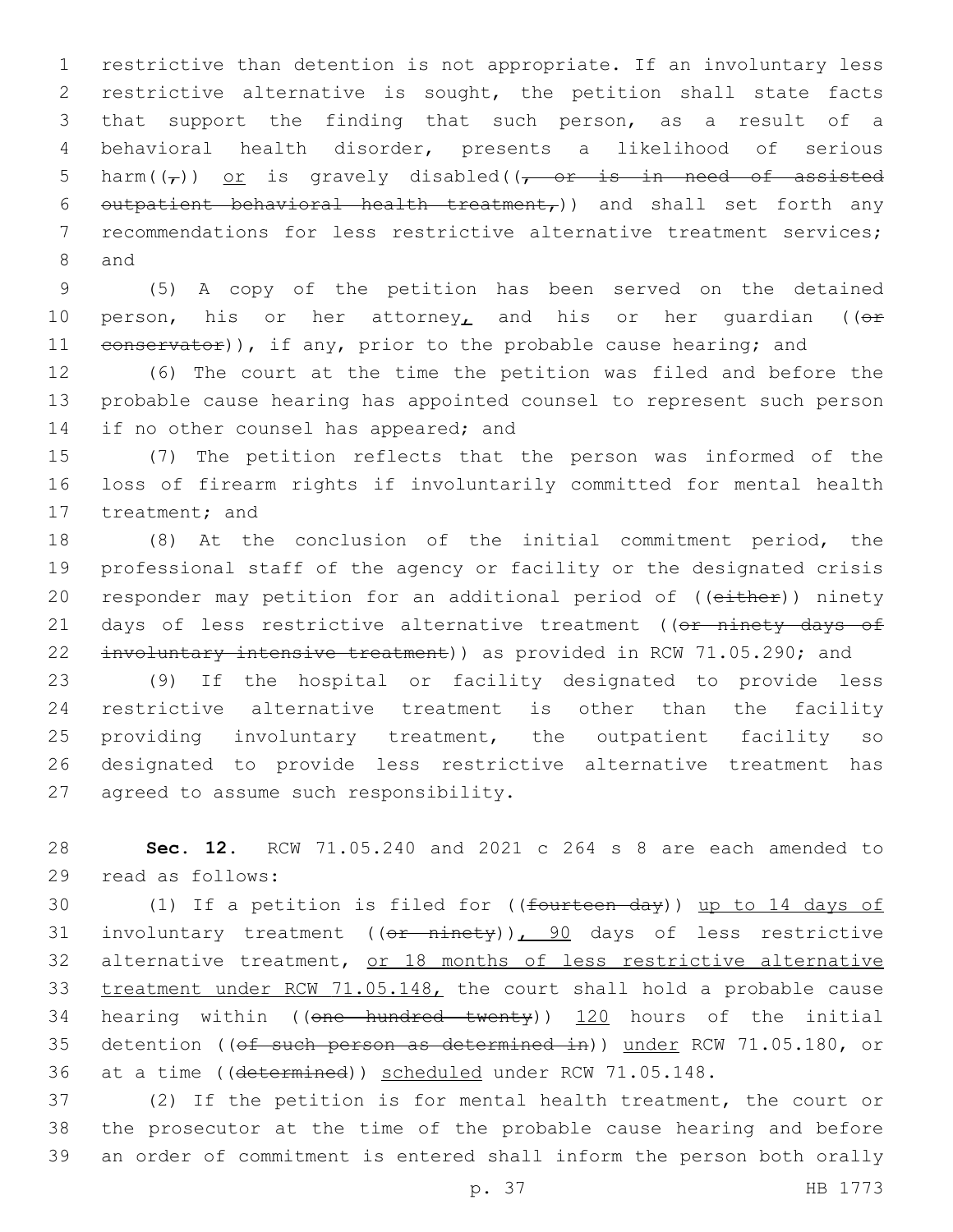and in writing that the failure to make a good faith effort to seek voluntary treatment as provided in RCW 71.05.230 will result in the loss of his or her firearm rights if the person is subsequently detained for involuntary treatment under this section.

 (3) If the person or his or her attorney alleges, prior to the commencement of the hearing, that the person has in good faith volunteered for treatment, the petitioner must show, by preponderance of the evidence, that the person has not in good faith volunteered for appropriate treatment. In order to qualify as a good faith 10 volunteer, the person must abide by procedures and a treatment plan as prescribed by a treatment facility and professional staff.

 (4)(a) Subject to (b) of this subsection, at the conclusion of the probable cause hearing, if the court finds by a preponderance of 14 the evidence that ((such)) a person detained for behavioral health 15 treatment, as the result of a behavioral health disorder, presents a likelihood of serious harm, or is gravely disabled, and, after considering less restrictive alternatives to involuntary detention and treatment, finds that no such alternatives are in the best interests of such person or others, the court shall order that such person be detained for involuntary treatment not to exceed 21 ((fourteen)) 14 days in a facility licensed or certified to provide treatment by the department or under RCW 71.05.745.

 (b) A court may only order commitment to a secure withdrawal management and stabilization facility or approved substance use disorder treatment program if there is an available facility with 26 adequate space for the person.

 (c) At the conclusion of the probable cause hearing, if the court 28 finds by a preponderance of the evidence that ((such)) a person detained for behavioral health treatment, as the result of a behavioral health disorder, presents a likelihood of serious harm or is gravely disabled, but that treatment in a less restrictive setting than detention is in the best interest of such person or others, the court shall order an appropriate less restrictive alternative course 34 of treatment for up to ninety days.

 (d) If the court finds by a preponderance of the evidence that ((such)) a person subject to a petition under RCW 71.05.148, as the result of a behavioral health disorder, is in need of assisted 38 outpatient ((behavioral health)) treatment((, and that the person does not present a likelihood of serious harm and is not gravely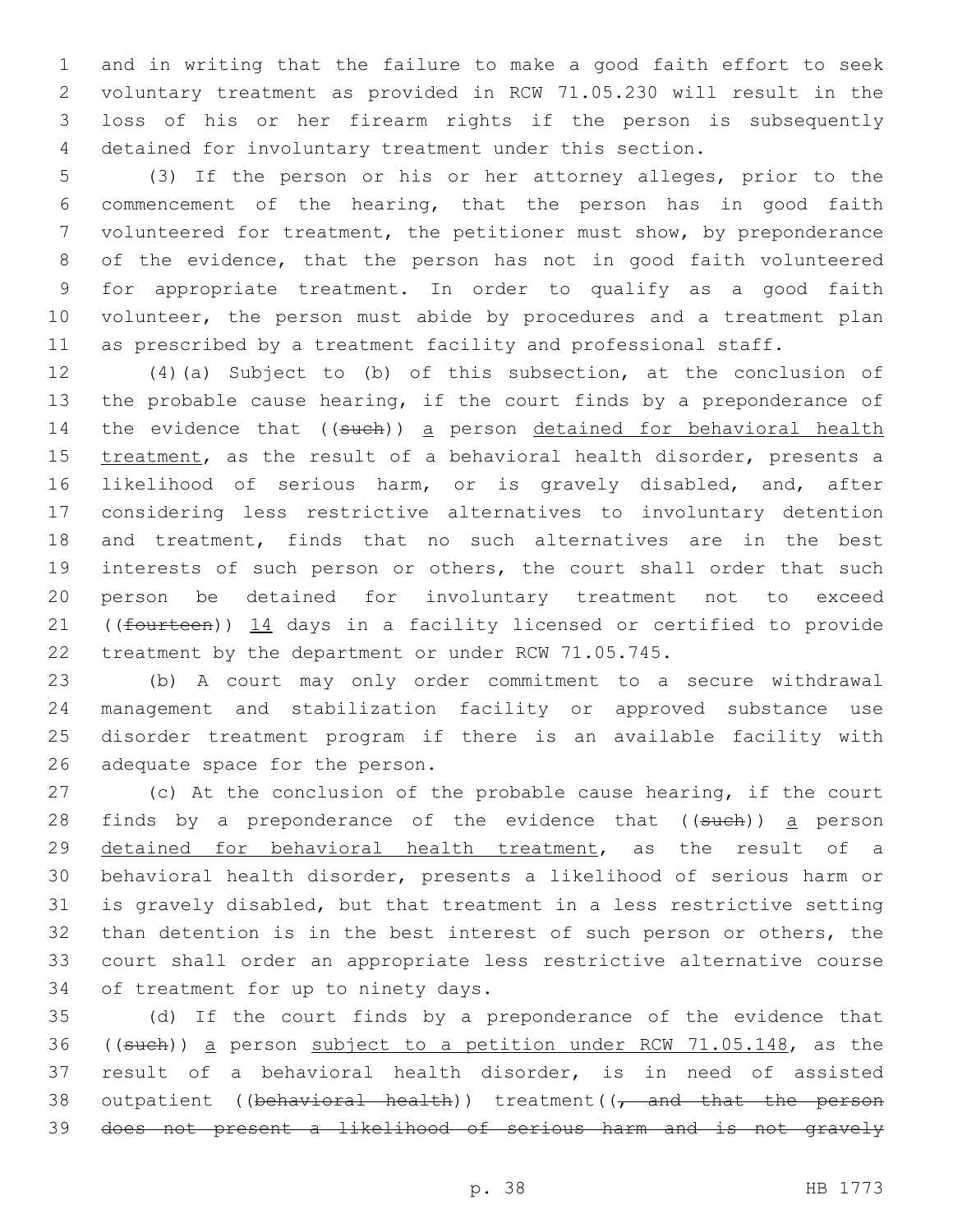disabled)), the court shall order an appropriate less restrictive 2 alternative course of treatment for up to ((ninety days)) 18 months.

 (5) An order for less restrictive alternative treatment must name the behavioral health service provider responsible for identifying the services the person will receive in accordance with RCW 71.05.585, and must include a requirement that the person cooperate with the treatment recommendations of the behavioral health service 8 provider.

 (6) The court shall notify the person orally and in writing that 10 if involuntary treatment is sought beyond the ((fourteen-day)) 14-day 11 inpatient ((or ninety-day)), 90-day less restrictive treatment, or 18-month less restrictive treatment period, the person has the right to a full hearing or jury trial under RCW 71.05.310. If the 14 commitment is for mental health treatment, the court shall ((also)) notify the person orally and in writing that the person is barred from the possession of firearms and that the prohibition remains in effect until a court restores his or her right to possess a firearm 18 under RCW 9.41.047.

 (7) If the court does not issue an order to detain or commit a person under this section, the court shall issue an order to dismiss 21 the petition.

 (8) Nothing in this section precludes the court from subsequently modifying the terms of an order for less restrictive alternative 24 treatment under RCW 71.05.590(3).

 **Sec. 13.** RCW 71.05.240 and 2021 c 264 s 9 are each amended to 26 read as follows:

27 (1) If a petition is filed for ((fourteen day)) up to 14 days of 28 involuntary treatment ((or ninety)), 90 days of less restrictive 29 alternative treatment, or 18 months of less restrictive alternative treatment under RCW 71.05.148, the court shall hold a probable cause 31 hearing within ((one hundred twenty)) 120 hours of the initial 32 detention ((of such person as determined in)) under RCW 71.05.180, or at a time ((determined)) scheduled under RCW 71.05.148.

 (2) If the petition is for mental health treatment, the court or the prosecutor at the time of the probable cause hearing and before an order of commitment is entered shall inform the person both orally and in writing that the failure to make a good faith effort to seek voluntary treatment as provided in RCW 71.05.230 will result in the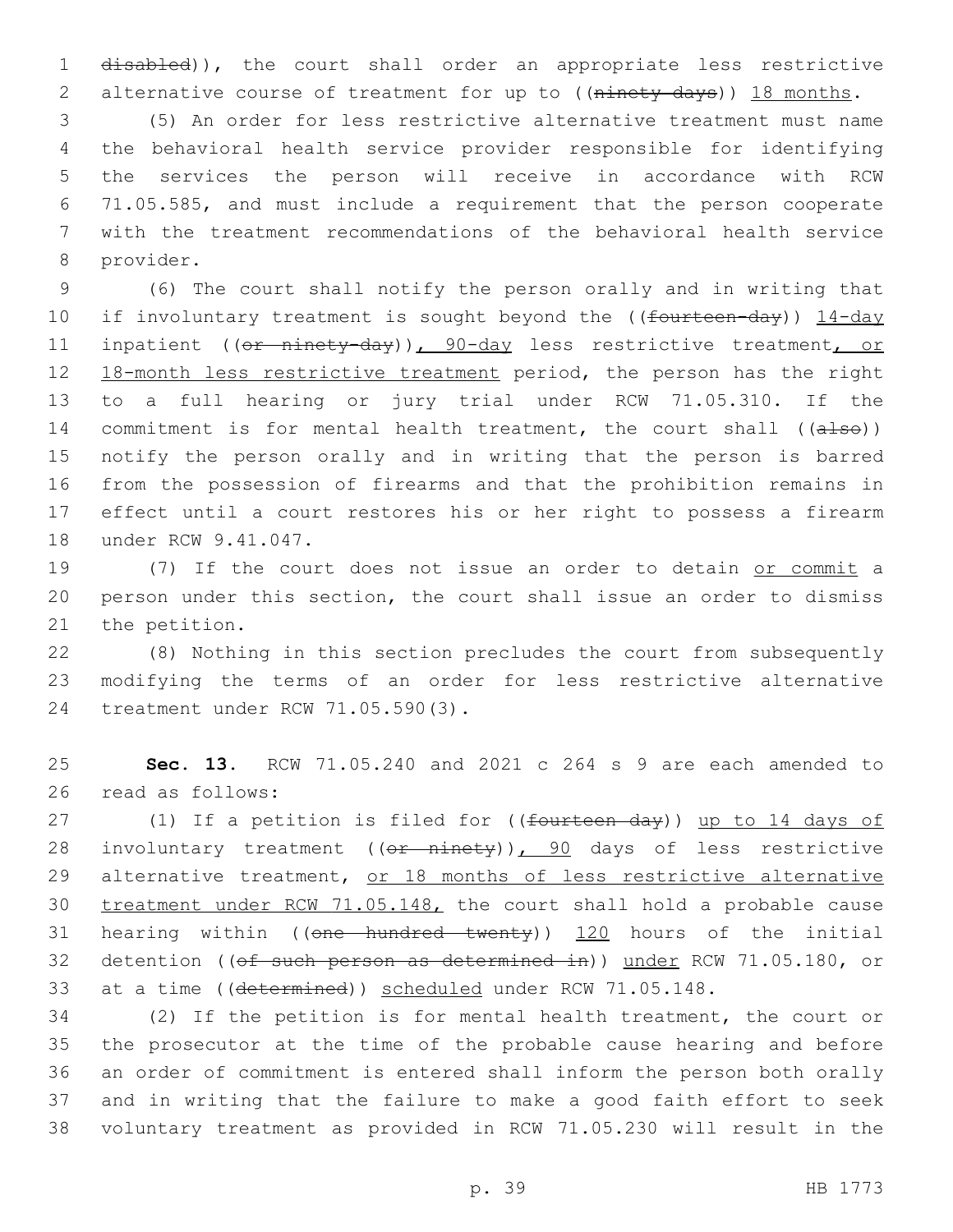loss of his or her firearm rights if the person is subsequently detained for involuntary treatment under this section.

 (3) If the person or his or her attorney alleges, prior to the commencement of the hearing, that the person has in good faith volunteered for treatment, the petitioner must show, by preponderance of the evidence, that the person has not in good faith volunteered for appropriate treatment. In order to qualify as a good faith volunteer, the person must abide by procedures and a treatment plan as prescribed by a treatment facility and professional staff.

 (4)(a) At the conclusion of the probable cause hearing, if the 11 court finds by a preponderance of the evidence that ((such)) a person detained for behavioral health treatment, as the result of a behavioral health disorder, presents a likelihood of serious harm, or is gravely disabled, and, after considering less restrictive alternatives to involuntary detention and treatment, finds that no 16 such alternatives are in the best interests of such person or others, the court shall order that such person be detained for involuntary treatment not to exceed fourteen days in a facility licensed or certified to provide treatment by the department or under RCW 71.05.745.20

 (b) At the conclusion of the probable cause hearing, if the court 22 finds by a preponderance of the evidence that  $($  (such)) a person detained for behavioral health treatment, as the result of a behavioral health disorder, presents a likelihood of serious harm or is gravely disabled, but that treatment in a less restrictive setting than detention is in the best interest of such person or others, the court shall order an appropriate less restrictive alternative course 28 of treatment for up to ninety days.

 (c) If the court finds by a preponderance of the evidence that ((such)) a person subject to a petition under RCW 71.05.148, as the result of a behavioral health disorder, is in need of assisted 32 outpatient ((behavioral health)) treatment( $\sqrt{\tau}$  and that the person does not present a likelihood of serious harm and is not gravely 34 disabled)), the court shall order an appropriate less restrictive 35 alternative course of treatment for up to ((ninety days)) 18 months.

 (5) An order for less restrictive alternative treatment must name the behavioral health service provider responsible for identifying the services the person will receive in accordance with RCW 71.05.585, and must include a requirement that the person cooperate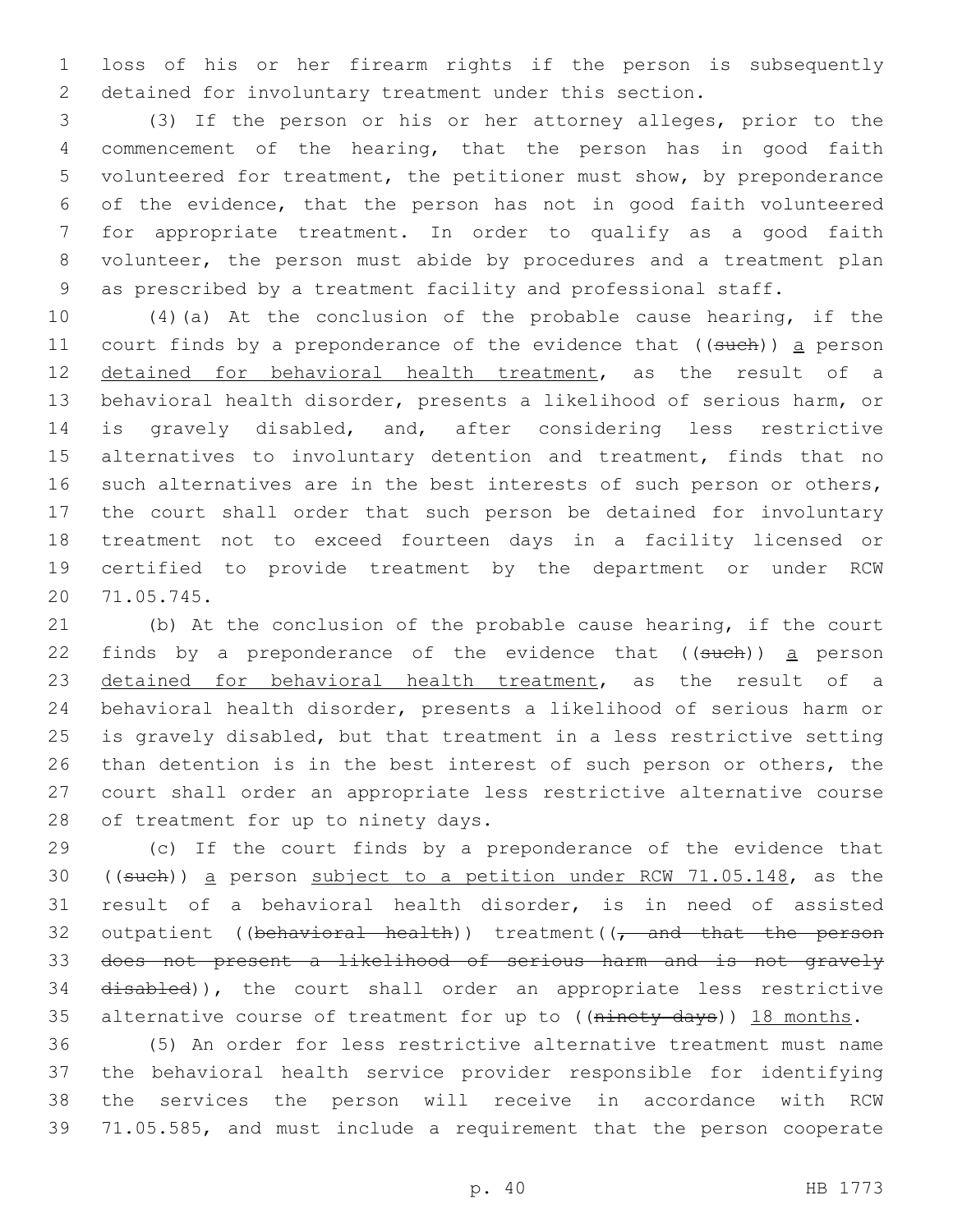with the treatment recommendations of the behavioral health service 2 provider.

 (6) The court shall notify the person orally and in writing that 4 if involuntary treatment is sought beyond the ((fourteen-day)) 14-day 5 inpatient ((or ninety-day)), 90-day less restrictive treatment, or 18-month less restrictive treatment period, such person has the right to a full hearing or jury trial under RCW 71.05.310. If the commitment is for mental health treatment, the court shall also notify the person orally and in writing that the person is barred from the possession of firearms and that the prohibition remains in effect until a court restores his or her right to possess a firearm 12 under RCW 9.41.047.

 (7) If the court does not issue an order to detain or commit a person under this section, the court shall issue an order to dismiss 15 the petition.

 (8) Nothing in this section precludes the court from subsequently modifying the terms of an order for less restrictive alternative 18 treatment under RCW 71.05.590(3).

 **Sec. 14.** RCW 71.05.245 and 2018 c 291 s 14 are each amended to 20 read as follows:

 (1) In making a determination of whether a person is gravely disabled, presents a likelihood of serious harm, or is in need of 23 assisted outpatient ((behavioral health)) treatment in a hearing conducted under RCW 71.05.240 or 71.05.320, the court must consider the symptoms and behavior of the respondent in light of all available evidence concerning the respondent's historical behavior.

 (2) Symptoms or behavior which standing alone would not justify civil commitment may support a finding of grave disability or likelihood of serious harm, or a finding that the person is in need 30 of assisted outpatient ((behavioral health)) treatment, when: (a) Such symptoms or behavior are closely associated with symptoms or behavior which preceded and led to a past incident of involuntary hospitalization, severe deterioration, or one or more violent acts; (b) these symptoms or behavior represent a marked and concerning change in the baseline behavior of the respondent; and (c) without treatment, the continued deterioration of the respondent is probable.

 (3) In making a determination of whether there is a likelihood of serious harm in a hearing conducted under RCW 71.05.240 or 71.05.320, the court shall give great weight to any evidence before the court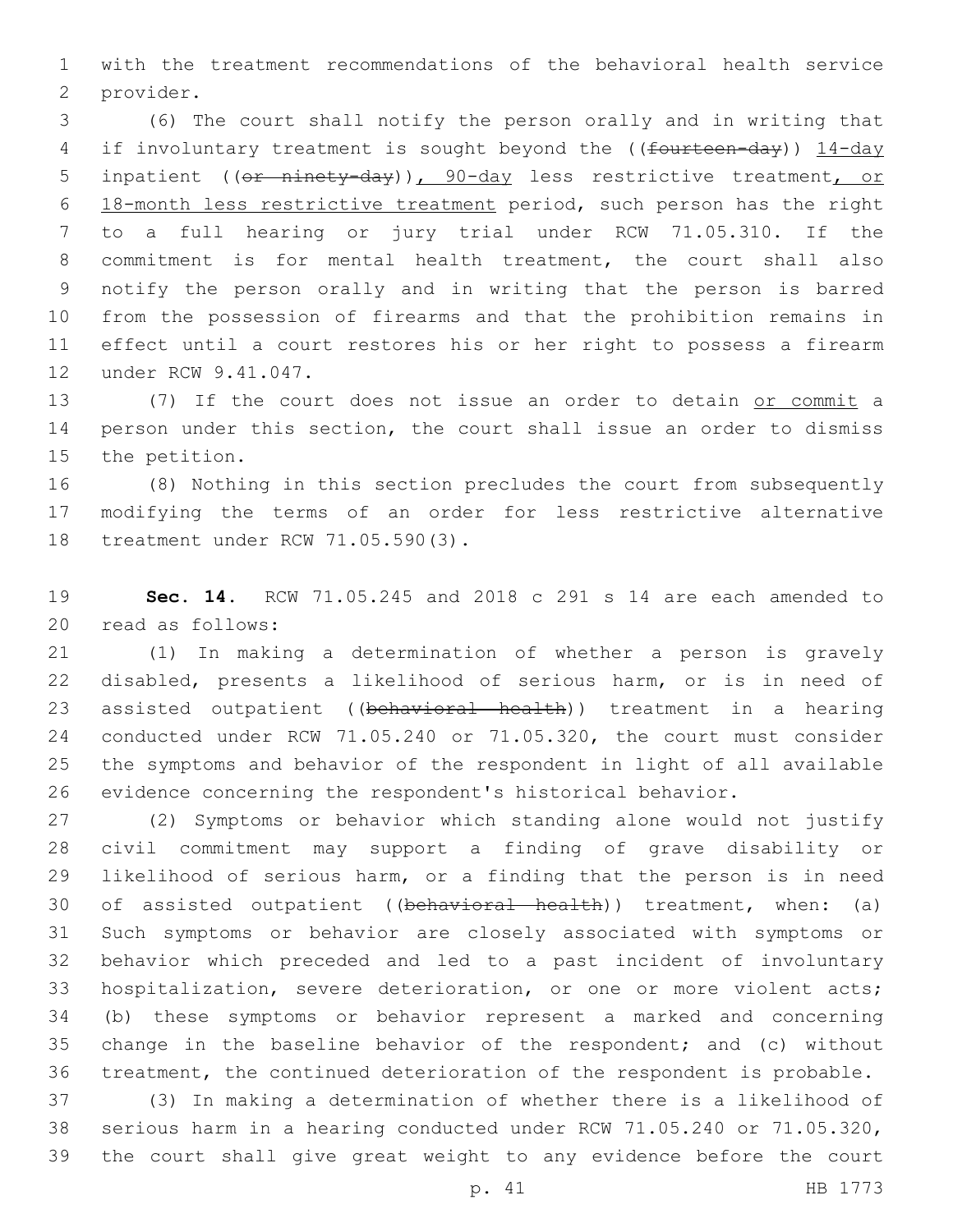regarding whether the person has: (a) A recent history of one or more violent acts; or (b) a recent history of one or more commitments under this chapter or its equivalent provisions under the laws of another state which were based on a likelihood of serious harm. The existence of prior violent acts or commitments under this chapter or its equivalent shall not be the sole basis for determining whether a 7 person presents a likelihood of serious harm.

 For the purposes of this subsection "recent" refers to the period of time not exceeding three years prior to the current hearing.

 **Sec. 15.** RCW 71.05.280 and 2020 c 302 s 41 are each amended to read as follows:11

 At the expiration of the fourteen-day period of intensive treatment, a person may be committed for further treatment pursuant 14 to RCW 71.05.320 if:

 (1) Such person after having been taken into custody for evaluation and treatment has threatened, attempted, or inflicted: (a) Physical harm upon the person of another or himself or herself, or substantial damage upon the property of another, and (b) as a result of a behavioral health disorder presents a likelihood of serious 20 harm; or

 (2) Such person was taken into custody as a result of conduct in which he or she attempted or inflicted physical harm upon the person 23 of another or himself or herself, or substantial damage upon the property of others, and continues to present, as a result of a behavioral health disorder, a likelihood of serious harm; or

 (3) Such person has been determined to be incompetent and criminal charges have been dismissed pursuant to RCW 10.77.086(4), and has committed acts constituting a felony, and as a result of a behavioral health disorder, presents a substantial likelihood of 30 repeating similar acts.

 (a) In any proceeding pursuant to this subsection it shall not be necessary to show intent, willfulness, or state of mind as an element 33 of the crime;

 (b) For any person subject to commitment under this subsection where the charge underlying the finding of incompetence is for a felony classified as violent under RCW 9.94A.030, the court shall determine whether the acts the person committed constitute a violent 38 offense under RCW 9.94A.030; or

39 (4) Such person is gravely disabled((; or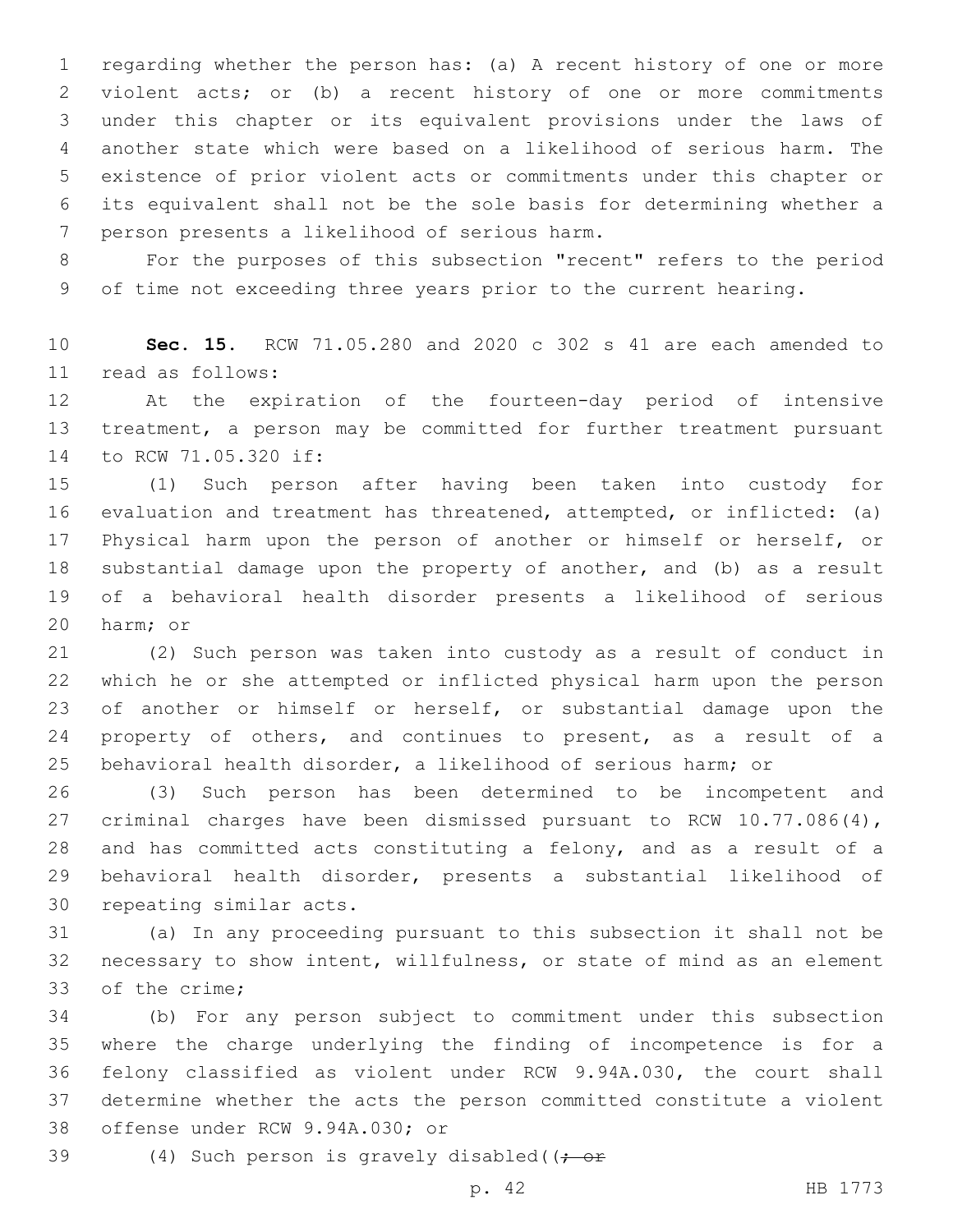(5) Such person is in need of assisted outpatient behavioral 2 health treatment)).

 **Sec. 16.** RCW 71.05.320 and 2021 c 264 s 10 and 2021 c 263 s 2 are each reenacted and amended to read as follows:4

 (1)(a) Subject to (b) of this subsection, if the court or jury finds that grounds set forth in RCW 71.05.280 have been proven and that the best interests of the person or others will not be served by a less restrictive treatment which is an alternative to detention, the court shall remand him or her to the custody of the department of social and health services or to a facility certified for ninety day treatment by the department for a further period of intensive treatment not to exceed ninety days from the date of judgment.

 (b) If the order for inpatient treatment is based on a substance use disorder, treatment must take place at an approved substance use disorder treatment program. The court may only enter an order for commitment based on a substance use disorder if there is an available approved substance use disorder treatment program with adequate space 18 for the person.

 (c) If the grounds set forth in RCW 71.05.280(3) are the basis of commitment, then the period of treatment may be up to but not exceed one hundred eighty days from the date of judgment to the custody of the department of social and health services or to a facility certified for one hundred eighty-day treatment by the department or 24 under RCW 71.05.745.

 (2) If the court or jury finds that grounds set forth in RCW 71.05.280 have been proven, but finds that treatment less restrictive 27 than detention will be in the best interest of the person or others, then the court shall remand him or her to the custody of the department of social and health services or to a facility certified for ninety day treatment by the department or to a less restrictive alternative for a further period of less restrictive treatment not to 32 exceed ((ninety)) 90 days from the date of judgment. If the grounds set forth in RCW 71.05.280(3) are the basis of commitment, then the 34 period of treatment may be up to but not exceed ((one hundred 35 eighty)) 180 days from the date of judgment. If the court has made an affirmative special finding under RCW 71.05.280(3)(b), the court shall appoint a multidisciplinary transition team as provided in 38 subsection (6)(a)(i) of this section. ( $f f$  the court or jury finds that the grounds set forth in RCW 71.05.280(5) have been proven, and

p. 43 HB 1773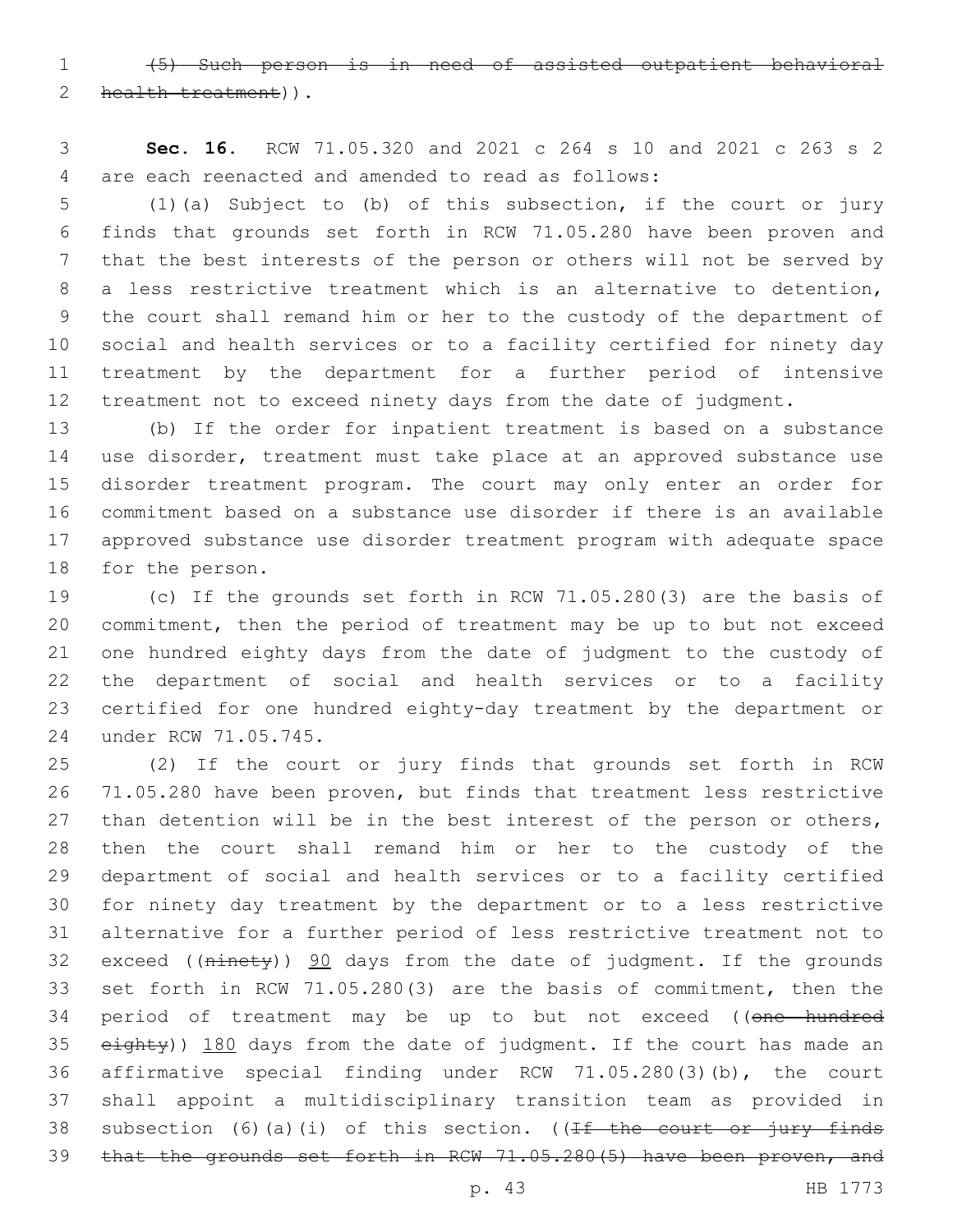1 provide the only basis for commitment, the court must enter an order for less restrictive alternative treatment for up to ninety days from the date of judgment and may not order inpatient treatment.))

 (3) An order for less restrictive alternative treatment entered under subsection (2) of this section must name the behavioral health service provider responsible for identifying the services the person will receive in accordance with RCW 71.05.585, and must include a requirement that the person cooperate with the services planned by 9 the behavioral health service provider.

 (4) The person shall be released from involuntary treatment at the expiration of the period of commitment imposed under subsection (1) or (2) of this section unless the superintendent or professional person in charge of the facility in which he or she is confined, or 14 in the event of a less restrictive alternative, the designated crisis responder, files a new petition for involuntary treatment on the 16 grounds that the committed person:

 (a) During the current period of court ordered treatment: (i) Has threatened, attempted, or inflicted physical harm upon the person of 19 another, or substantial damage upon the property of another, and (ii) as a result of a behavioral health disorder or developmental disability presents a likelihood of serious harm; or

 (b) Was taken into custody as a result of conduct in which he or she attempted or inflicted serious physical harm upon the person of another, and continues to present, as a result of a behavioral health disorder or developmental disability, a likelihood of serious harm; or

 (c)(i) Is in custody pursuant to RCW 71.05.280(3) and as a result of a behavioral health disorder or developmental disability continues to present a substantial likelihood of repeating acts similar to the charged criminal behavior, when considering the person's life history, progress in treatment, and the public safety.

 (ii) In cases under this subsection where the court has made an affirmative special finding under RCW 71.05.280(3)(b), the commitment shall continue for up to an additional one hundred eighty-day period whenever the petition presents prima facie evidence that the person continues to suffer from a behavioral health disorder or developmental disability that results in a substantial likelihood of committing acts similar to the charged criminal behavior, unless the person presents proof through an admissible expert opinion that the person's condition has so changed such that the behavioral health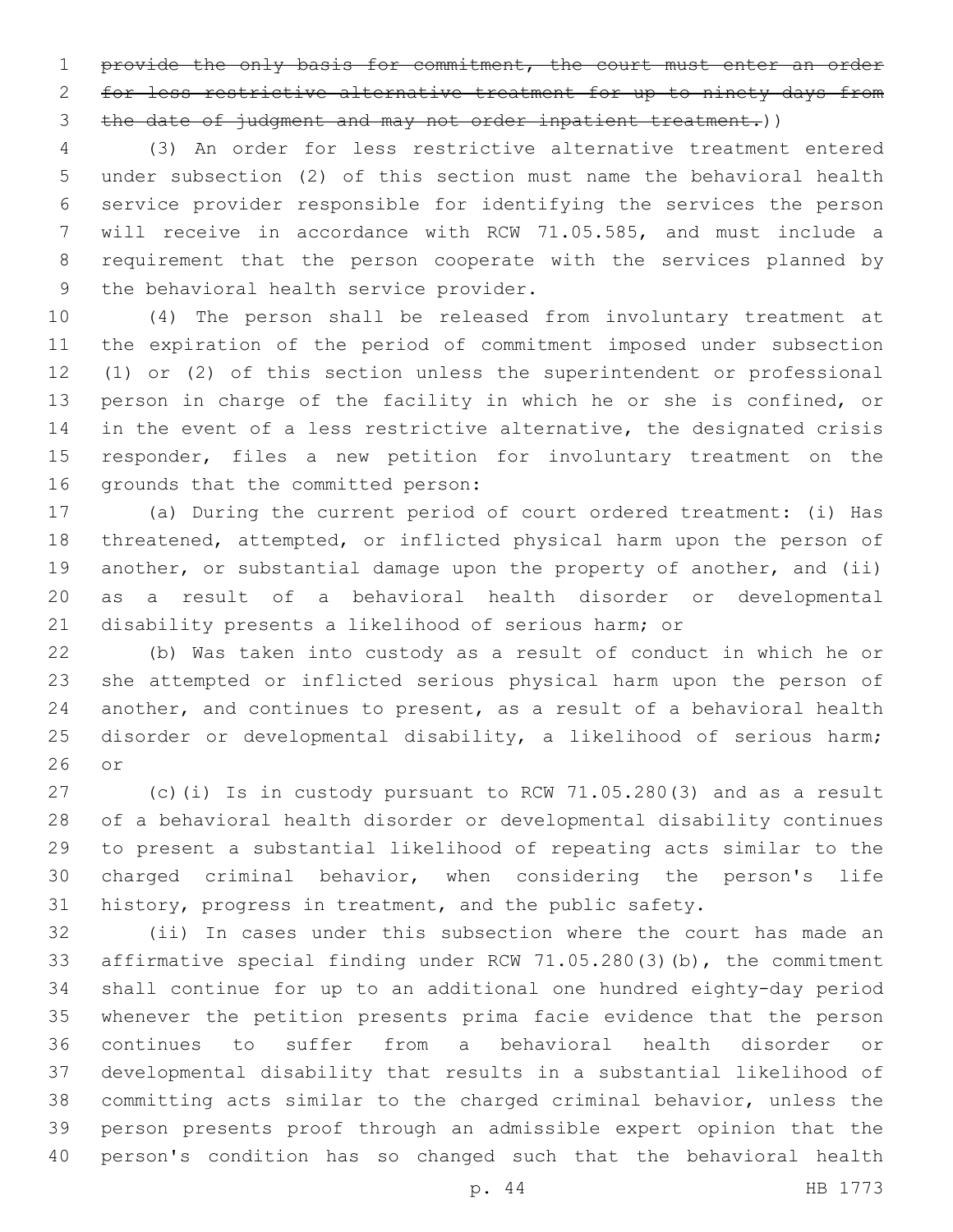disorder or developmental disability no longer presents a substantial likelihood of the person committing acts similar to the charged criminal behavior. The initial or additional commitment period may include transfer to a specialized program of intensive support and treatment, which may be initiated prior to or after discharge from 6 the state hospital; or

7 (d) Continues to be gravely disabled((; or

 (e) Is in need of assisted outpatient behavioral health  $treatment)$ ).

 If the conduct required to be proven in (b) and (c) of this subsection was found by a judge or jury in a prior trial under this chapter, it shall not be necessary to prove such conduct again.

13 If less restrictive alternative treatment is sought, the petition shall set forth any recommendations for less restrictive alternative 15 treatment services.

 (5) A new petition for involuntary treatment filed under subsection (4) of this section shall be filed and heard in the superior court of the county of the facility which is filing the new petition for involuntary treatment unless good cause is shown for a change of venue. The cost of the proceedings shall be borne by the 21 state.

 (6)(a) The hearing shall be held as provided in RCW 71.05.310, and if the court or jury finds that the grounds for additional confinement as set forth in this section are present, subject to subsection (1)(b) of this section, the court may order the committed person returned for an additional period of treatment not to exceed 27 ((one hundred eighty)) 180 days from the date of judgment, except as 28 provided in subsection (7) of this section. ((If the court's order is 29 based solely on the grounds identified in subsection (4) (e) of this section, the court may enter an order for less restrictive alternative treatment not to exceed one hundred eighty days from the date of judgment, and may not enter an order for inpatient 33 treatment.)) An order for less restrictive alternative treatment must name the behavioral health service provider responsible for identifying the services the person will receive in accordance with RCW 71.05.585, and must include a requirement that the person cooperate with the services planned by the behavioral health service 38 provider.

 (i) In cases where the court has ordered less restrictive alternative treatment and has previously made an affirmative special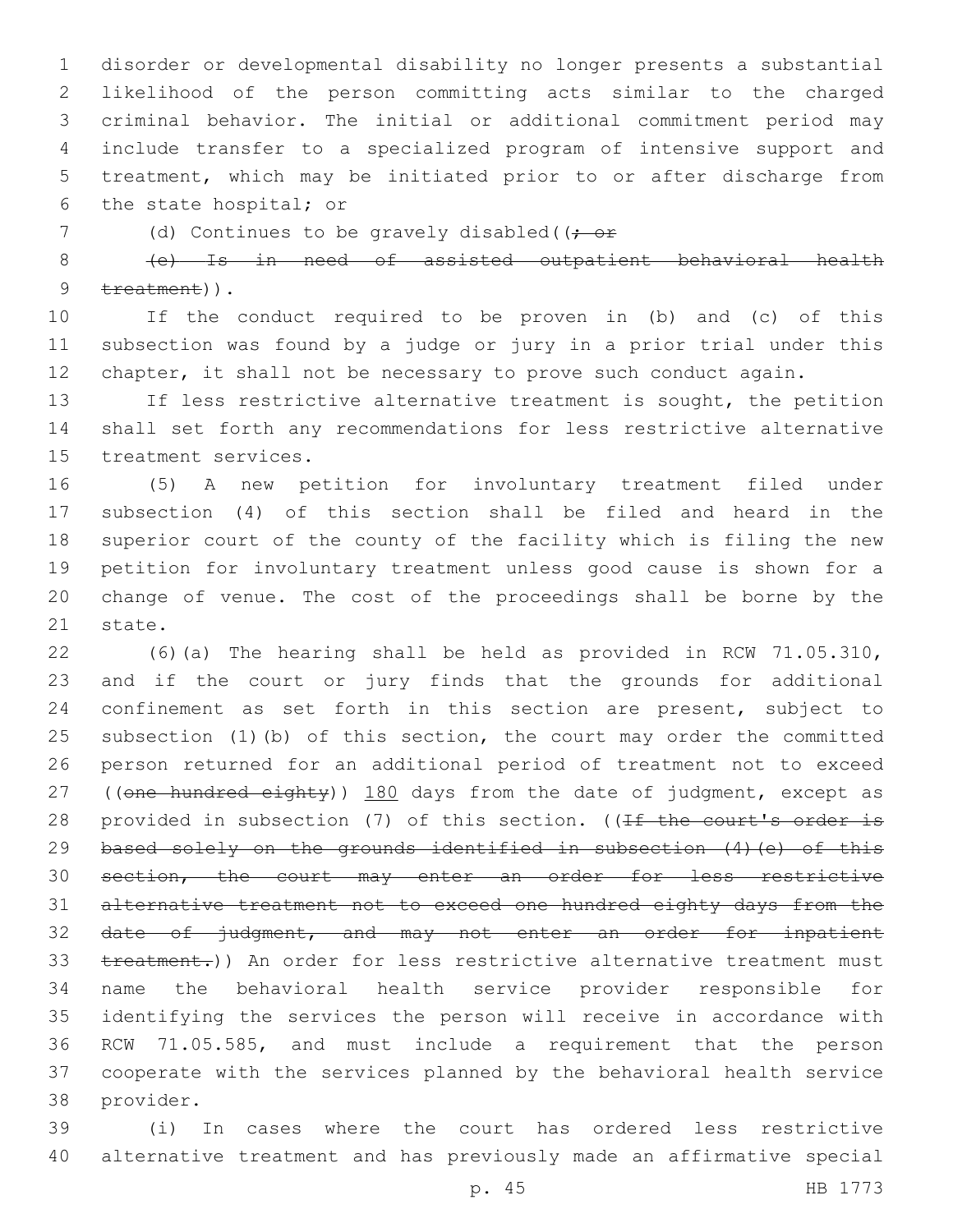finding under RCW 71.05.280(3)(b), the court shall appoint a multidisciplinary transition team to supervise and assist the person on the order for less restrictive treatment, which shall include a representative of the community behavioral health agency providing treatment under RCW 71.05.585, and a specially trained supervising community corrections officer. The court may omit the appointment of a community corrections officer if it makes a special finding that the appointment of a community corrections officer would not facilitate the success of the person, or the safety of the person and 10 the community under (a)(ii) of this subsection.

 (ii) The role of the transition team shall be to facilitate the success of the person on the less restrictive alternative order by monitoring the person's progress in treatment, compliance with court- ordered conditions, and to problem solve around extra support the person may need or circumstances which may arise that threaten the safety of the person or the community. The transition team may develop a monitoring plan which may be carried out by any member of the team. The transition team shall meet according to a schedule developed by the team, and shall communicate as needed if issues arise that require the immediate attention of the team.

 (iii) The department of corrections shall collaborate with the department to develop specialized training for community corrections officers under this section. The lack of a trained community corrections officer must not be the cause of delay to entry of a less 25 restrictive alternative order.

26 (b) At the end of the ((one hundred eighty-day)) 180-day period of commitment, or one-year period of commitment if subsection (7) of this section applies, the committed person shall be released unless a 29 petition for an additional ((one hundred eighty-day)) 180-day period of continued treatment is filed and heard in the same manner as 31 provided in this section. Successive ((one hundred eighty-day)) 180-32 day commitments are permissible on the same grounds and pursuant to 33 the same procedures as the original ((one hundred eighty-day)) 180-34 day commitment.

 (7) An order for less restrictive treatment entered under subsection (6) of this section may be for up to one year when the person's previous commitment term was for intensive inpatient 38 treatment in a state hospital.

39 (8) No person committed ((as provided in)) under this section may be detained unless a valid order of commitment is in effect. No order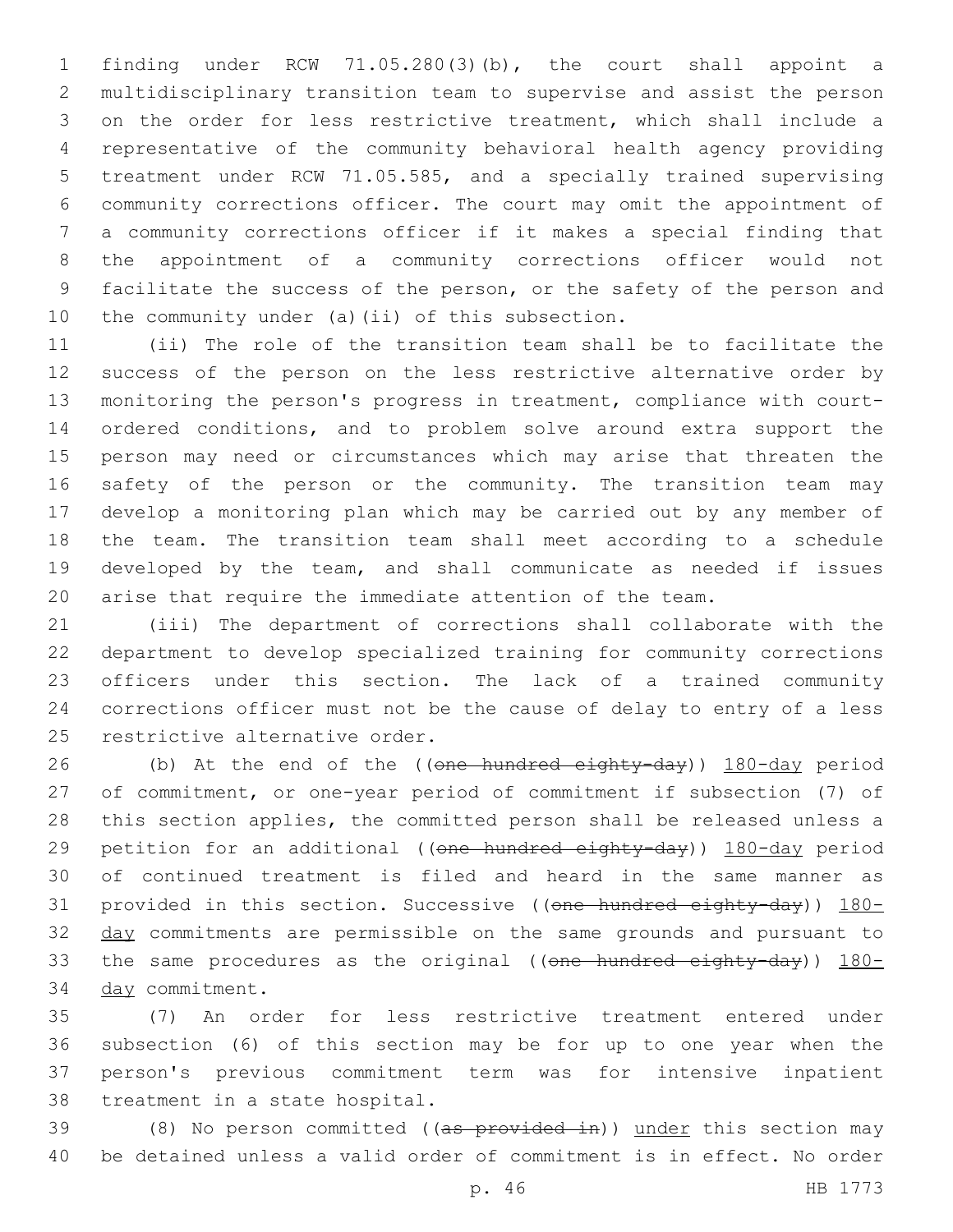1 of commitment ((ean)) under this section may exceed ((one hundred eighty)) 180 days in length except as provided in subsection (7) of 3 this section.

 (9) Nothing in this section precludes the court from subsequently modifying the terms of an order for less restrictive alternative treatment under RCW 71.05.590(3).6

 **Sec. 17.** RCW 71.05.320 and 2021 c 264 s 11 and 2021 c 263 s 3 8 are each reenacted and amended to read as follows:

 (1) If the court or jury finds that grounds set forth in RCW 71.05.280 have been proven and that the best interests of the person or others will not be served by a less restrictive treatment which is an alternative to detention, the court shall remand him or her to the custody of the department of social and health services or to a facility certified for ninety day treatment by the department for a further period of intensive treatment not to exceed ninety days from 16 the date of judgment.

 If the order for inpatient treatment is based on a substance use disorder, treatment must take place at an approved substance use disorder treatment program. If the grounds set forth in RCW 71.05.280(3) are the basis of commitment, then the period of treatment may be up to but not exceed one hundred eighty days from the date of judgment to the custody of the department of social and health services or to a facility certified for one hundred eighty-day treatment by the department or under RCW 71.05.745.

 (2) If the court or jury finds that grounds set forth in RCW 71.05.280 have been proven, but finds that treatment less restrictive 27 than detention will be in the best interest of the person or others, then the court shall remand him or her to the custody of the department of social and health services or to a facility certified for ninety day treatment by the department or to a less restrictive alternative for a further period of less restrictive treatment not to 32 exceed  $((\text{ni} + \text{not} + \text{ni}) \leq 90)$  days from the date of judgment. If the grounds set forth in RCW 71.05.280(3) are the basis of commitment, then the 34 period of treatment may be up to but not exceed ((one hundred 35 eighty)) 180 days from the date of judgment. If the court has made an affirmative special finding under RCW 71.05.280(3)(b), the court shall appoint a multidisciplinary transition team as provided in 38 subsection (6)(a)(i) of this section.  $(-If$  the court or jury finds that the grounds set forth in RCW 71.05.280(5) have been proven, and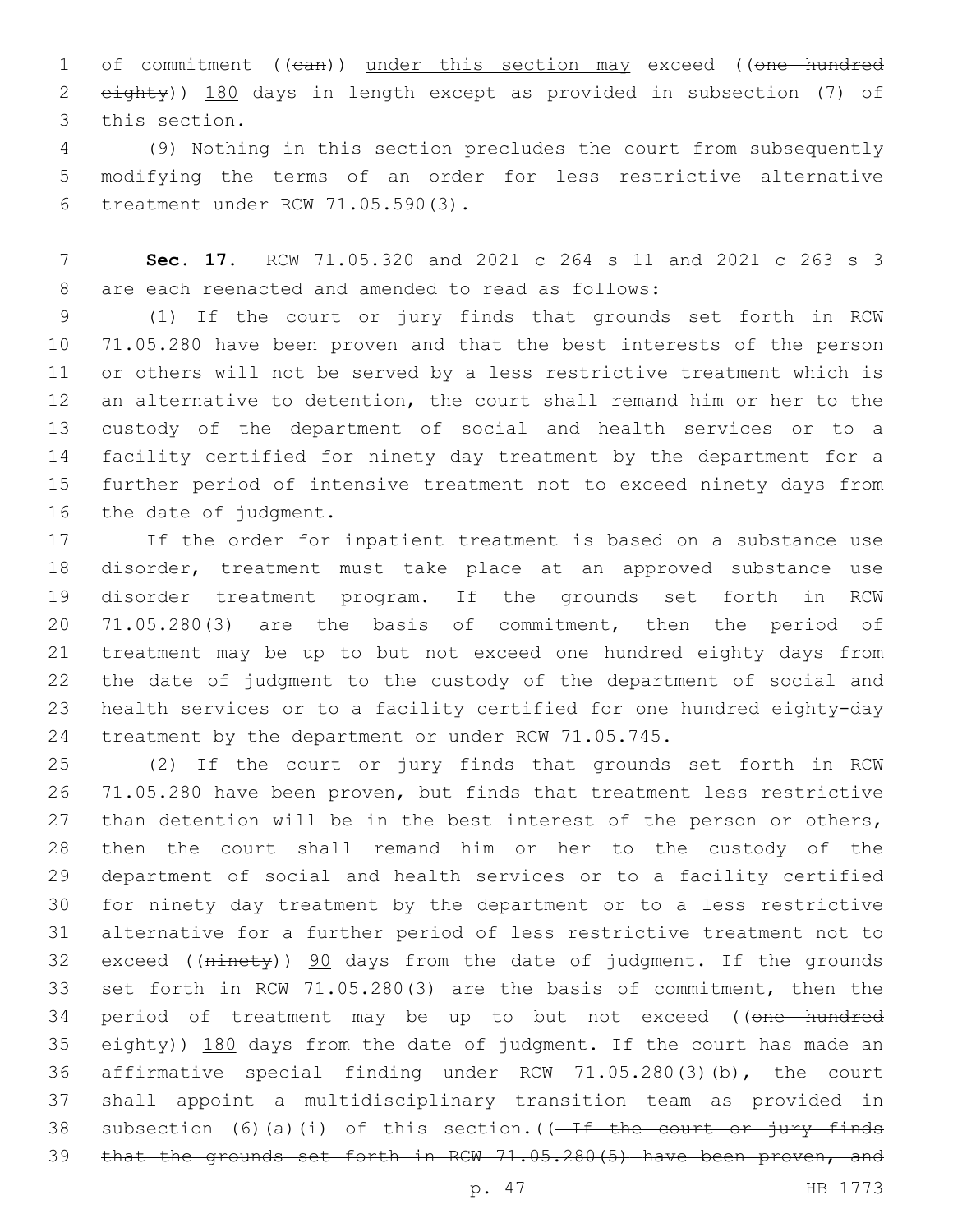1 provide the only basis for commitment, the court must enter an order for less restrictive alternative treatment for up to ninety days from the date of judgment and may not order inpatient treatment.))

 (3) An order for less restrictive alternative treatment entered under subsection (2) of this section must name the behavioral health service provider responsible for identifying the services the person will receive in accordance with RCW 71.05.585, and must include a requirement that the person cooperate with the services planned by 9 the behavioral health service provider.

 (4) The person shall be released from involuntary treatment at the expiration of the period of commitment imposed under subsection (1) or (2) of this section unless the superintendent or professional person in charge of the facility in which he or she is confined, or 14 in the event of a less restrictive alternative, the designated crisis responder, files a new petition for involuntary treatment on the 16 grounds that the committed person:

 (a) During the current period of court ordered treatment: (i) Has threatened, attempted, or inflicted physical harm upon the person of 19 another, or substantial damage upon the property of another, and (ii) as a result of a behavioral health disorder or developmental disability presents a likelihood of serious harm; or

 (b) Was taken into custody as a result of conduct in which he or she attempted or inflicted serious physical harm upon the person of another, and continues to present, as a result of a behavioral health disorder or developmental disability, a likelihood of serious harm; or

 (c)(i) Is in custody pursuant to RCW 71.05.280(3) and as a result of a behavioral health disorder or developmental disability continues to present a substantial likelihood of repeating acts similar to the charged criminal behavior, when considering the person's life history, progress in treatment, and the public safety.

 (ii) In cases under this subsection where the court has made an affirmative special finding under RCW 71.05.280(3)(b), the commitment shall continue for up to an additional one hundred eighty-day period whenever the petition presents prima facie evidence that the person continues to suffer from a behavioral health disorder or developmental disability that results in a substantial likelihood of committing acts similar to the charged criminal behavior, unless the person presents proof through an admissible expert opinion that the person's condition has so changed such that the behavioral health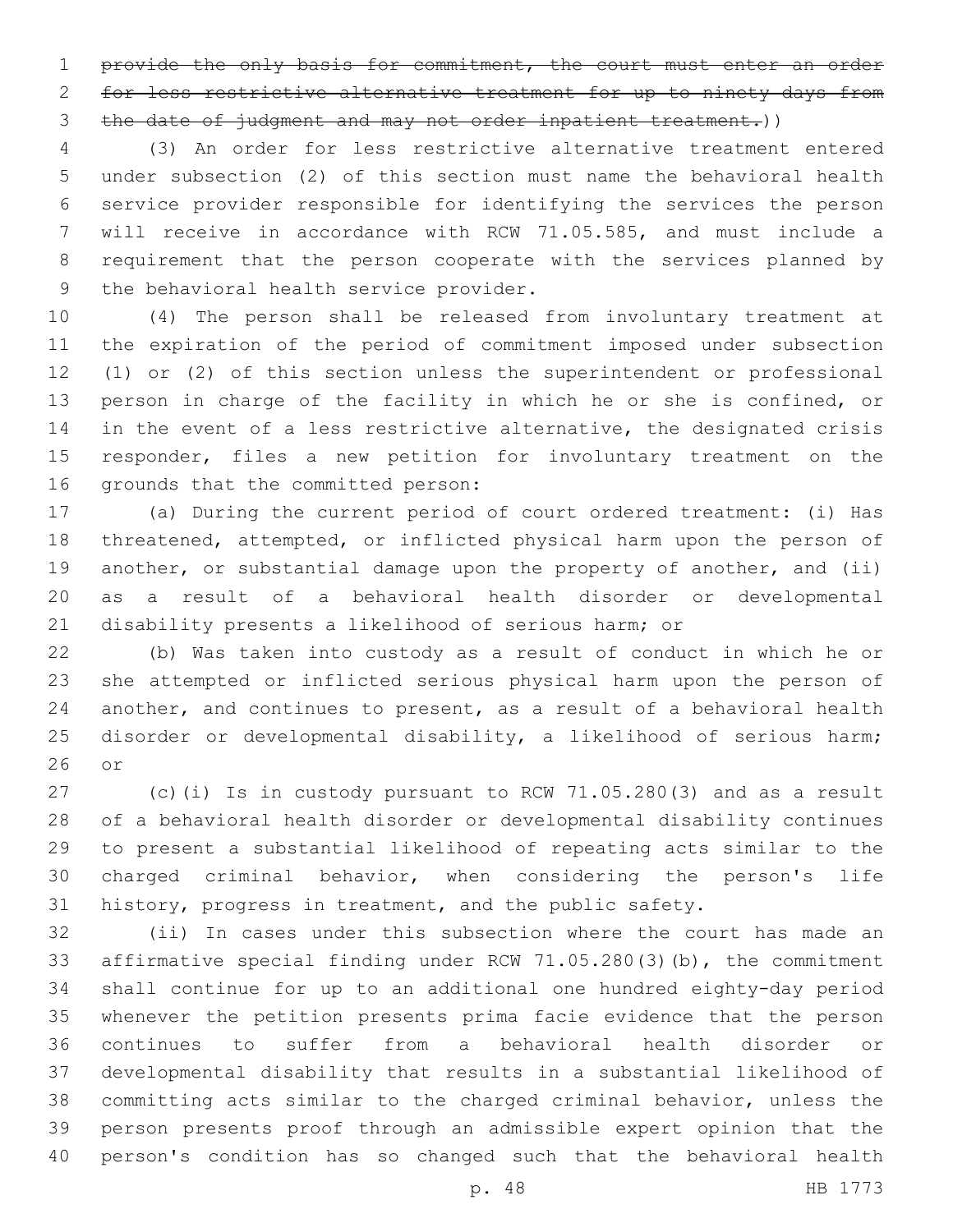disorder or developmental disability no longer presents a substantial likelihood of the person committing acts similar to the charged criminal behavior. The initial or additional commitment period may include transfer to a specialized program of intensive support and treatment, which may be initiated prior to or after discharge from 6 the state hospital; or

7 (d) Continues to be gravely disabled((; or

 (e) Is in need of assisted outpatient behavioral health  $treatment)$ ).

 If the conduct required to be proven in (b) and (c) of this subsection was found by a judge or jury in a prior trial under this chapter, it shall not be necessary to prove such conduct again.

13 If less restrictive alternative treatment is sought, the petition shall set forth any recommendations for less restrictive alternative 15 treatment services.

 (5) A new petition for involuntary treatment filed under subsection (4) of this section shall be filed and heard in the superior court of the county of the facility which is filing the new petition for involuntary treatment unless good cause is shown for a change of venue. The cost of the proceedings shall be borne by the 21 state.

 (6)(a) The hearing shall be held as provided in RCW 71.05.310, and if the court or jury finds that the grounds for additional confinement as set forth in this section are present, the court may order the committed person returned for an additional period of 26 treatment not to exceed ((one hundred eighty)) 180 days from the date of judgment, except as provided in subsection (7) of this section. 28 ((If the court's order is based solely on the grounds identified in 29 subsection (4) (e) of this section, the court may enter an order for less restrictive alternative treatment not to exceed one hundred 31 eighty days from the date of judgment, and may not enter an order for inpatient treatment.)) An order for less restrictive alternative treatment must name the behavioral health service provider responsible for identifying the services the person will receive in accordance with RCW 71.05.585, and must include a requirement that the person cooperate with the services planned by the behavioral 37 health service provider.

 (i) In cases where the court has ordered less restrictive alternative treatment and has previously made an affirmative special finding under RCW 71.05.280(3)(b), the court shall appoint a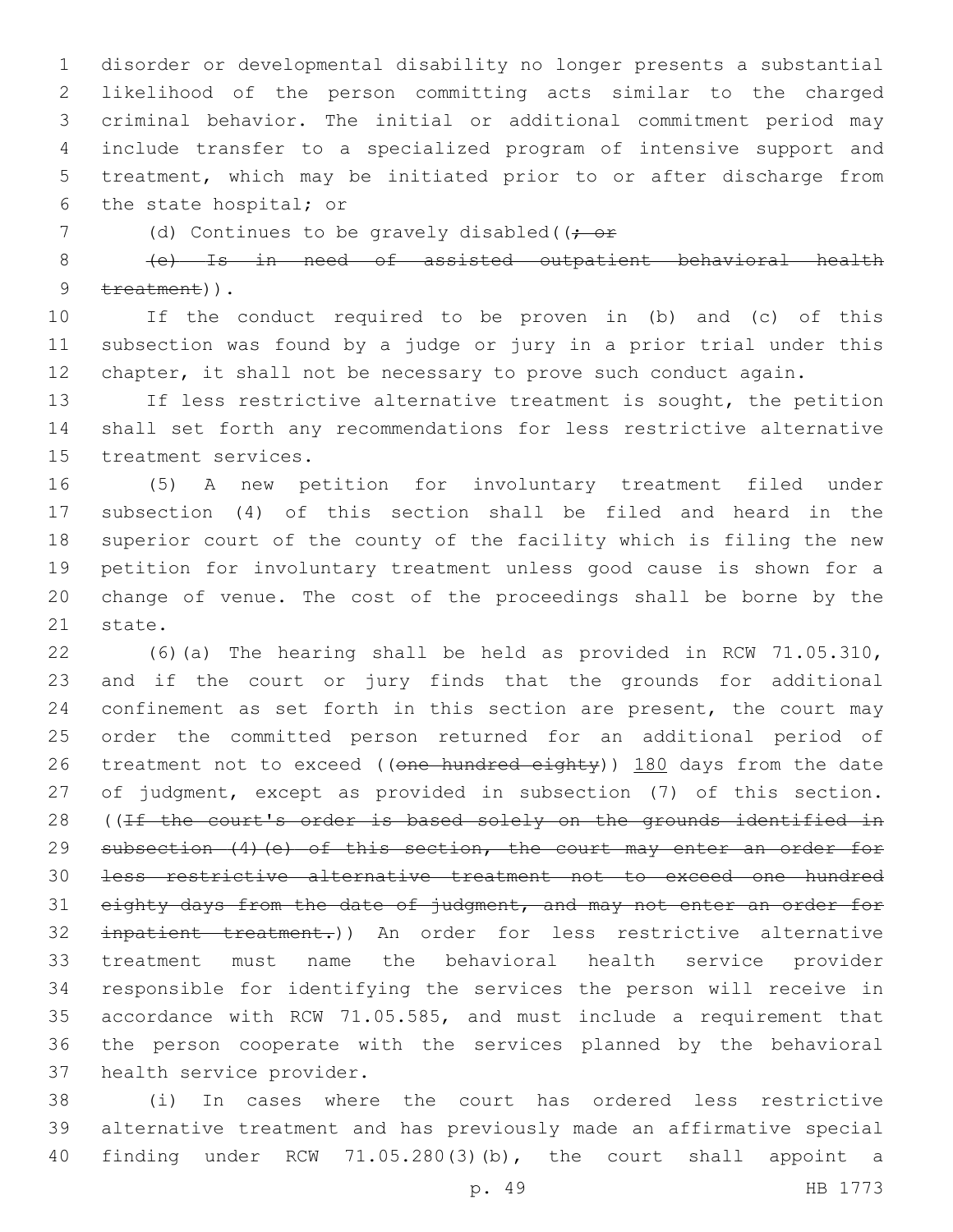multidisciplinary transition team to supervise and assist the person on the order for less restrictive treatment, which shall include a representative of the community behavioral health agency providing treatment under RCW 71.05.585, and a specially trained supervising community corrections officer. The court may omit the appointment of a community corrections officer if it makes a special finding that the appointment of a community corrections officer would not 8 facilitate the success of the person, or the safety of the person and 9 the community under (a)(ii) of this subsection.

 (ii) The role of the transition team shall be to facilitate the success of the person on the less restrictive alternative order by monitoring the person's progress in treatment, compliance with court- ordered conditions, and to problem solve around extra support the person may need or circumstances which may arise that threaten the safety of the person or the community. The transition team may develop a monitoring plan which may be carried out by any member of the team. The transition team shall meet according to a schedule developed by the team, and shall communicate as needed if issues arise that require the immediate attention of the team.

 (iii) The department of corrections shall collaborate with the department to develop specialized training for community corrections officers under this section. The lack of a trained community corrections officer must not be the cause of delay to entry of a less 24 restrictive alternative order.

25 (b) At the end of the ((one hundred eighty-day)) 180-day period of commitment, or one-year period of commitment if subsection (7) of this section applies, the committed person shall be released unless a 28 petition for an additional ((one hundred eighty-day)) 180-day period of continued treatment is filed and heard in the same manner as 30 provided in this section. Successive ((one hundred eighty-day)) 180-31 day commitments are permissible on the same grounds and pursuant to 32 the same procedures as the original (( $one$  hundred eighty-day))  $180-$ 33 day commitment.

 (7) An order for less restrictive treatment entered under subsection (6) of this section may be for up to one year when the person's previous commitment term was for intensive inpatient 37 treatment in a state hospital.

38 (8) No person committed ((as provided in)) under this section may be detained unless a valid order of commitment is in effect. No order 40 of commitment ((ean)) under this section may exceed ((one hundred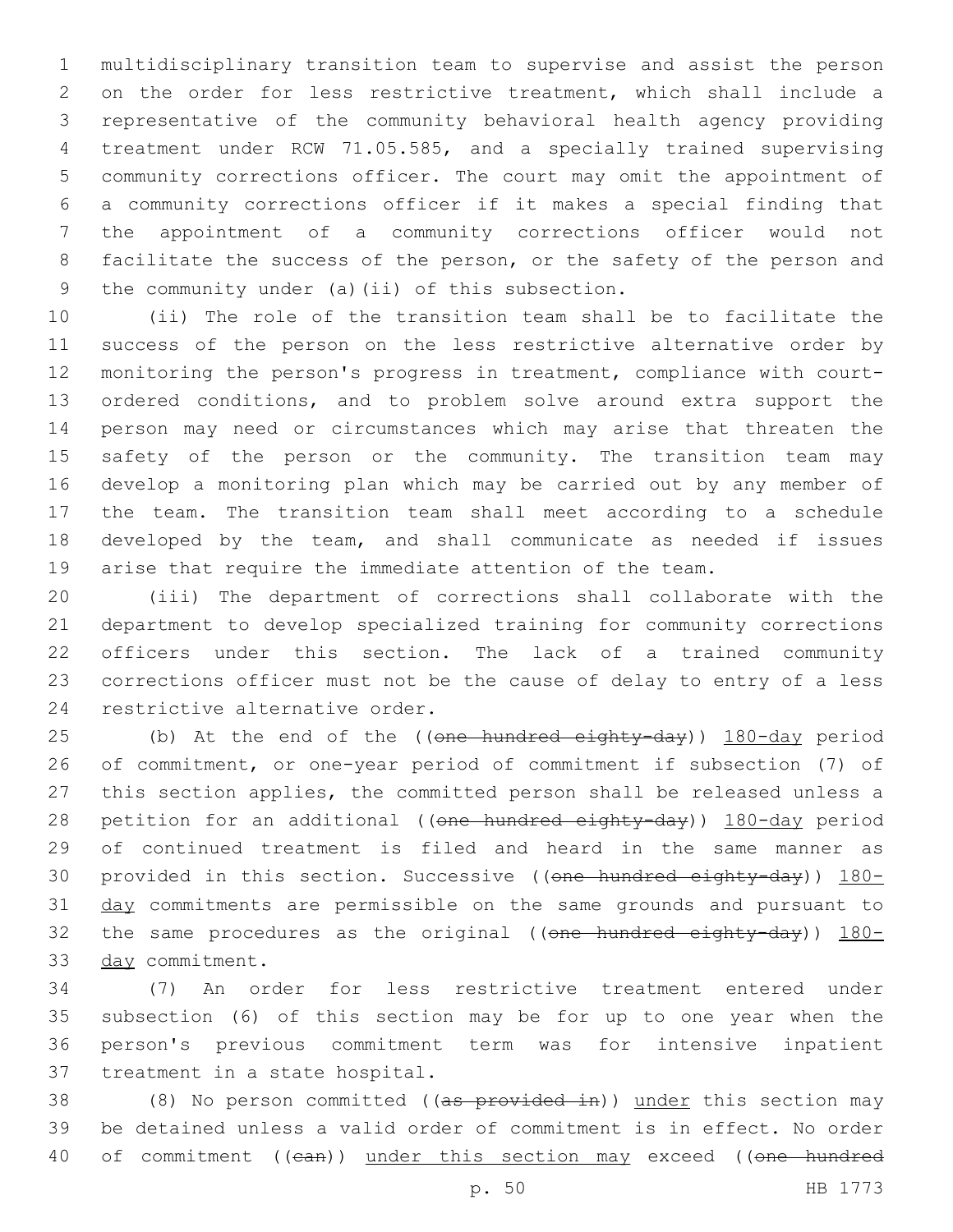1 eighty)) 180 days in length except as provided in subsection (7) of 2 this section.

3 (9) Nothing in this section precludes the court from subsequently 4 modifying the terms of an order for less restrictive alternative 5 treatment under RCW 71.05.590(3).

6 **Sec. 18.** RCW 71.05.365 and 2019 c 325 s 3008 are each amended to 7 read as follows:

 When a person has been involuntarily committed for treatment to a 9 hospital for a period of ((ninety)) 90 or ((one hundred eighty)) 180 days, and the superintendent or professional person in charge of the hospital determines that the person no longer requires active psychiatric treatment at an inpatient level of care, the behavioral health administrative services organization, managed care organization, or agency providing oversight of long-term care or developmental disability services that is responsible for resource management services for the person must work with the hospital to develop an individualized discharge plan, including whether a petition should be filed for less restrictive alternative treatment 19 on the basis that the person is in need of assisted outpatient 20 treatment, and arrange for a transition to the community in accordance with the person's individualized discharge plan within 22 ((fourteen)) 14 days of the determination.

23 **Sec. 19.** RCW 71.05.585 and 2021 c 264 s 13 are each amended to read as follows:24

25 (1) Less restrictive alternative treatment, at a minimum, 26 includes the following services:

27 (a) Assignment of a care coordinator;

28 (b) An intake evaluation with the provider of the less 29 restrictive alternative treatment;

30 (c) A psychiatric evaluation, a substance use disorder 31 evaluation, or both;

32 (d) A schedule of regular contacts with the provider of the 33 treatment services for the duration of the order;

34 (e) A transition plan addressing access to continued services at 35 the expiration of the order;

36 (f) An individual crisis plan;

37 (g) Consultation about the formation of a mental health advance 38 directive under chapter 71.32 RCW; and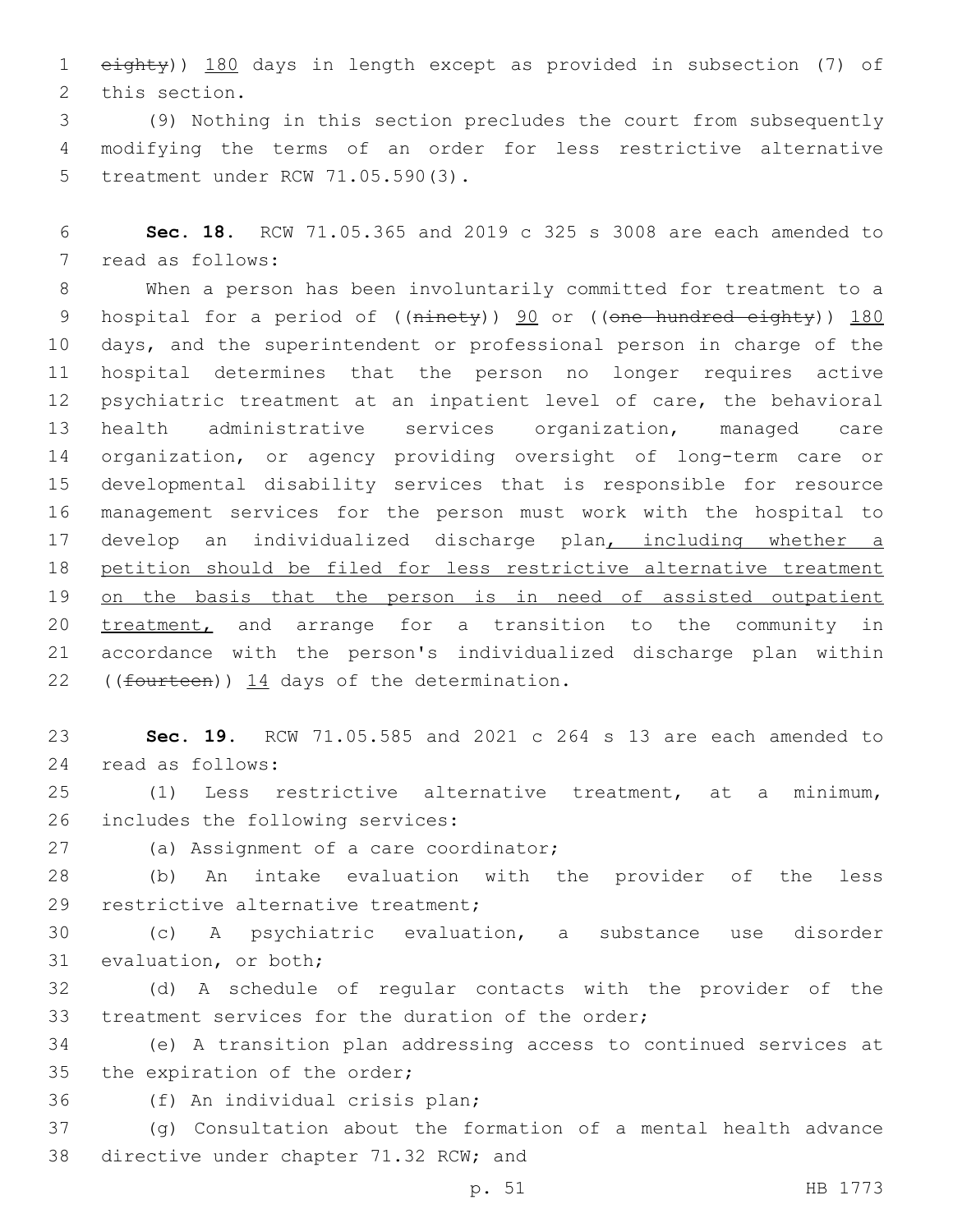(h) Notification to the care coordinator assigned in (a) of this subsection if reasonable efforts to engage the client fail to produce substantial compliance with court-ordered treatment conditions.

 (2) Less restrictive alternative treatment may additionally include requirements to participate in the following services:

- (a) Medication management;6
- 7 (b) Psychotherapy;
- (c) Nursing;8
- (d) Substance use disorder counseling;9
- 10 (e) Residential treatment;
- (f) Partial hospitalization;
- 12 (g) Support for housing, benefits, education, and employment; and 13 (((q))) (h) Periodic court review.

 (3) If the person was provided with involuntary medication under RCW 71.05.215 or pursuant to a judicial order during the involuntary commitment period, the less restrictive alternative treatment order may authorize the less restrictive alternative treatment provider or its designee to administer involuntary antipsychotic medication to the person if the provider has attempted and failed to obtain the informed consent of the person and there is a concurring medical opinion approving the medication by a psychiatrist, physician assistant working with a supervising psychiatrist, psychiatric advanced registered nurse practitioner, or physician or physician assistant in consultation with an independent mental health 25 professional with prescribing authority.

 (4) Less restrictive alternative treatment must be administered by a provider that is certified or licensed to provide or coordinate the full scope of services required under the less restrictive alternative order and that has agreed to assume this responsibility.

 (5) The care coordinator assigned to a person ordered to less restrictive alternative treatment must submit an individualized plan for the person's treatment services to the court that entered the order. An initial plan must be submitted as soon as possible following the intake evaluation and a revised plan must be submitted upon any subsequent modification in which a type of service is 36 removed from or added to the treatment plan.

 (6) A care coordinator may disclose information and records related to mental health services pursuant to RCW 70.02.230(2)(k) for purposes of implementing less restrictive alternative treatment.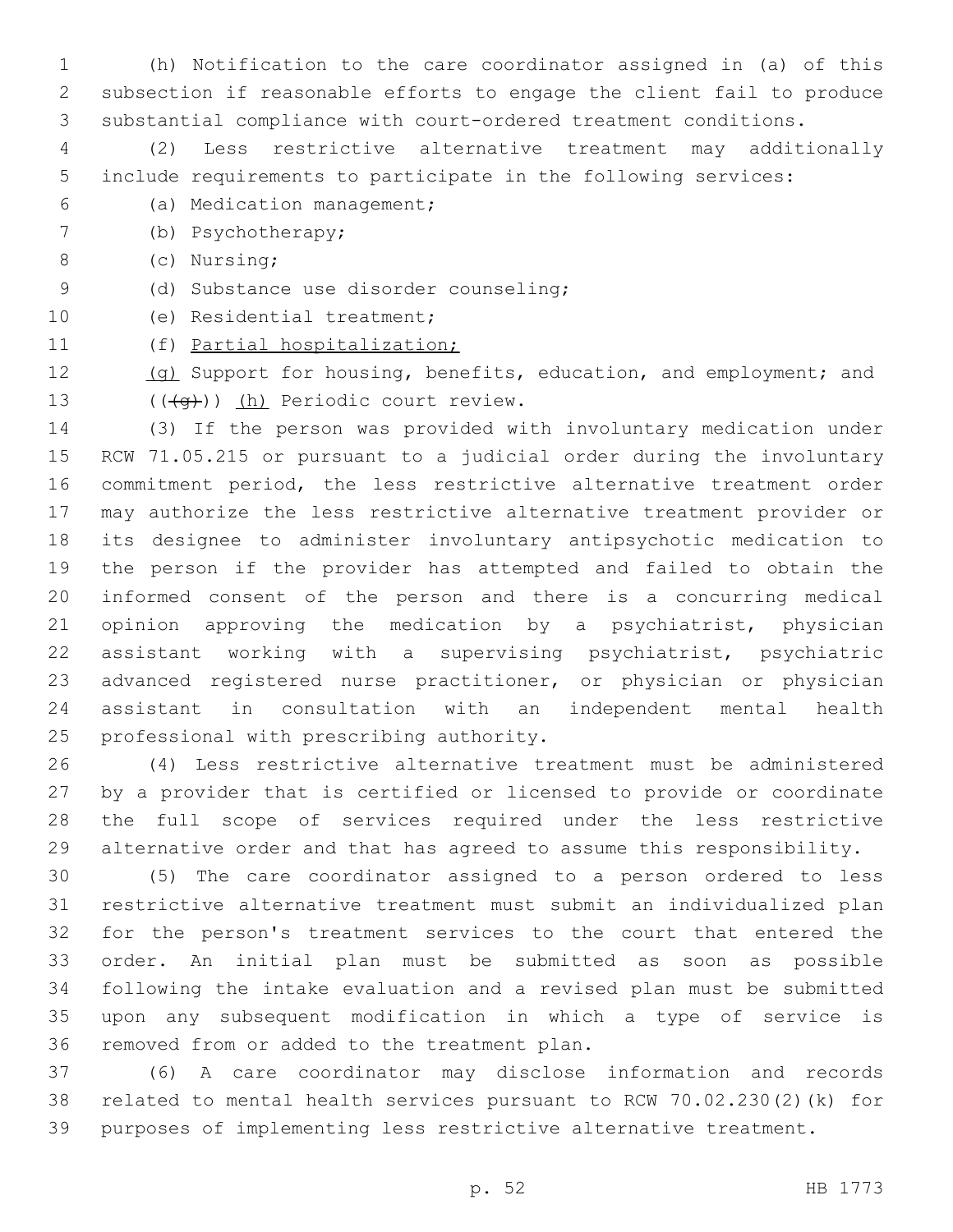(7) For the purpose of this section, "care coordinator" means a clinical practitioner who coordinates the activities of less restrictive alternative treatment. The care coordinator coordinates activities with the designated crisis responders that are necessary for enforcement and continuation of less restrictive alternative orders and is responsible for coordinating service activities with other agencies and establishing and maintaining a therapeutic relationship with the individual on a continuing basis.

 **Sec. 20.** RCW 10.77.175 and 2021 c 263 s 4 are each amended to 10 read as follows:

 (1) Conditional release planning should start at admission and proceed in coordination between the department and the person's managed care organization, or behavioral health administrative services organization if the person is not eligible for medical assistance under chapter 74.09 RCW. If needed, the department shall assist the person to enroll in medical assistance in suspense status under RCW 74.09.670. The state hospital liaison for the managed care organization or behavioral health administrative services organization shall facilitate conditional release planning in 20 collaboration with the department.

 (2) Less restrictive alternative treatment pursuant to a conditional release order, at a minimum, includes the following 23 services:

24 (a) Assignment of a care coordinator;

 (b) An intake evaluation with the provider of the conditional 26 treatment;

 (c) A psychiatric evaluation or a substance use disorder 28 evaluation, or both;

 (d) A schedule of regular contacts with the provider of the less restrictive alternative treatment services for the duration of the 31 order;

 (e) A transition plan addressing access to continued services at 33 the expiration of the order;

34 (f) An individual crisis plan;

 (g) Consultation about the formation of a mental health advance 36 directive under chapter 71.32 RCW; ((and))

 (h) Appointment of a transition team under RCW 10.77.150; 38 (( $\{and\}$ )) and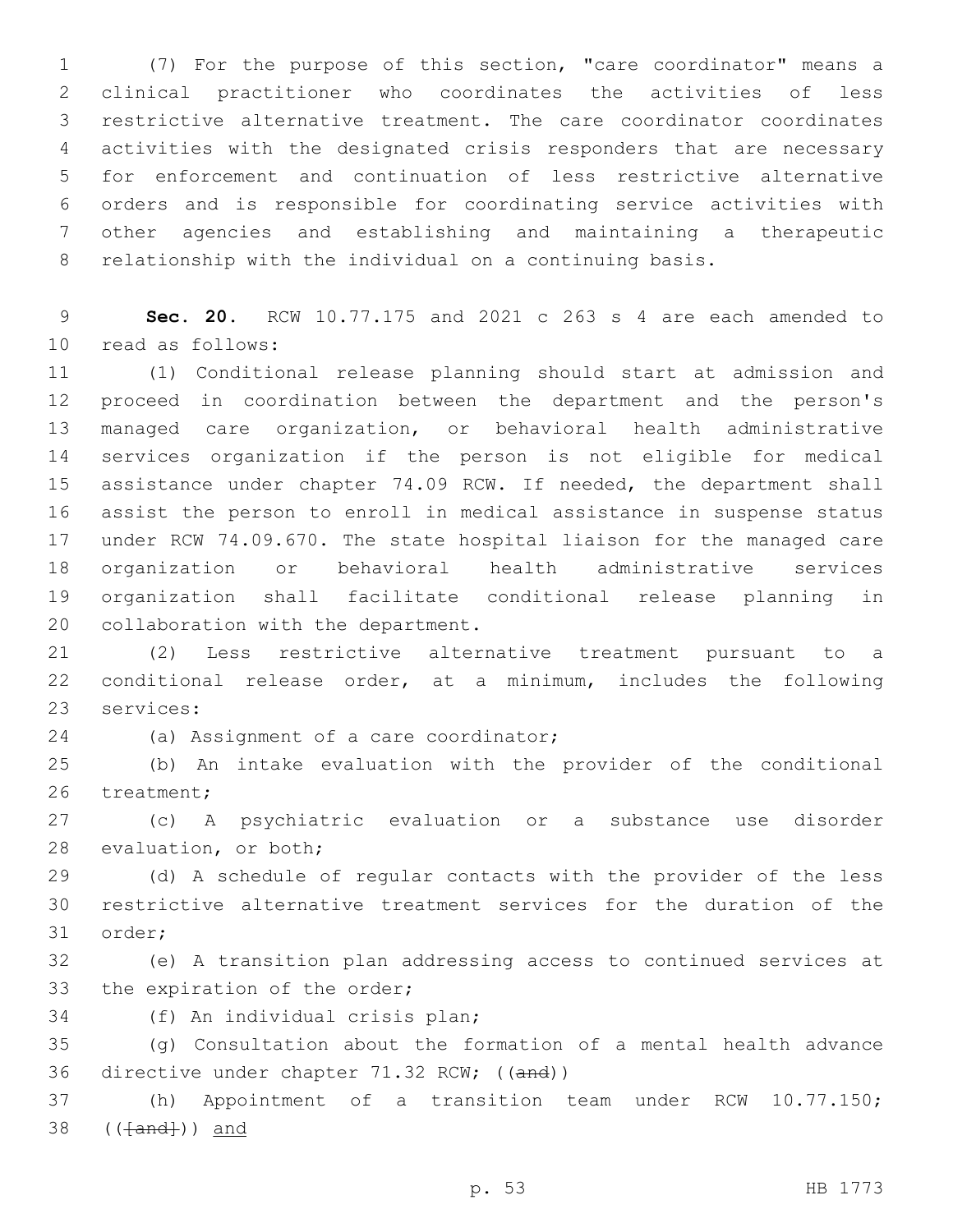(i) Notification to the care coordinator assigned in (a) of this subsection and to the transition team as provided in RCW 10.77.150 if reasonable efforts to engage the client fail to produce substantial compliance with court-ordered treatment conditions.

 (3) Less restrictive alternative treatment pursuant to a conditional release order may additionally include requirements to 7 participate in the following services:

- 8 (a) Medication management;
- (b) Psychotherapy;9

10 (c) Nursing;

- (d) Substance use disorder counseling;11
- 12 (e) Residential treatment;

(f) Partial hospitalization;

14 (g) Support for housing, benefits, education, and employment; and 15 (((q))) (h) Periodic court review.

 (4) Nothing in this section prohibits items in subsection (2) of this section from beginning before the conditional release of the 18 individual.

 (5) If the person was provided with involuntary medication under RCW 10.77.094 or pursuant to a judicial order during the involuntary commitment period, the less restrictive alternative treatment pursuant to the conditional release order may authorize the less restrictive alternative treatment provider or its designee to administer involuntary antipsychotic medication to the person if the provider has attempted and failed to obtain the informed consent of the person and there is a concurring medical opinion approving the medication by a psychiatrist, physician assistant working with a supervising psychiatrist, psychiatric advanced registered nurse practitioner, or physician or physician assistant in consultation with an independent mental health professional with prescribing 31 authority.

 (6) Less restrictive alternative treatment pursuant to a conditional release order must be administered by a provider that is certified or licensed to provide or coordinate the full scope of services required under the less restrictive alternative order and 36 that has agreed to assume this responsibility.

 (7) The care coordinator assigned to a person ordered to less restrictive alternative treatment pursuant to a conditional release order must submit an individualized plan for the person's treatment services to the court that entered the order. An initial plan must be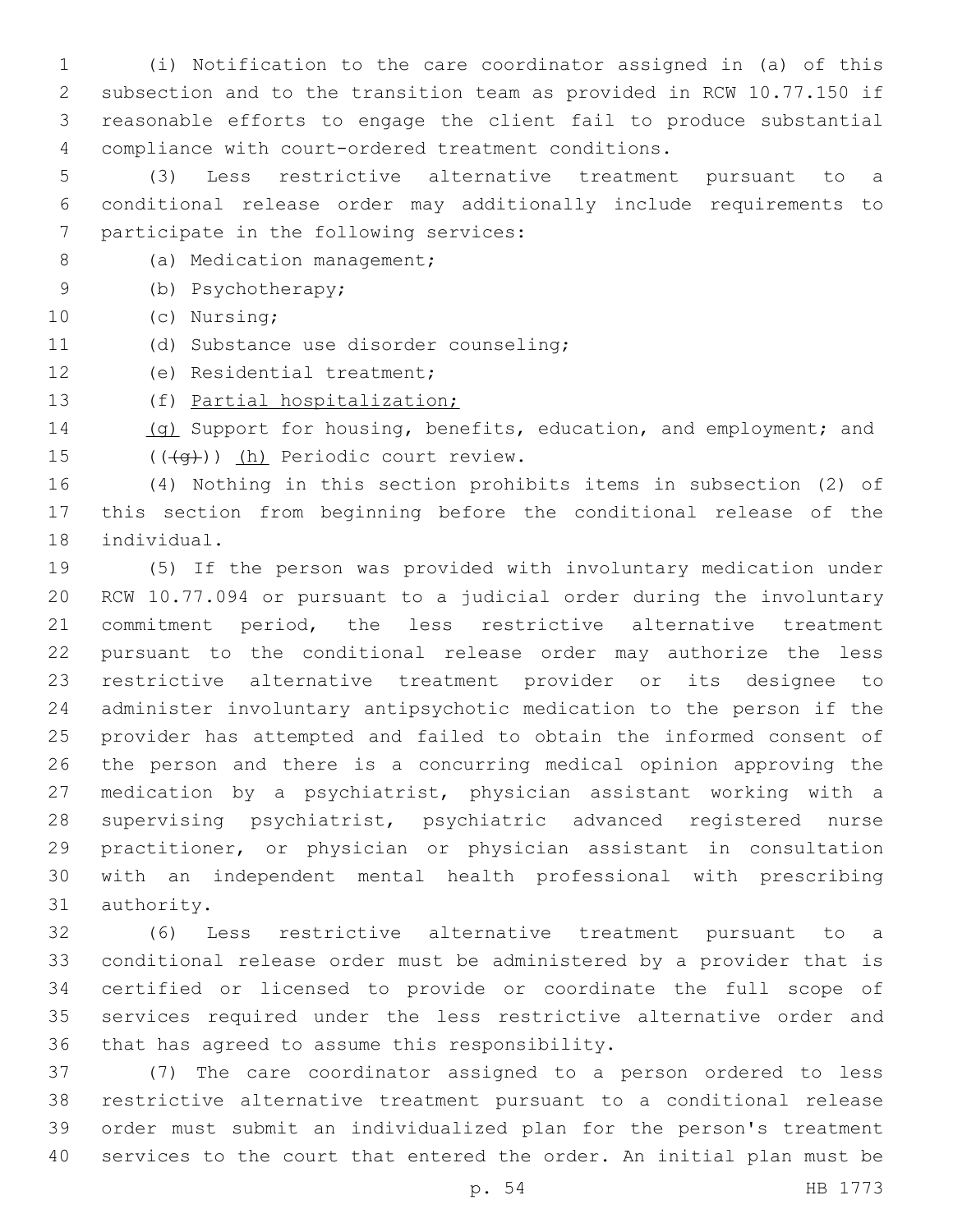submitted as soon as possible following the intake evaluation and a revised plan must be submitted upon any subsequent modification in which a type of service is removed from or added to the treatment plan.4

 (8) A care coordinator may disclose information and records related to mental health treatment under RCW 70.02.230(2)(k) for purposes of implementing less restrictive alternative treatment 8 pursuant to a conditional release order.

 (9) For the purpose of this section, "care coordinator" means a representative from the department of social and health services who coordinates the activities of less restrictive alternative treatment pursuant to a conditional release order. The care coordinator coordinates activities with the person's transition team that are necessary for enforcement and continuation of the conditional release order and is responsible for coordinating service activities with other agencies and establishing and maintaining a therapeutic relationship with the individual on a continuing basis.

 **Sec. 21.** RCW 71.05.590 and 2021 c 264 s 14 are each amended to 19 read as follows:

 (1) Either an agency or facility designated to monitor or provide services under a less restrictive alternative order or conditional release, or a designated crisis responder, may take action to 23 enforce, modify, or revoke a less restrictive alternative treatment 24 order or conditional release order. The agency, facility, or 25 designated crisis responder must determine that:

 (a) The person is failing to adhere to the terms and conditions 27 of the ((court)) order;

 (b) Substantial deterioration in the person's functioning has 29 occurred:

 (c) There is evidence of substantial decompensation with a reasonable probability that the decompensation can be reversed by further evaluation, intervention, or treatment; or

(d) The person poses a likelihood of serious harm.

 (2) Actions taken under this section must include a flexible range of responses of varying levels of intensity appropriate to the circumstances and consistent with the interests of the individual and 37 the public in personal autonomy, safety, recovery, and compliance. Available actions may include, but are not limited to, any of the 39 following: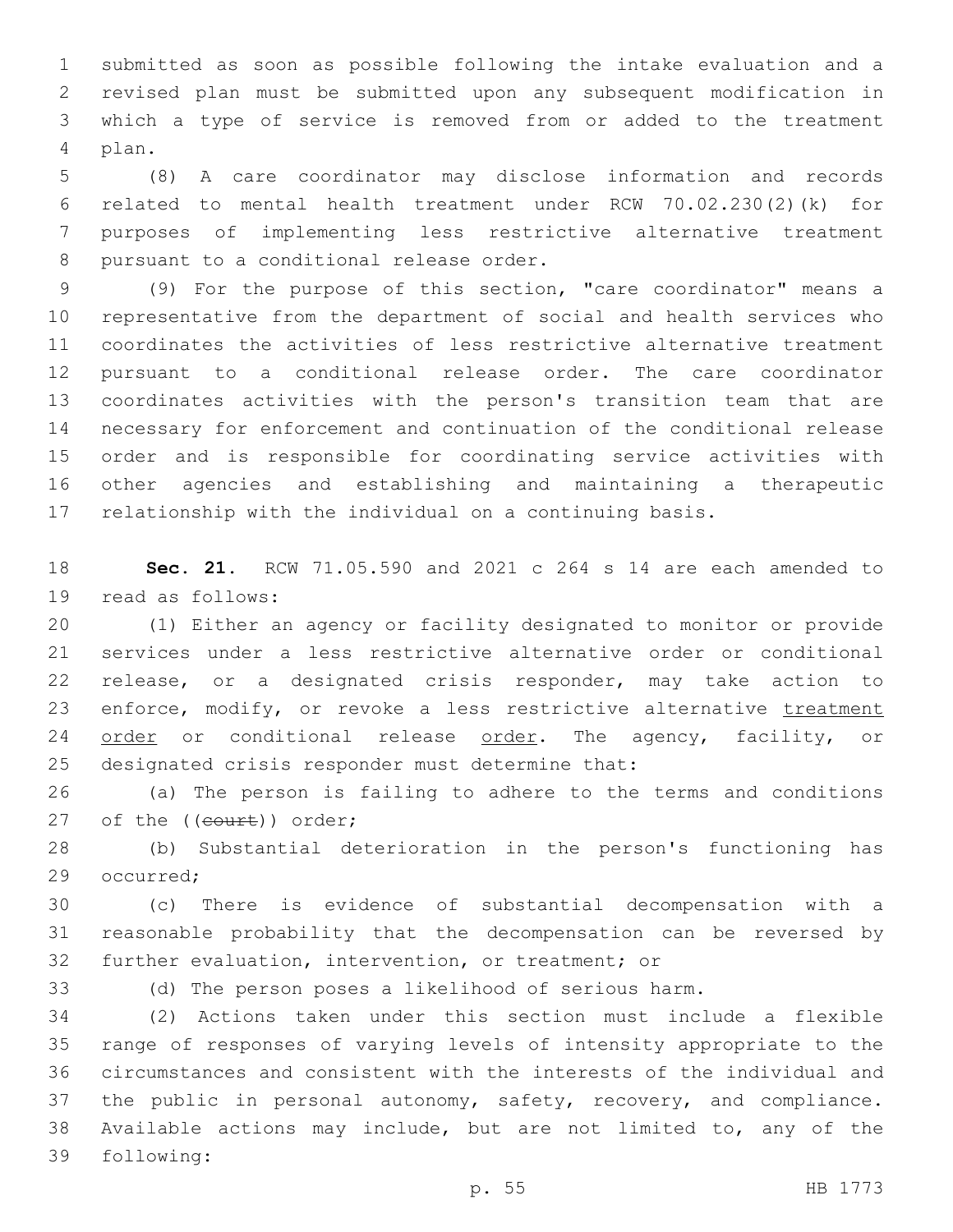1 (a) To counsel or advise the person as to their rights and 2 responsibilities under the court order, and to offer ((appropriate)) 3 incentives to motivate compliance;

 (b) To increase the intensity of outpatient services provided to the person by increasing the frequency of contacts with the provider, referring the person for an assessment for assertive community 7 services, or by other means;

 (c) To request a court hearing for review and modification of the 9 court order. The request must be ((made to or by)) directed to the court with jurisdiction over the order and specify the circumstances that give rise to the request and what modification is being sought. 12 The county prosecutor shall assist the ((agency or facility in)) 13 entity requesting ((this)) the hearing and ((issuing)) issue an appropriate summons to the person. This subsection does not limit the inherent authority of a treatment provider to alter conditions of treatment for clinical reasons, and is intended to be used only when court intervention is necessary or advisable to secure the person's compliance and prevent decompensation or deterioration;

19 (d) To ((cause)) detain the person ((to be transported by a peace 20 officer, designated crisis responder, or other means to the)) for up 21 to 12 hours for evaluation at an agency  $((\theta \hat{r}))_L$  facility ((monitoring 22  $e^2$ ) providing services under the court order,  $(e^e + e^e)$ ) triage 23 facility, crisis stabilization unit, emergency department, evaluation 24 and treatment facility, secure withdrawal management and 25 stabilization facility with available space, or an approved substance 26 use disorder treatment program with available space. The ((person may 27 be detained at the facility for up to twelve hours for the)) purpose 28 of ((an)) the evaluation is to determine whether modification, 29 revocation, or commitment proceedings are necessary and appropriate 30 to stabilize the person and prevent decompensation, deterioration, or 31 physical harm. Temporary detention for evaluation under this 32 subsection is intended to occur only following a pattern of 33 noncompliance or the failure of reasonable attempts at outreach and 34 engagement, and may occur only when  $((\frac{in - the}{s}))$ , based on clinical 35 judgment ((of a designated crisis responder or the professional 36 person in charge of an agency or facility designated to monitor less 37 restrictive alternative services)), temporary detention is 38 appropriate. The agency, facility, or designated crisis responder may 39 request assistance from a peace officer for the purposes of temporary 40 detention under this subsection (2)(d). This subsection does not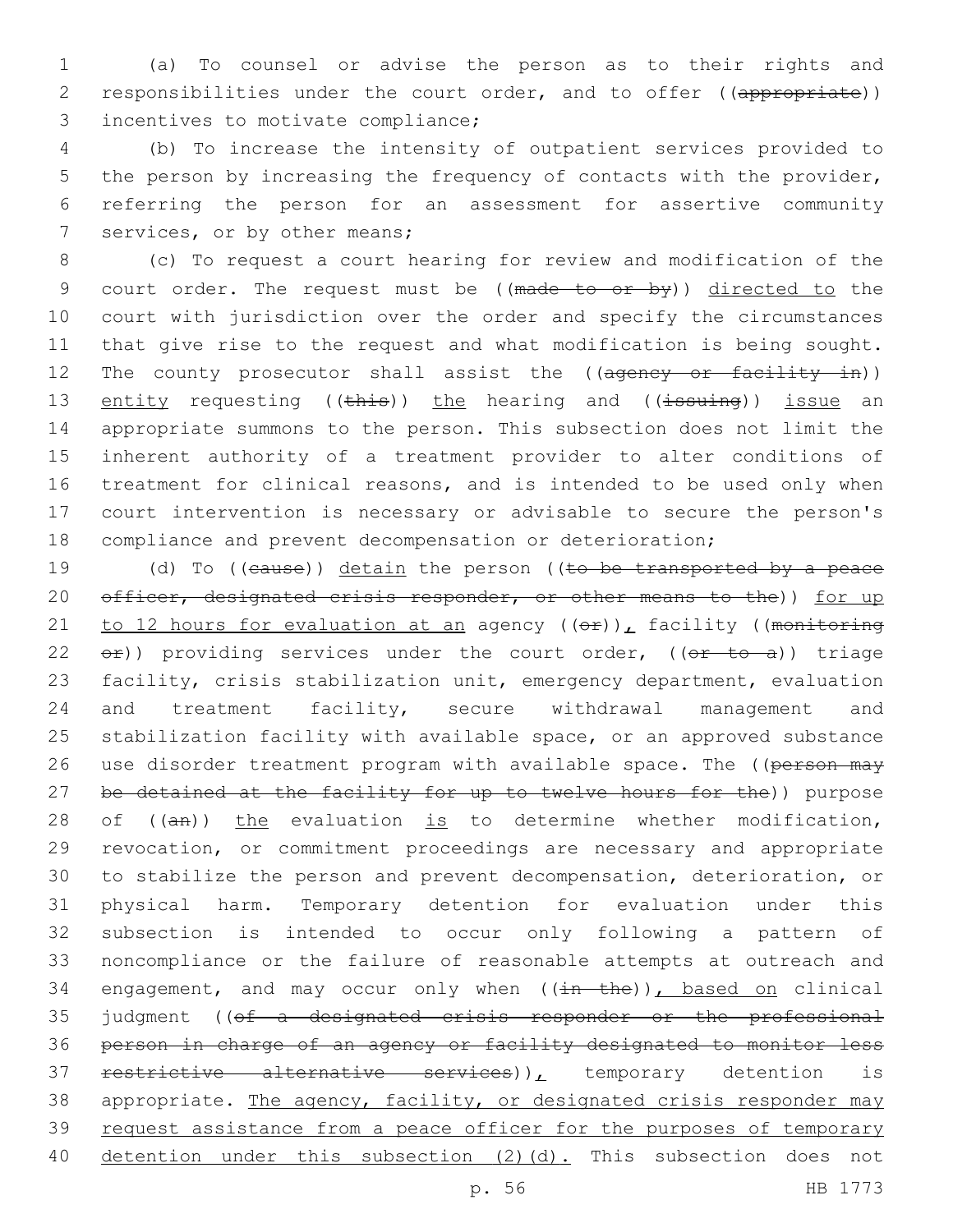limit the ability or obligation of the agency, facility, or designated crisis responder to pursue revocation procedures under subsection (5) of this section in appropriate circumstances; and

 (e) To initiate revocation procedures under subsection (5) of 5 this section ((or, if the current commitment is solely based on the person being in need of assisted outpatient behavioral health treatment as defined in RCW 71.05.020, initiate initial inpatient 8 detention procedures under subsection (7) of this section)).

 (3) A court may supervise a person on an order for less restrictive alternative treatment or a conditional release. While the 11 person is under the order, the court may:

(a) Require appearance in court for periodic reviews; and

 (b) Modify the order after considering input from the agency or facility designated to provide or facilitate services. The court may not remand the person into inpatient treatment except as provided under subsection (5) of this section, but may take actions under 17 subsection  $(2)$  (a) through  $(d)$  of this section.

 (4) The facility or agency designated to provide outpatient treatment shall notify the secretary of the department of social and health services or designated crisis responder when a person fails to adhere to terms and conditions of court ordered treatment or experiences substantial deterioration in his or her condition and, as a result, presents an increased likelihood of serious harm.

24 (5)(a) ((Except as provided in subsection  $(7)$  of this section, a)) A designated crisis responder or the secretary of the department 26 of social and health services may, upon their own motion or 27 ((notification by)) upon request of the facility or agency designated 28 to provide outpatient care ((order)), cause a person ((subject to a 29 court order under this chapter)) to be ((apprehended and taken into 30 eustody and temporary detention)) detained in an evaluation and 31 treatment facility, ((an)) available secure withdrawal management and 32 stabilization facility with adequate space, or ((an)) available approved substance use disorder treatment program with adequate 34 space( $(\tau)$ ) in or near the county in which he or she is receiving 35 outpatient treatment ((- Proceedings under this subsection (5) may be initiated without ordering the apprehension and)) for the purpose of a hearing for revocation of a less restrictive alternative treatment order or conditional release order under this chapter. The designated 39 crisis responder or secretary of the department of social and health services shall file a petition for revocation within 24 hours and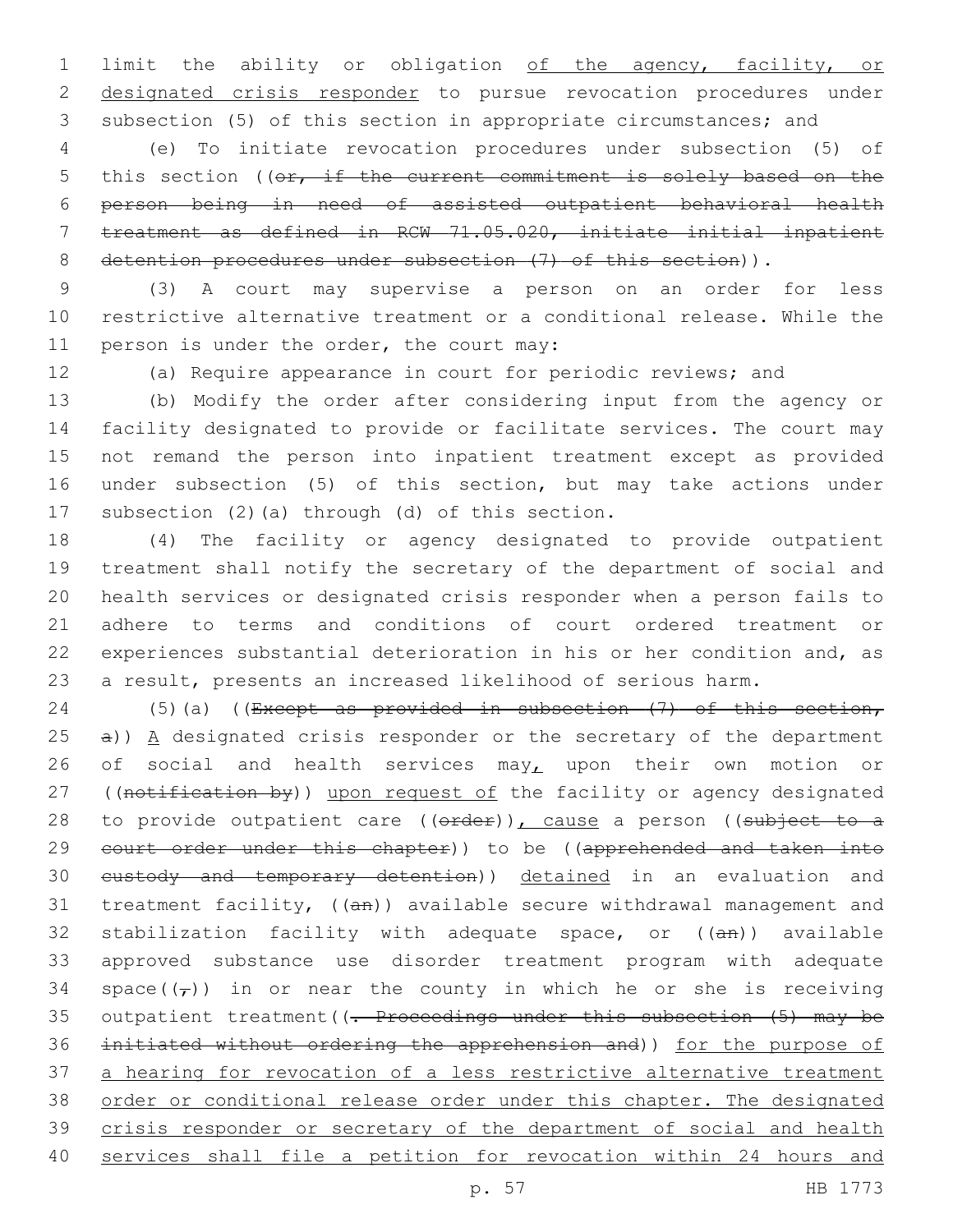serve the person, their guardian, if any, and their attorney. A hearing for revocation of a less restrictive alternative treatment order or conditional release order may be scheduled without detention of the person.4

5 (b) ((Except as provided in subsection  $(7)$  of this section, a))  $\underline{A}$ 6 person detained under this subsection (5) must be held until such 7 time, not exceeding five days, as a hearing can be scheduled to 8 determine whether or not the ((person should be returned to the 9 hospital or facility from which he or she had been released)) order 10 for less restrictive alternative treatment or conditional release 11 should be revoked, modified, or retained. If the person is not 12 detained, the hearing must be scheduled within five days of service 13 on the person. The designated crisis responder or the secretary of 14 the department of social and health services may ((modify or rescind 15 the order at any time prior to commencement of)) withdraw its 16 petition for revocation at any time before the court hearing.

 (c) ((The designated crisis responder or secretary of the department of social and health services shall file a revocation petition and order of apprehension and detention with the court of 20 the county where the person is currently located or being detained. The designated crisis responder shall serve the person and their 22 attorney, quardian, and conservator, if any. The))  $A$  person detained 23 under this subsection (5) has the same rights with respect to notice, hearing, and counsel as in any involuntary treatment proceeding, except as specifically set forth in this section. There is no right to jury trial. The venue for proceedings is the county where the petition is filed. Notice of the filing must be provided to the court that originally ordered commitment, if different from the court where the petition for revocation is filed, within two judicial days of the 30 person's detention.

31 (d) ((Except as provided in subsection (7) of this section, the)) 32 The issues for the court to determine are whether: (i) The person 33 adhered to the terms and conditions of the ((court)) order; (ii) 34 substantial deterioration in the person's functioning has occurred; 35 (iii) there is evidence of substantial decompensation with a 36 reasonable probability that the decompensation can be reversed by 37 further inpatient treatment; or (iv) there is a likelihood of serious 38 harm; and, if any of the above conditions apply, whether it is 39 appropriate for the court ((should)) to reinstate or modify the 40 person's less restrictive alternative treatment order or conditional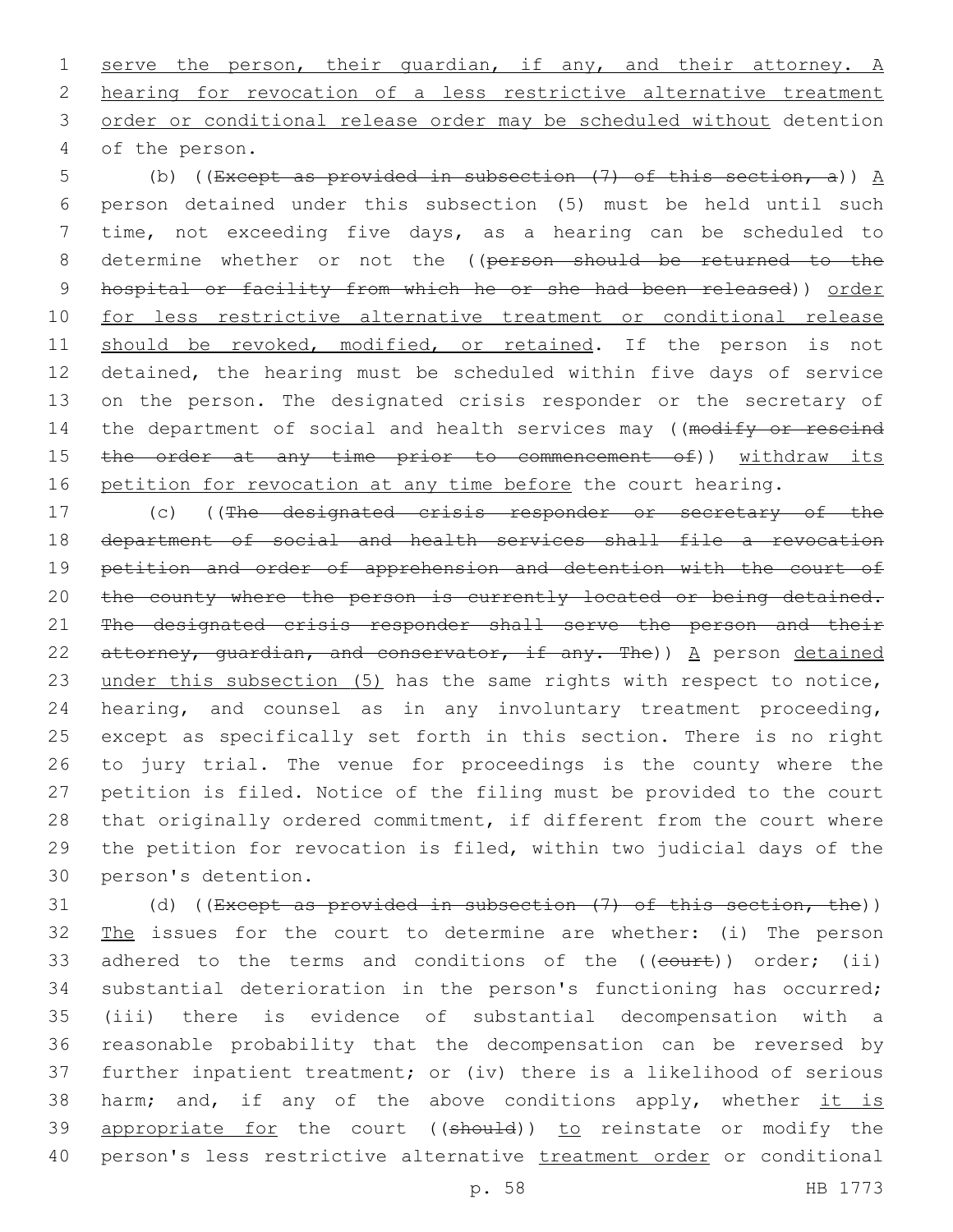1 release order, or order the ((person's)) person to continue detention for inpatient treatment. The person may waive the court hearing and allow the court to enter a stipulated order upon the agreement of all parties. If the court orders detention for inpatient treatment, the 5 treatment period must be for ((fourteen)) 14 days from the revocation hearing if the ((outpatient)) less restrictive alternative treatment order or conditional release order was based on a petition under RCW 71.05.160 or 71.05.230. If the court orders detention for inpatient 9 treatment and the ((outpatient)) less restrictive alternative treatment order or conditional release order was based on a petition under RCW 71.05.290 or 71.05.320, the number of days remaining on the 12 ((outpatient)) order must be converted to days of inpatient treatment 13 ((authorized in the original court order)). A court may not ((issue 14  $an - order - to$ ) detain a person for inpatient treatment ((in)) to a secure withdrawal management and stabilization facility or approved substance use disorder treatment program under this subsection unless 17 there is a ((secure withdrawal management and stabilization)) 18 facility or ((approved substance use disorder treatment)) program 19 available ((and)) with adequate space for the person.

 (6) In determining whether or not to take action under this 21 section the designated crisis responder, agency, or facility must consider the factors specified under RCW 71.05.212 and the court must consider the factors specified under RCW 71.05.245 as they apply to the question of whether to enforce, modify, or revoke a court order 25 for involuntary treatment.

26 (((7)(a) If the current commitment is solely based on the person being in need of assisted outpatient behavioral health treatment as defined in RCW 71.05.020, a designated crisis responder may initiate inpatient detention procedures under RCW 71.05.150 or 71.05.153 when 30 appropriate. A designated crisis responder or the secretary may, upon their own motion or notification by the facility or agency designated to provide outpatient care to a person subject to a less restrictive alternative treatment order under RCW 71.05.320 subsequent to an order for assisted outpatient behavioral health treatment entered under RCW 71.05.148, order the person to be apprehended and taken into custody and temporary detention for inpatient evaluation in an evaluation and treatment facility, secure withdrawal management and stabilization facility, or in an approved substance use disorder treatment program, in or near the county in which he or she is 40 receiving outpatient treatment. Proceedings under this subsection may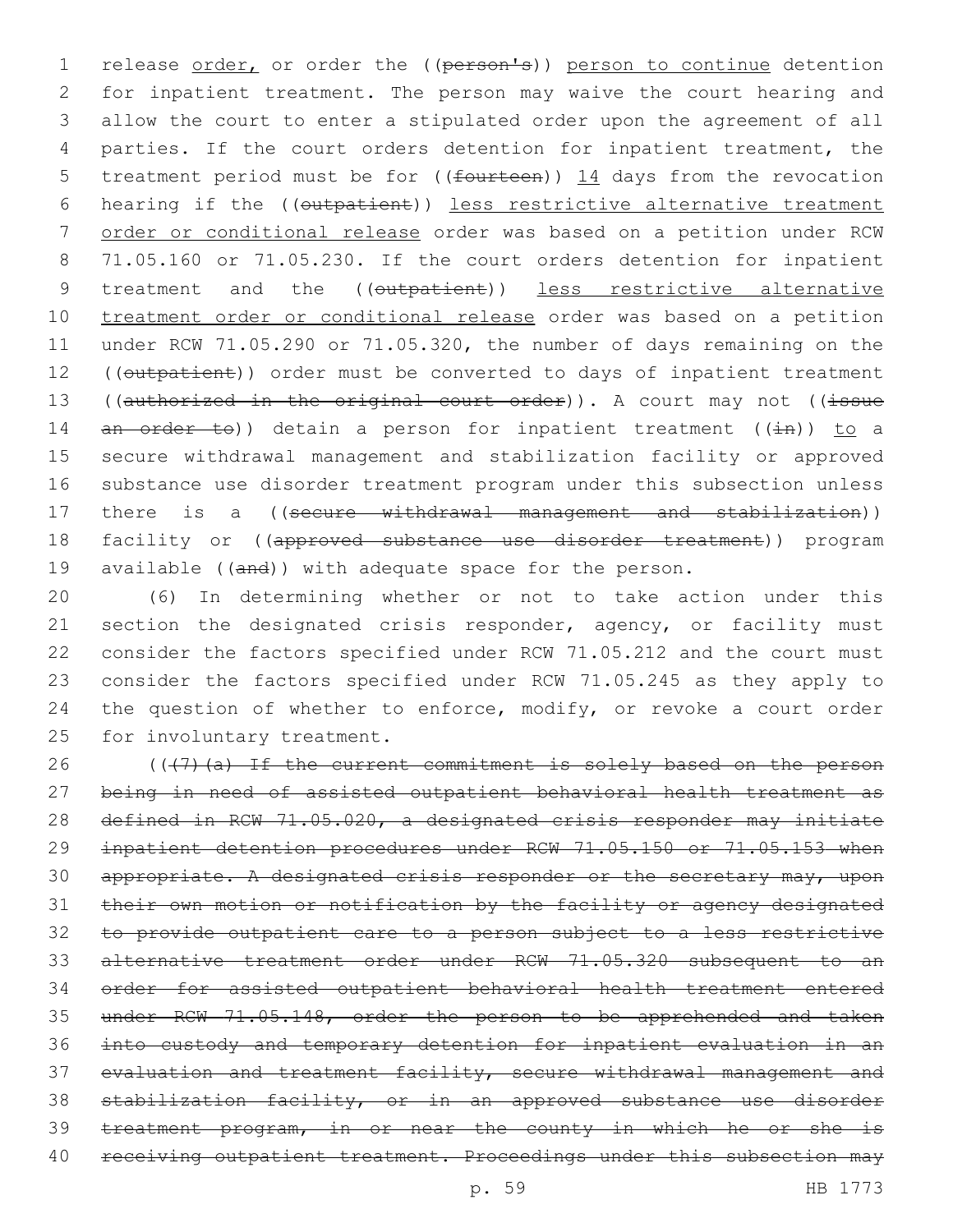1 be initiated without ordering the apprehension and detention of the 2 person.

 (b) A person detained under this subsection may be held for evaluation for up to one hundred twenty hours, excluding weekends and holidays, pending a court hearing. If the person is not detained, the hearing must be scheduled within one hundred twenty hours of service 7 on the person. The designated crisis responder or the secretary may modify or rescind the order at any time prior to commencement of the 9 court hearing.

10 (c) The issues for the court to determine are whether to continue 11 the detention of the person for inpatient treatment or whether the 12 court should reinstate or modify the person's less restrictive 13 alternative order or order the person's detention for inpatient 14 treatment. To continue detention after the one hundred twenty hour 15 period, the court must find that the person, as a result of a 16 behavioral health disorder, presents a likelihood of serious harm or 17 is gravely disabled and, after considering less restrictive 18 alternatives to involuntary detention and treatment, that no such 19 alternatives are in the best interest of the person or others.

20 (d) A court may not issue an order to detain a person for 21 inpatient treatment in a secure withdrawal management and 22 stabilization facility or approved substance use disorder program 23 under this subsection unless there is a secure withdrawal management 24 and stabilization facility or approved substance use disorder 25 treatment program available and with adequate space for the person.))

26 **Sec. 22.** RCW 71.05.590 and 2021 c 264 s 15 are each amended to 27 read as follows:

28 (1) Either an agency or facility designated to monitor or provide 29 services under a less restrictive alternative order or conditional 30 release, or a designated crisis responder, may take action to 31 enforce, modify, or revoke a less restrictive alternative treatment 32 order or conditional release order. The agency, facility, or 33 designated crisis responder must determine that:

34 (a) The person is failing to adhere to the terms and conditions 35 of the ((court)) order;

36 (b) Substantial deterioration in the person's functioning has 37 occurred: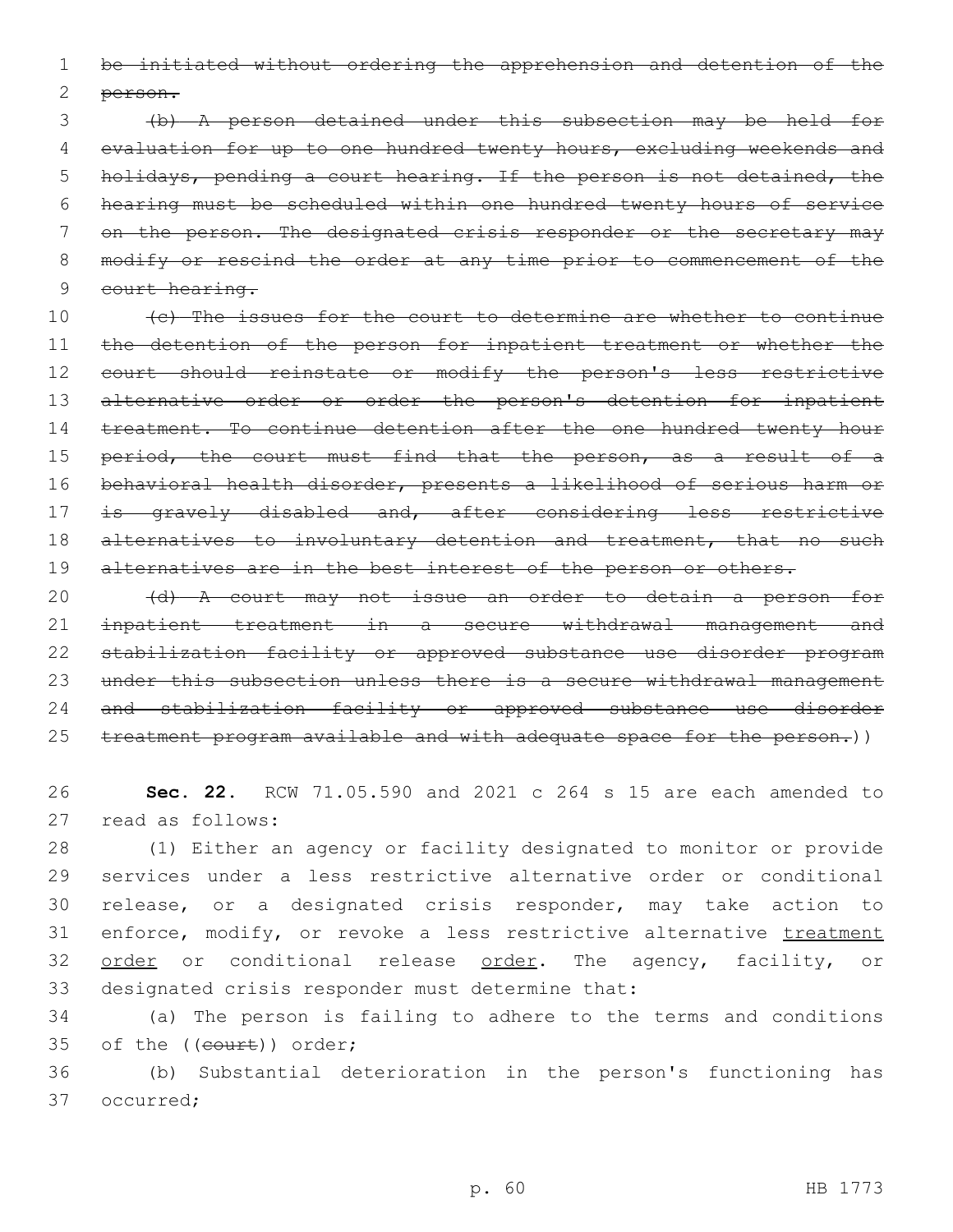(c) There is evidence of substantial decompensation with a reasonable probability that the decompensation can be reversed by 3 further evaluation, intervention, or treatment; or

(d) The person poses a likelihood of serious harm.

 (2) Actions taken under this section must include a flexible range of responses of varying levels of intensity appropriate to the circumstances and consistent with the interests of the individual and 8 the public in personal autonomy, safety, recovery, and compliance. Available actions may include, but are not limited to, any of the 10 following:

 (a) To counsel or advise the person as to their rights and 12 responsibilities under the court order, and to offer ((appropriate)) 13 incentives to motivate compliance;

 (b) To increase the intensity of outpatient services provided to 15 the person by increasing the frequency of contacts with the provider, referring the person for an assessment for assertive community 17 services, or by other means;

 (c) To request a court hearing for review and modification of the 19 court order. The request must be ((made to or by)) directed to the court with jurisdiction over the order and specify the circumstances that give rise to the request and what modification is being sought. 22 The county prosecutor shall assist ((the agency or facility in)) 23 entity requesting (( $\frac{1}{2}$ ) the hearing and (( $\frac{1}{3}$ suing)) issue an appropriate summons to the person. This subsection does not limit the inherent authority of a treatment provider to alter conditions of treatment for clinical reasons, and is intended to be used only when court intervention is necessary or advisable to secure the person's compliance and prevent decompensation or deterioration;

 $(d)$  To ((eause)) detain the person ((to be transported by a peace 30 officer, designated crisis responder, or other means to the)) for up 31 to 12 hours for evaluation at an agency  $((\theta \cdot \hat{r}))_L$  facility ((monitoring  $e^{\pm}$ ) providing services under the court order, (( $e^{\pm}$  to a)) triage facility, crisis stabilization unit, emergency department, evaluation and treatment facility, secure withdrawal management and stabilization facility, or an approved substance use disorder treatment program. The ((person may be detained at the facility for 37 up to twelve hours for the)) purpose of  $((an))$  the evaluation is to determine whether modification, revocation, or commitment proceedings are necessary and appropriate to stabilize the person and prevent decompensation, deterioration, or physical harm. Temporary detention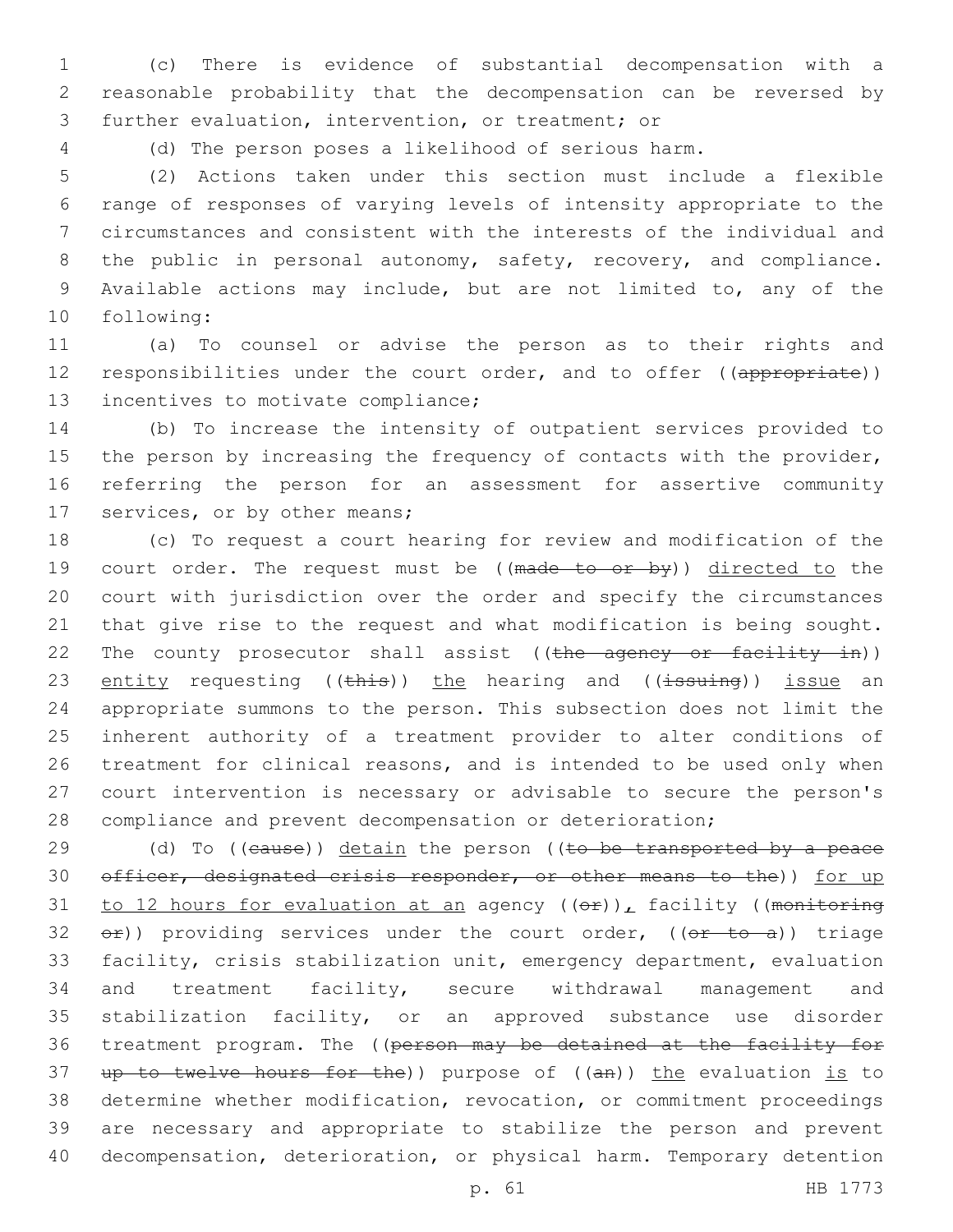1 for evaluation under this subsection is intended to occur only 2 following a pattern of noncompliance or the failure of reasonable 3 attempts at outreach and engagement, and may occur only when  $((\pm n)^2)^2$ 4 the)), based on clinical judgment ((of a designated crisis responder 5 or the professional person in charge of an agency or facility 6 designated to monitor less restrictive alternative services)) $<sub>L</sub>$ </sub> 7 temporary detention is appropriate. The agency, facility, or 8 designated crisis responder may request assistance from a peace 9 officer for the purposes of temporary detention under this subsection 10  $(2)(d)$ . This subsection does not limit the ability or obligation of 11 the agency, facility, or designated crisis responder to pursue 12 revocation procedures under subsection (5) of this section in 13 appropriate circumstances; and

14 (e) To initiate revocation procedures under subsection (5) of 15 this section ((or, if the current commitment is solely based on the 16 person being in need of assisted outpatient behavioral health 17 treatment as defined in RCW 71.05.020, initial inpatient detention 18 procedures under subsection (7) of this section)).

19 (3) A court may supervise a person on an order for less 20 restrictive alternative treatment or a conditional release. While the 21 person is under the order, the court may:

22 (a) Require appearance in court for periodic reviews; and

 (b) Modify the order after considering input from the agency or facility designated to provide or facilitate services. The court may not remand the person into inpatient treatment except as provided under subsection (5) of this section, but may take actions under 27 subsection  $(2)$   $(a)$  through  $(d)$  of this section.

 (4) The facility or agency designated to provide outpatient treatment shall notify the secretary of the department of social and health services or designated crisis responder when a person fails to adhere to terms and conditions of court ordered treatment or experiences substantial deterioration in his or her condition and, as a result, presents an increased likelihood of serious harm.

34 (5)(a) ((Except as provided in subsection  $(7)$  of this section,  $35$  a))  $A$  designated crisis responder or the secretary of the department 36 of social and health services may, upon their own motion or 37 ((notification by)) upon request of the facility or agency designated 38 to provide outpatient care ((order)), cause a person ((subject to a 39 court order under this chapter)) to be ((apprehended and taken into 40 eustody and temporary detention)) detained in an evaluation and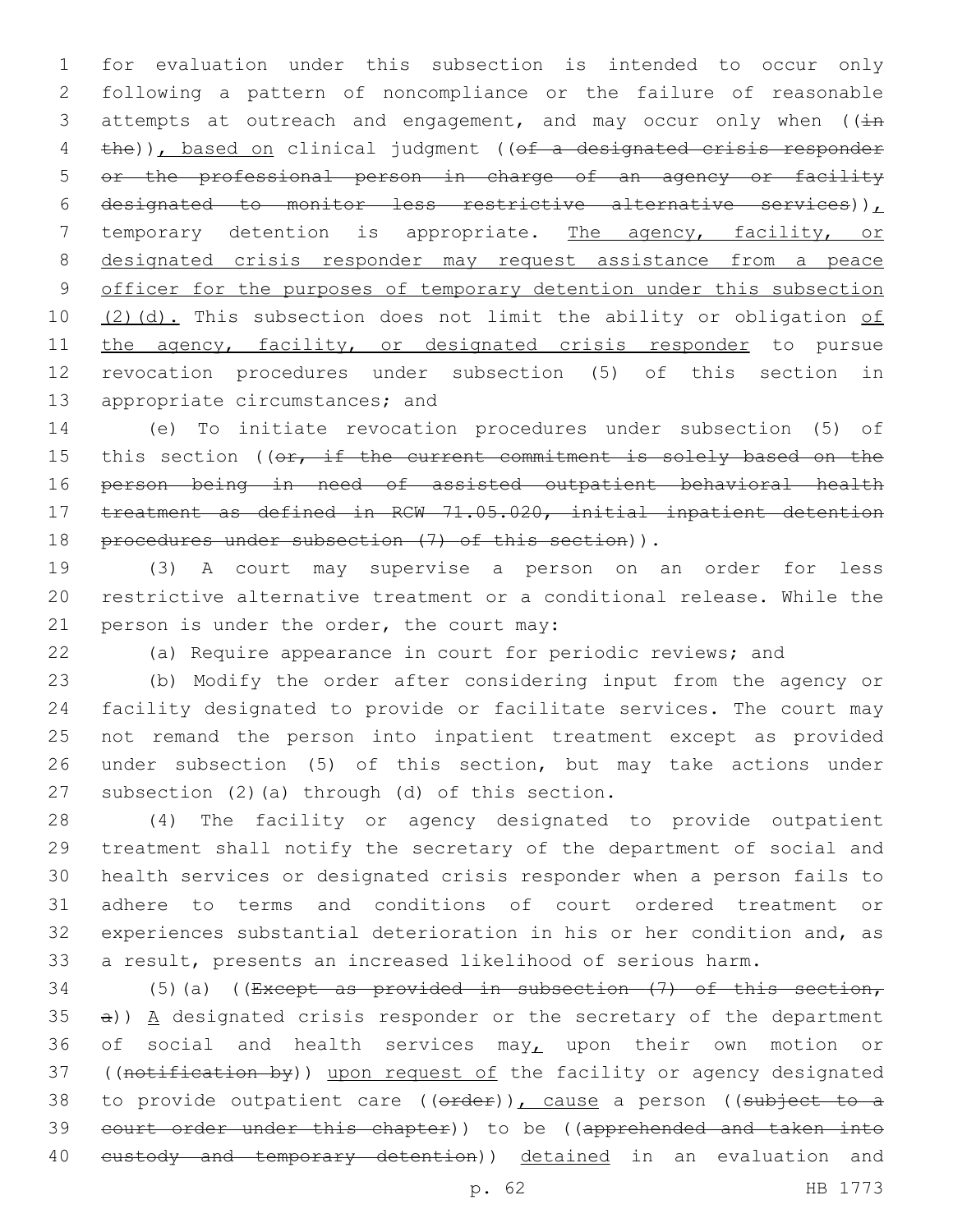1 treatment facility,  $((\frac{1}{n} - a))$  secure withdrawal management and 2 stabilization facility, or  $((\frac{1}{2}n - \frac{1}{2}n))$  approved substance use disorder 3 treatment program( $(\tau)$ ) in or near the county in which he or she is 4 receiving outpatient treatment((<del>. Proceedings under this subsection</del> 5 (5) may be initiated without ordering the apprehension and)) for the 6 purpose of a hearing for revocation of a less restrictive alternative 7 treatment order or conditional release order under this chapter. The 8 designated crisis responder or secretary of the department of social 9 and health services shall file a petition for revocation within 24 10 hours and serve the person, their guardian, if any, and their 11 attorney. A hearing for revocation of a less restrictive alternative 12 treatment order or conditional release order may be scheduled without 13 detention of the person.

14 (b) ((Except as provided in subsection  $(7)$  of this section, a))  $\underline{A}$ 15 person detained under this subsection (5) must be held until such 16 time, not exceeding five days, as a hearing can be scheduled to 17 determine whether or not the ((person should be returned to the 18 hospital or facility from which he or she had been released)) order 19 for less restrictive alternative treatment or conditional release 20 should be revoked, modified, or retained. If the person is not 21 detained, the hearing must be scheduled within five days of service 22 on the person. The designated crisis responder or the secretary of 23 the department of social and health services may ((modify or rescind 24 the order at any time prior to commencement of)) withdraw its 25 petition for revocation at any time before the court hearing.

26 (c) ((The designated crisis responder or secretary of the department of social and health services shall file a revocation 28 petition and order of apprehension and detention with the court of 29 the county where the person is currently located or being detained. The designated crisis responder shall serve the person and their 31 attorney, guardian, and conservator, if any. The))  $A$  person detained under this subsection (5) has the same rights with respect to notice, hearing, and counsel as in any involuntary treatment proceeding, except as specifically set forth in this section. There is no right to jury trial. The venue for proceedings is the county where the petition is filed. Notice of the filing must be provided to the court that originally ordered commitment, if different from the court where the petition for revocation is filed, within two judicial days of the 39 person's detention.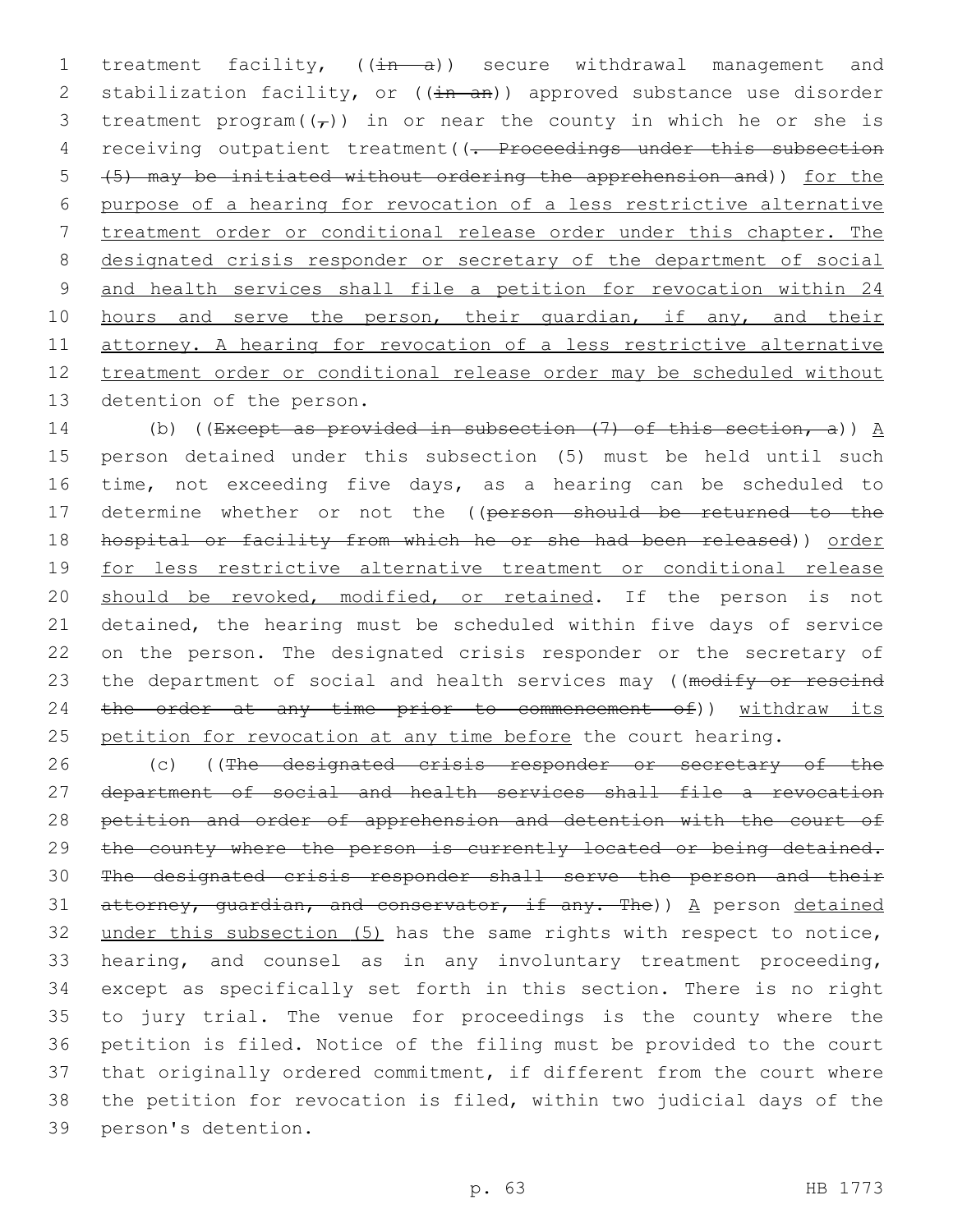(d) ((Except as provided in subsection (7) of this section, the)) 2 The issues for the court to determine are whether: (i) The person 3 adhered to the terms and conditions of the ((court)) order; (ii) substantial deterioration in the person's functioning has occurred; (iii) there is evidence of substantial decompensation with a reasonable probability that the decompensation can be reversed by further inpatient treatment; or (iv) there is a likelihood of serious 8 harm; and, if any of the above conditions apply, whether it is 9 appropriate for the court ((should)) to reinstate or modify the 10 person's less restrictive alternative treatment order or conditional 11 release order or order the ((person's)) person to continue detention for inpatient treatment. The person may waive the court hearing and allow the court to enter a stipulated order upon the agreement of all parties. If the court orders detention for inpatient treatment, the 15 treatment period must be for  $((f{outteen}) )$  14 days from the revocation 16 hearing if the ((outpatient)) less restrictive alternative treatment order or conditional release order was based on a petition under RCW 71.05.160 or 71.05.230. If the court orders detention for inpatient 19 treatment and the ((outpatient)) less restrictive alternative treatment order or conditional release order was based on a petition under RCW 71.05.290 or 71.05.320, the number of days remaining on the 22 ((outpatient)) order must be converted to days of inpatient treatment 23 ((authorized in the original court order)).

 (6) In determining whether or not to take action under this 25 section the designated crisis responder, agency, or facility must consider the factors specified under RCW 71.05.212 and the court must consider the factors specified under RCW 71.05.245 as they apply to 28 the question of whether to enforce, modify, or revoke a court order 29 for involuntary treatment.

 (( $\left($   $\left($   $\left($   $\right)$   $\right)$   $\left($   $\right)$   $\left($   $\right)$   $\right)$   $\left($   $\right)$   $\left($   $\right)$   $\left($   $\right)$   $\left($   $\right)$   $\left($   $\right)$   $\left($   $\right)$   $\left($   $\right)$   $\left($   $\right)$   $\left($   $\right)$   $\left($   $\right)$   $\left($   $\right)$   $\left($   $\right)$   $\left($   $\right)$  being in need of assisted outpatient behavioral health treatment as defined in RCW 71.05.020, a designated crisis responder may initiate inpatient detention procedures under RCW 71.05.150 or 71.05.153 when 34 appropriate. A designated crisis responder or the secretary may, upon their own motion or notification by the facility or agency designated to provide outpatient care to a person subject to a less restrictive alternative treatment order under RCW 71.05.320 subsequent to an order for assisted outpatient behavioral health treatment entered under RCW 71.05.148, order the person to be apprehended and taken into custody and temporary detention for inpatient evaluation in an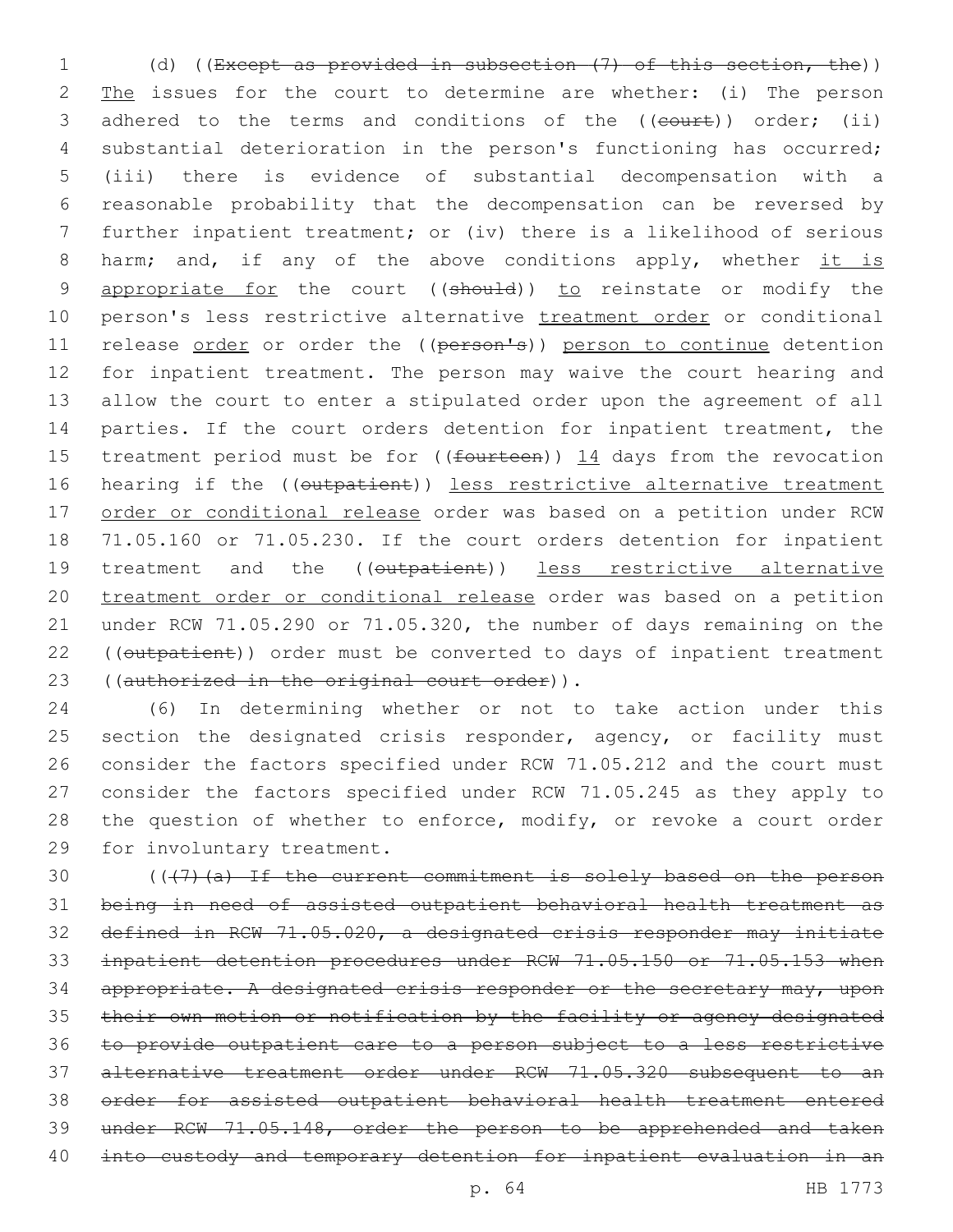1 evaluation and treatment facility, in a secure withdrawal management 2 and stabilization facility, or in an approved substance use disorder 3 treatment program, in or near the county in which he or she is 4 receiving outpatient treatment. Proceedings under this subsection may 5 be initiated without ordering the apprehension and detention of the person.6

7 (b) A person detained under this subsection may be held for 8 evaluation for up to one hundred twenty hours, excluding weekends and 9 holidays, pending a court hearing. The designated crisis responder or 10 the secretary may modify or rescind the order at any time prior to 11 commencement of the court hearing.

12 (c) The issues for the court to determine are whether to continue 13 the detention of the person for inpatient treatment or whether the 14 court should reinstate or modify the person's less restrictive 15 alternative order or order the person's detention for inpatient 16 treatment. To continue detention after the one hundred twenty hour 17 period, the court must find that the person, as a result of a 18 behavioral health disorder, presents a likelihood of serious harm or 19 is gravely disabled and, after considering less restrictive 20 alternatives to involuntary detention and treatment, that no such 21 alternatives are in the best interest of the person or others.))

22 **Sec. 23.** RCW 71.05.595 and 2018 c 291 s 16 are each amended to 23 read as follows:

 A court order for less restrictive alternative treatment for a 25 person found to be in need of assisted outpatient ((behavioral health)) treatment must be terminated prior to the expiration of the 27 order when, in the opinion of the professional person in charge of the less restrictive alternative treatment provider, (1) the person is prepared to accept voluntary treatment, or (2) the outpatient treatment ordered is no longer necessary to prevent a relapse, decompensation, or deterioration that is likely to result in the person presenting a likelihood of serious harm or the person becoming gravely disabled within a reasonably short period of time.

34 **Sec. 24.** RCW 71.24.045 and 2021 c 263 s 17 are each amended to read as follows:35

36 (1) The behavioral health administrative services organization 37 contracted with the authority pursuant to RCW 71.24.381 shall: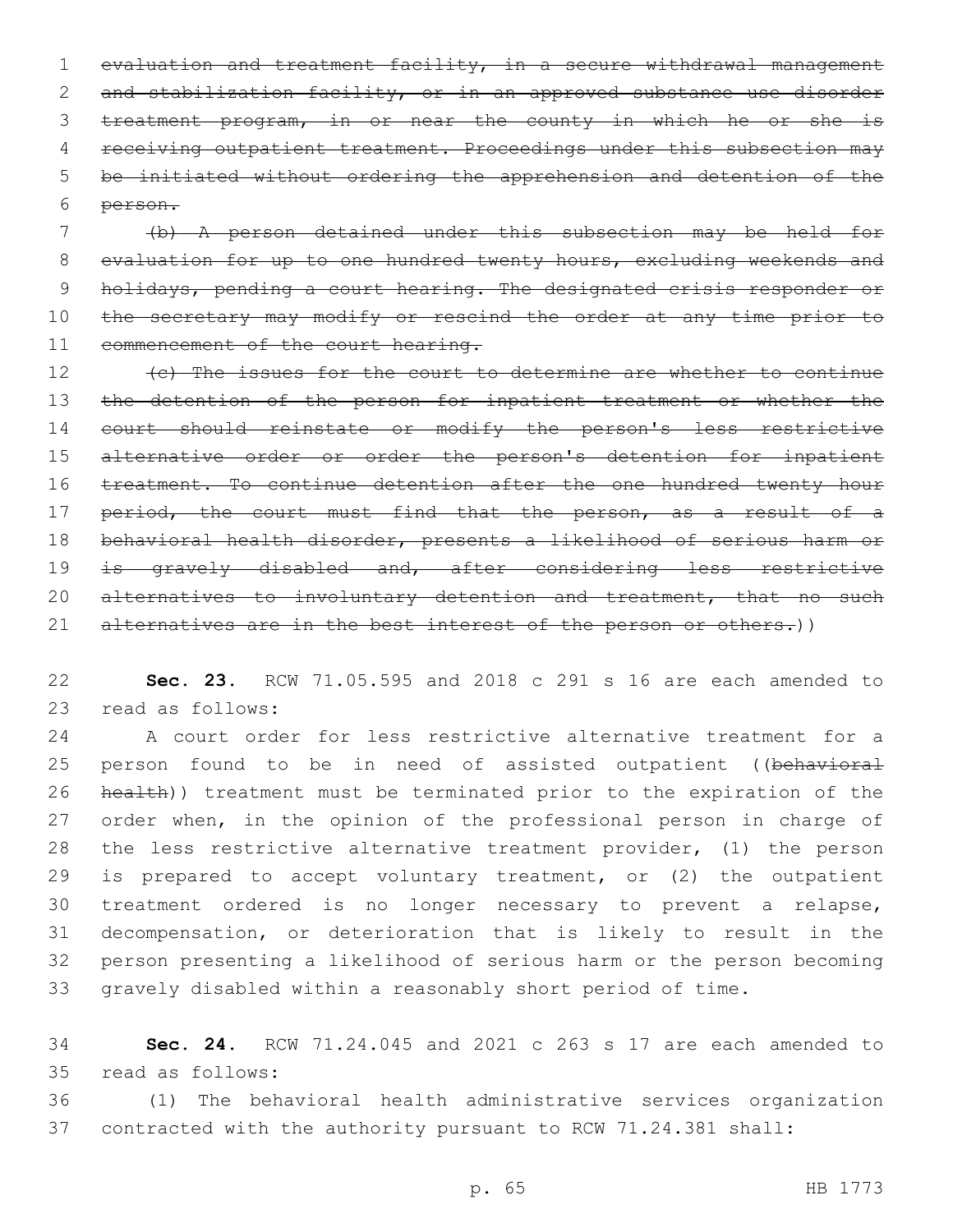(a) Administer crisis services for the assigned regional service 2 area. Such services must include:

 (i) A behavioral health crisis hotline for its assigned regional 4 service area;

 (ii) Crisis response services twenty-four hours a day, seven days 6 a week, three hundred sixty-five days a year;

 (iii) Services related to involuntary commitments under chapters 8 71.05 and 71.34 RCW;

 (iv) Tracking of less restrictive alternative orders issued within the region by superior courts, and providing notification to a managed care organization in the region when one of its enrollees receives a less restrictive alternative order so that the managed care organization may ensure that the person is connected to services and that the requirements of RCW 71.05.585 are complied with. If the person receives a less restrictive alternative order and is returning to another region, the behavioral health administrative services organization shall notify the behavioral health administrative services organization in the home region of the less restrictive alternative order so that the home behavioral health administrative services organization may notify the person's managed care organization or provide services if the person is not enrolled in medicaid and does not have other insurance which can pay for those 23 services;

 (v) Additional noncrisis behavioral health services, within available resources, to individuals who meet certain criteria set by the authority in its contracts with the behavioral health administrative services organization. These services may include services provided through federal grant funds, provisos, and general 29 fund state appropriations;

 (vi) Care coordination, diversion services, and discharge planning for nonmedicaid individuals transitioning from state hospitals or inpatient settings to reduce rehospitalization and utilization of crisis services, as required by the authority in 34 contract; and

 (vii) Regional coordination, cross-system and cross-jurisdiction coordination with tribal governments, and capacity building efforts, such as supporting the behavioral health advisory board, the behavioral health ombuds, and efforts to support access to services 39 or to improve the behavioral health system;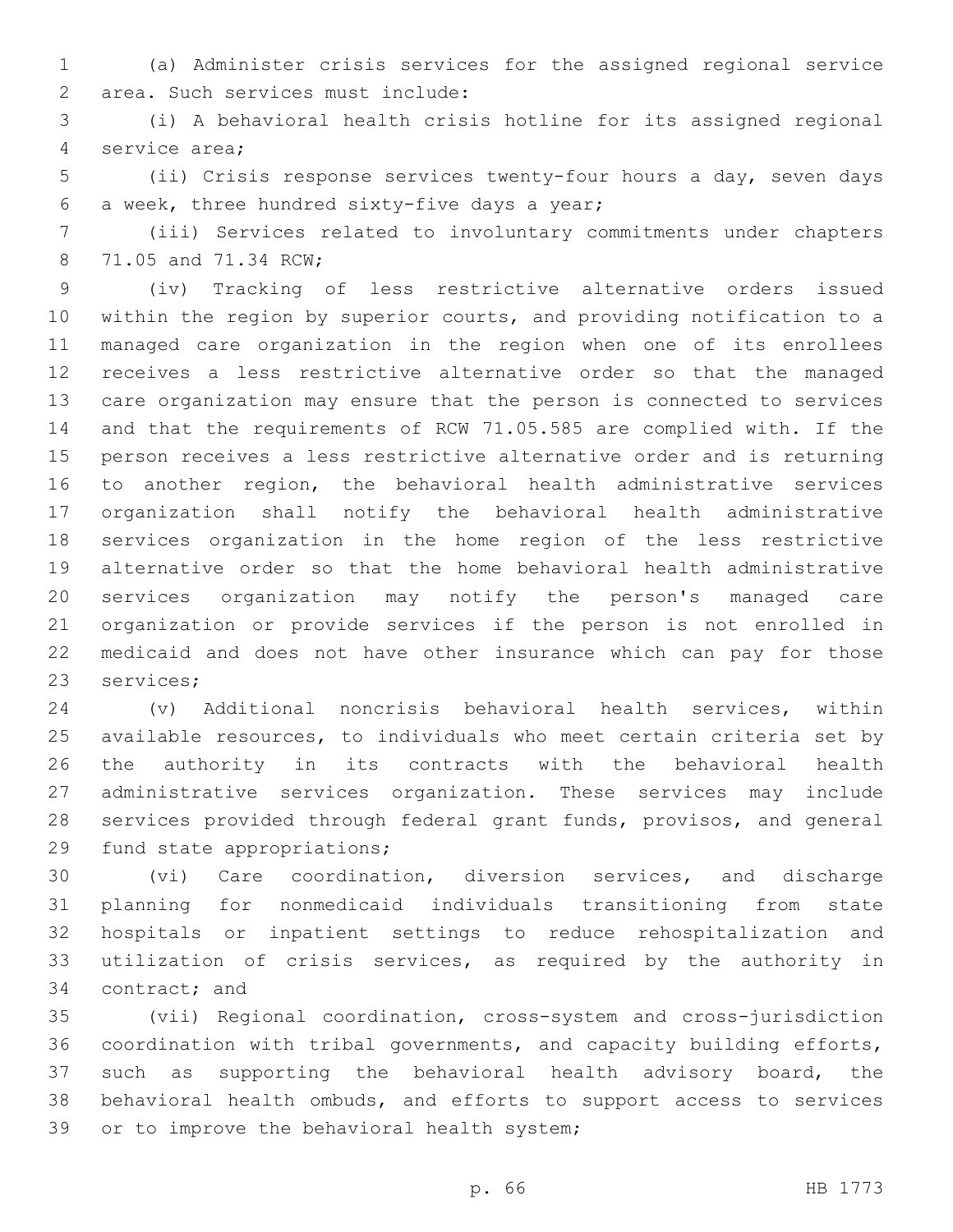(b) Administer and provide for the availability of an adequate network of evaluation and treatment services to ensure access to treatment, investigation, transportation, court-related, and other services provided as required under chapter 71.05 RCW;

(c) Coordinate services for individuals under RCW 71.05.365;

 (d) Administer and provide for the availability of resource management services, residential services, and community support 8 services as required under its contract with the authority;

 (e) Contract with a sufficient number, as determined by the authority, of licensed or certified providers for crisis services and 11 other behavioral health services required by the authority;

 (f) Maintain adequate reserves or secure a bond as required by 13 its contract with the authority;

(g) Establish and maintain quality assurance processes;

 (h) Meet established limitations on administrative costs for agencies that contract with the behavioral health administrative 17 services organization; and

 (i) Maintain patient tracking information as required by the 19 authority.

 (2) The behavioral health administrative services organization must collaborate with the authority and its contracted managed care organizations to develop and implement strategies to coordinate care with tribes and community behavioral health providers for individuals with a history of frequent crisis system utilization.

 (3) The behavioral health administrative services organization 26 shall:

 (a) Assure that the special needs of minorities, older adults, individuals with disabilities, children, and low-income persons are 29 met;

 (b) Collaborate with local government entities to ensure that policies do not result in an adverse shift of persons with mental illness into state and local correctional facilities; and

 (c) Work with the authority to expedite the enrollment or reenrollment of eligible persons leaving state or local correctional 35 facilities and institutions for mental diseases.

 (4) The behavioral health administrative services organization shall employ an assisted outpatient treatment program coordinator to oversee system coordination and legal compliance for assisted outpatient treatment under RCW 71.05.148 and section 4 of this act.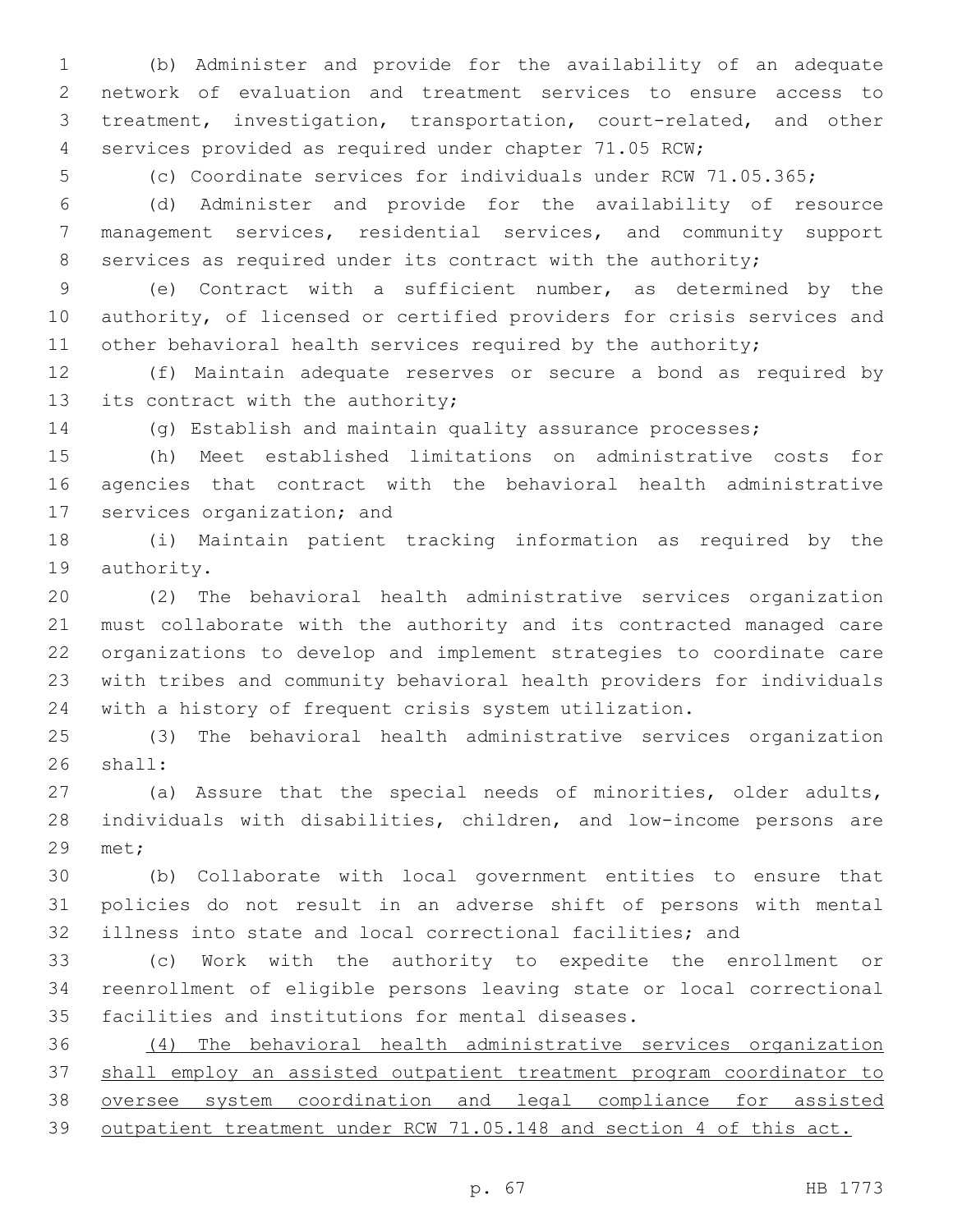**Sec. 25.** RCW 71.24.045 and 2021 c 263 s 17 and 2021 c 202 s 15 are each reenacted and amended to read as follows:2

 (1) The behavioral health administrative services organization contracted with the authority pursuant to RCW 71.24.381 shall:

 (a) Administer crisis services for the assigned regional service area. Such services must include:6

 (i) A behavioral health crisis hotline for its assigned regional 8 service area;

 (ii) Crisis response services twenty-four hours a day, seven days 10 a week, three hundred sixty-five days a year;

 (iii) Services related to involuntary commitments under chapters 12 71.05 and 71.34 RCW;

 (iv) Tracking of less restrictive alternative orders issued within the region by superior courts, and providing notification to a managed care organization in the region when one of its enrollees receives a less restrictive alternative order so that the managed care organization may ensure that the person is connected to services and that the requirements of RCW 71.05.585 are complied with. If the person receives a less restrictive alternative order and is returning to another region, the behavioral health administrative services organization shall notify the behavioral health administrative services organization in the home region of the less restrictive alternative order so that the home behavioral health administrative services organization may notify the person's managed care organization or provide services if the person is not enrolled in medicaid and does not have other insurance which can pay for those 27 services;

 (v) Additional noncrisis behavioral health services, within available resources, to individuals who meet certain criteria set by the authority in its contracts with the behavioral health administrative services organization. These services may include services provided through federal grant funds, provisos, and general 33 fund state appropriations;

 (vi) Care coordination, diversion services, and discharge planning for nonmedicaid individuals transitioning from state hospitals or inpatient settings to reduce rehospitalization and utilization of crisis services, as required by the authority in 38 contract; and

 (vii) Regional coordination, cross-system and cross-jurisdiction coordination with tribal governments, and capacity building efforts,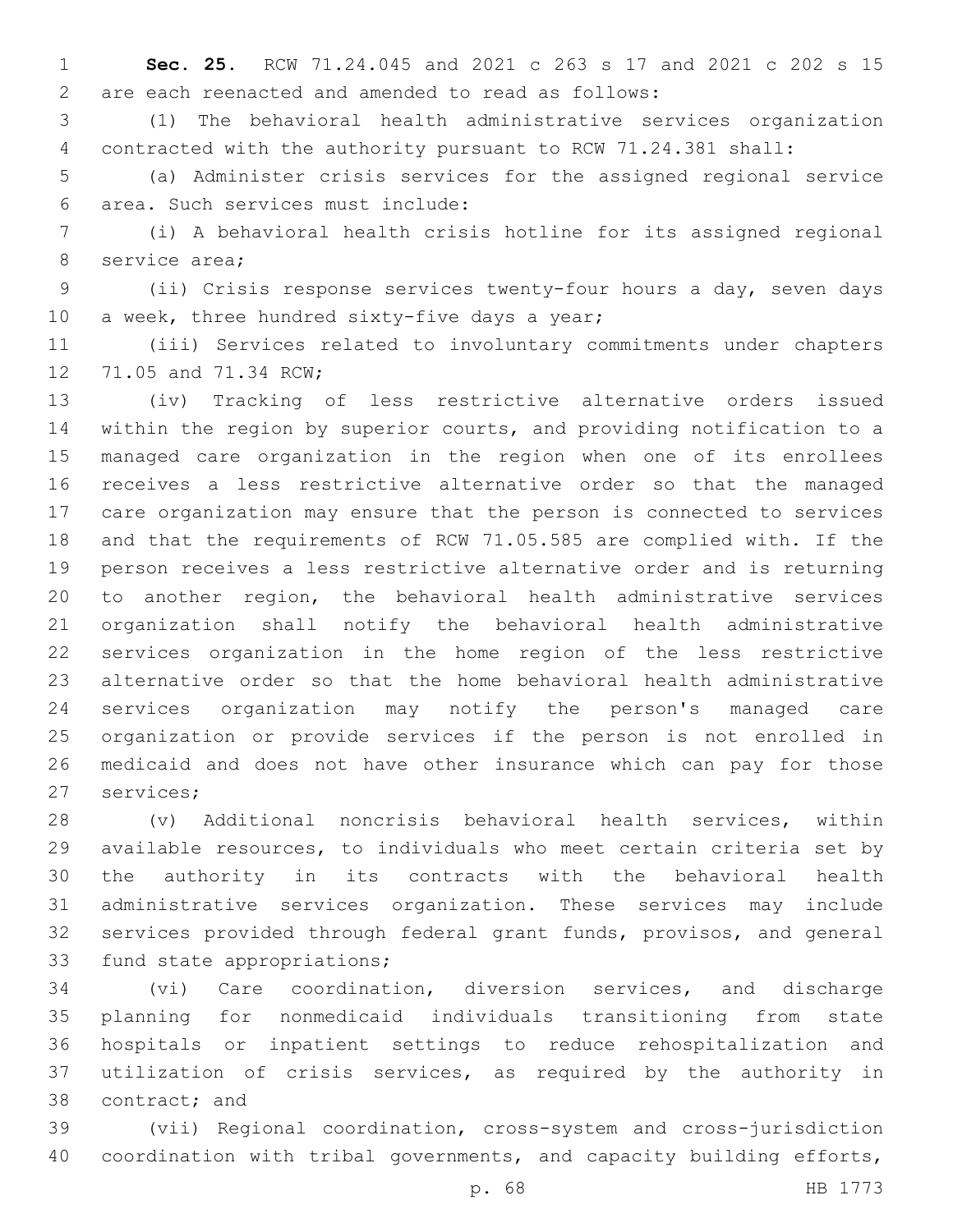such as supporting the behavioral health advisory board and efforts to support access to services or to improve the behavioral health 3 system;

 (b) Administer and provide for the availability of an adequate network of evaluation and treatment services to ensure access to treatment, investigation, transportation, court-related, and other services provided as required under chapter 71.05 RCW;

8 (c) Coordinate services for individuals under RCW 71.05.365;

 (d) Administer and provide for the availability of resource management services, residential services, and community support 11 services as required under its contract with the authority;

 (e) Contract with a sufficient number, as determined by the authority, of licensed or certified providers for crisis services and 14 other behavioral health services required by the authority;

 (f) Maintain adequate reserves or secure a bond as required by 16 its contract with the authority;

(g) Establish and maintain quality assurance processes;

 (h) Meet established limitations on administrative costs for agencies that contract with the behavioral health administrative 20 services organization; and

 (i) Maintain patient tracking information as required by the 22 authority.

 (2) The behavioral health administrative services organization must collaborate with the authority and its contracted managed care organizations to develop and implement strategies to coordinate care with tribes and community behavioral health providers for individuals with a history of frequent crisis system utilization.

 (3) The behavioral health administrative services organization 29 shall:

 (a) Assure that the special needs of minorities, older adults, individuals with disabilities, children, and low-income persons are 32 met;

 (b) Collaborate with local government entities to ensure that policies do not result in an adverse shift of persons with mental illness into state and local correctional facilities; and

 (c) Work with the authority to expedite the enrollment or reenrollment of eligible persons leaving state or local correctional 38 facilities and institutions for mental diseases.

 (4) The behavioral health administrative services organization shall employ an assisted outpatient treatment program coordinator to

p. 69 HB 1773